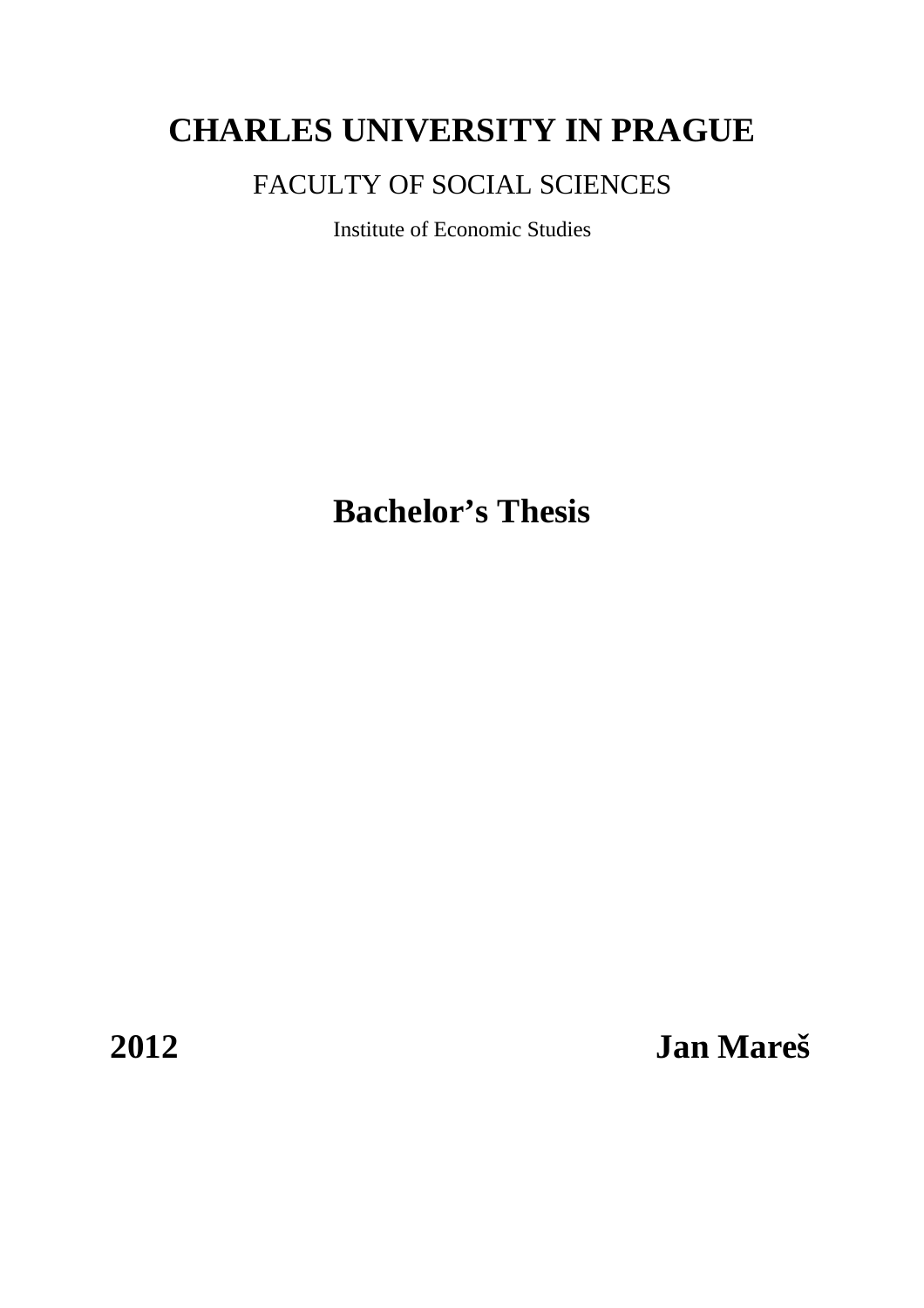# **CHARLES UNIVERSITY IN PRAGUE**

# FACULTY OF SOCIAL SCIENCES

Institute of Economic Studies

**Jan Mareš**

# **CEE fiscal deficits in the course of financial crisis**

*Bachelor's Thesis* 

Prague 2012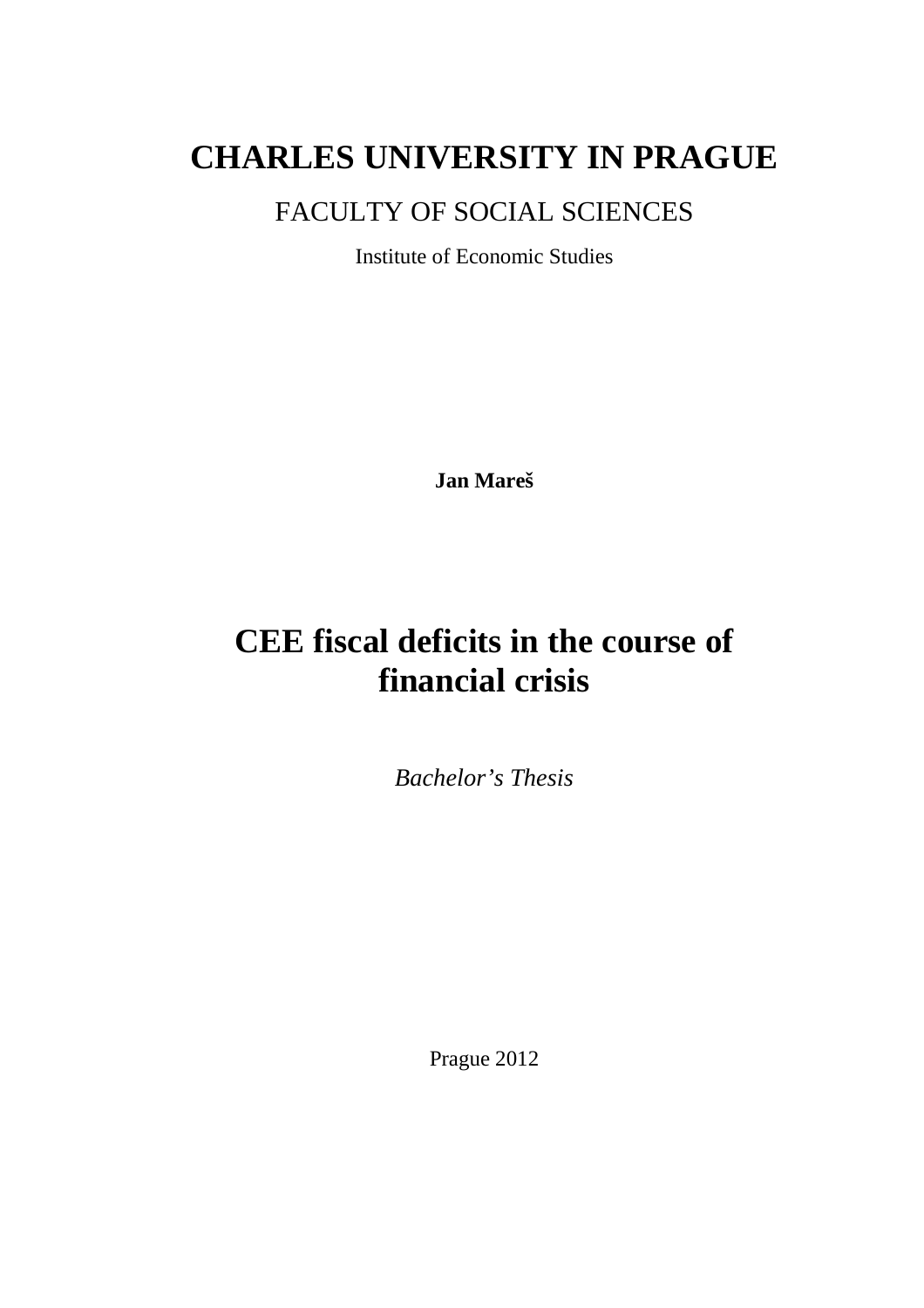Author: Jan Mareš Supervisor: doc. MPhil. Ondřej Schneider Ph.D.

Academic year: 2011/2012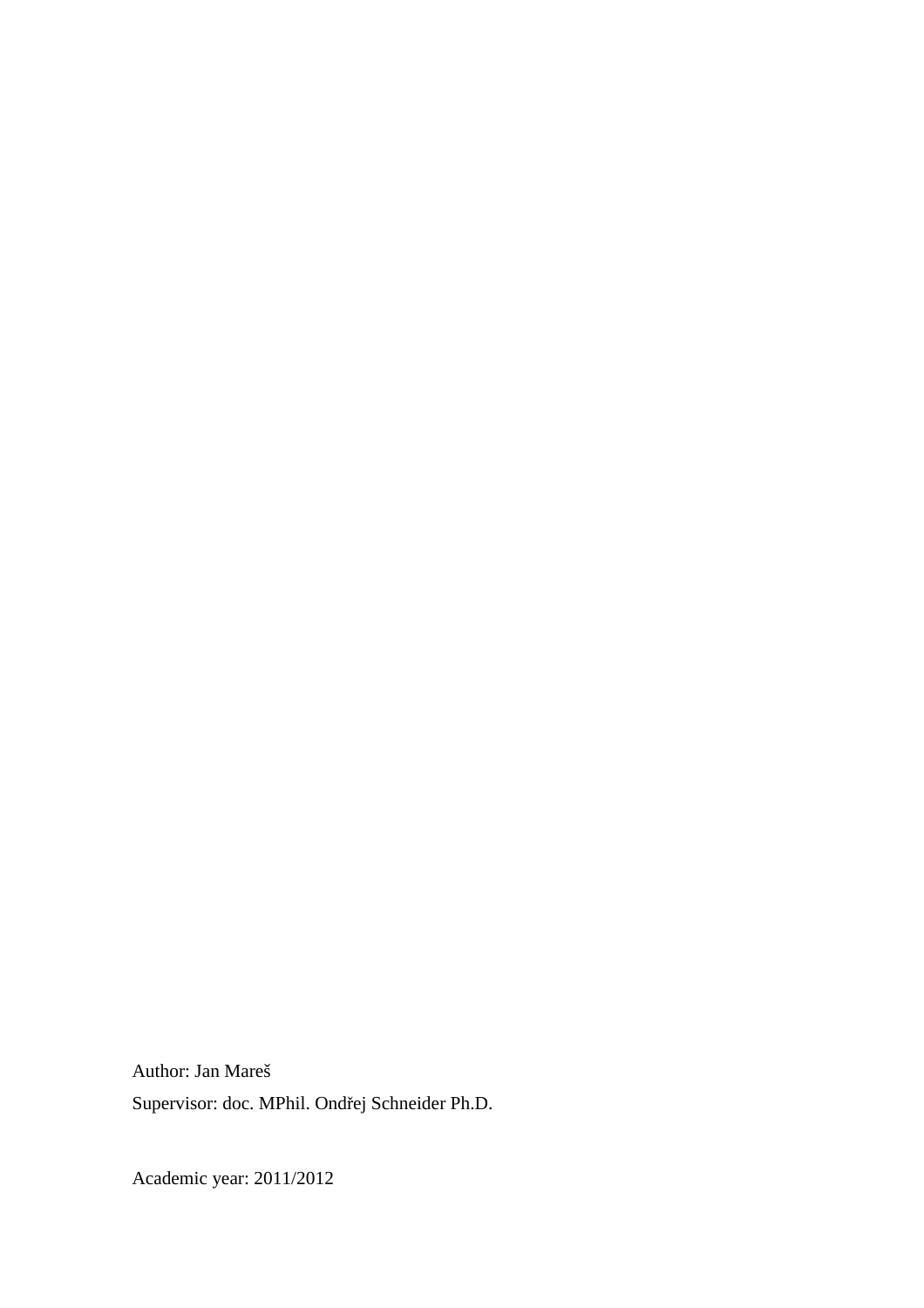Bibliografický záznam:

Mareš, Jan. Rozpočtové deficity v zemích Střední a Východní Evropy během finanční krize, Praha, 2012. Bakalářská práce, Univerzita Karlova, Fakulta sociálních věd, Institut ekonomických studií. Vedoucí bakalářské práce: doc. MPhil. Ondřej Schneider Ph.D.

Název práce: Rozpočtové deficity v zemích Střední a Východní Evropy během finanční krize

Autor: Jan Mareš

Institut: Institut ekonomických studií

Vedoucí bakalářské práce: doc. MPhil. Ondřej Schneider Ph.D.

E-mail vedoucího bakalářské práce: schneider@fsv.cuni.cz

Abstrakt: Bakalářská práce se zabývá rozpočtovými úpravami v zemích Střední a Východní Evropy (SVE) od vypuknutí finanční krize 2008/2009. Téma je spjato s přetrvávající debatou o účinnosti opatření na straně výdajů a příjmů ve snaze stabilizovat veřejné finance a podpořit ekonomický růst. Práce shrnuje opatření přijatá vládami České republiky, Estonska, Litvy, Lotyšska, Maďarska, Polska, Slovenska a Slovinska. Dále se zabývá rozpočtovými pravidly a institucemi zemí SVE a jejich vlivem na rozpočtovou kázeň vlád. Pokračujeme přehledem literatury o vlivu vládních příjmů a výdajů na hospodářský růst a tyto vztahy poté zkoumáme v zemích SVE na datech od roku 1999. Aplikace vektorové autoregrese a následných testů Grangerovy kauzality nepotvrzuje souvislosti mezi vládními výdaji, příjmy a hospodářským růstem. Dále aplikujeme strukturální vektorovou autoregresi s postupem identifikace navrženým Blanchardem a Perottim (2002) a s pomocí impulse-response funkcí konstruujeme multiplikátory vládních příjmů a výdajů. Tyto multiplikátory nabývají hodnot blízkých nule a jejich vliv nejsme schopni prokázat.

Klíčová slova: Střední a Východní Evropa, ekonomická krize, Evropská unie, rozpočtové instituce, rozpočtová politika, vektorová autoregrese.

Délka práce: 74 731 znaků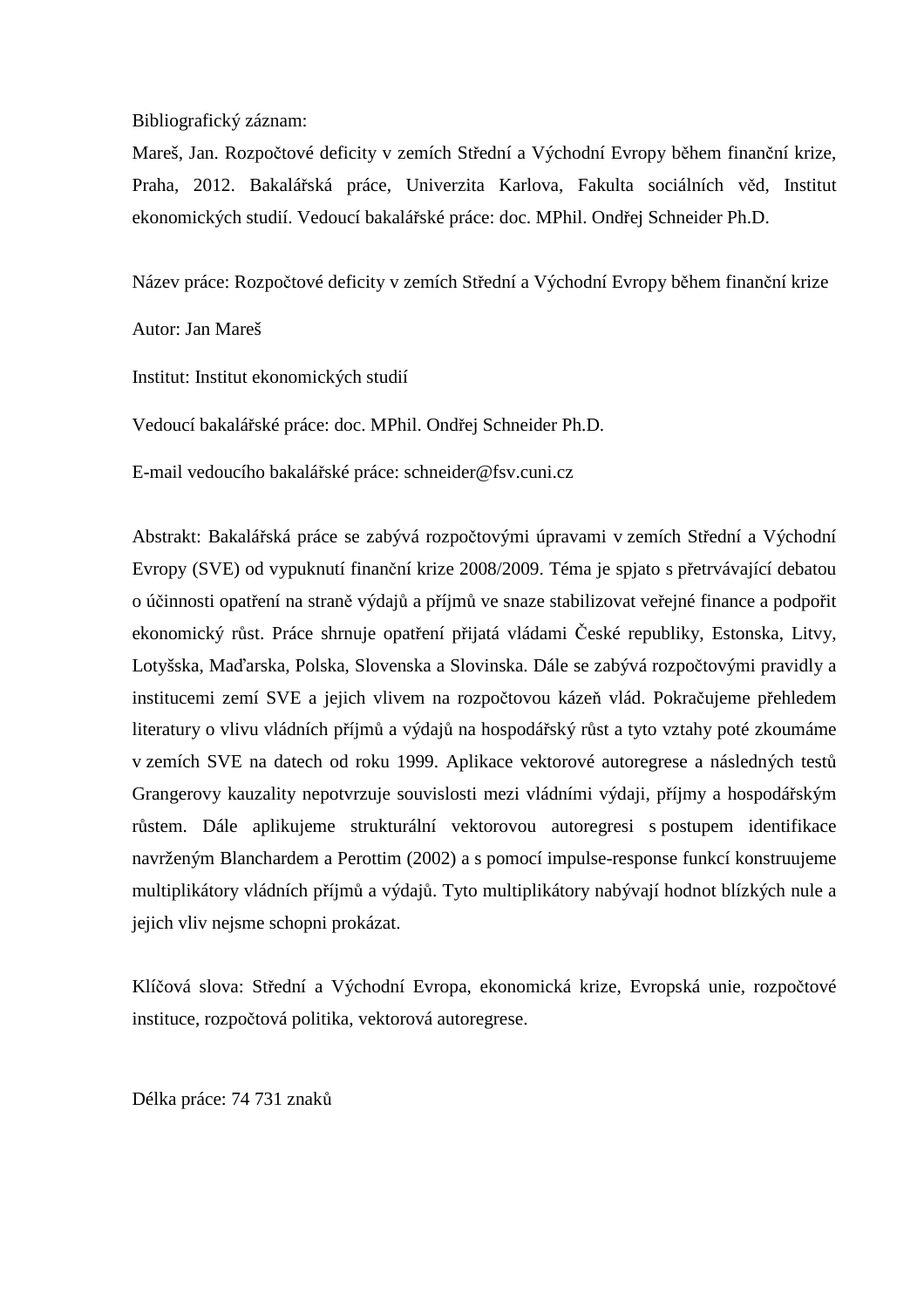Bibliographic entry:

Mareš, Jan. CEE Fiscal deficits in the course of financial crisis, Prague, 2012. Bachelor's thesis, Charles University in Prague, Faculty of Social Sciences, Institute of Economic Studies, Supervisor: doc. MPhil. Ondřej Schneider Ph.D.

Title: CEE fiscal deficits in the course of financial crisis

Author: Jan Mareš

Department: Institute of Economic Studies

Supervisor: doc. MPhil. Ondřej Schneider Ph.D.

Supervisor's email address: schneider@fsv.cuni.cz

Abstract: The thesis covers the fiscal adjustments of countries in Central and Eastern Europe (CEE) since the financial crisis of 2008/2009. The topic revolves around ongoing debate about the right steps to stabilize government finances and encourage economic activity. It provides an overview of the measures undertaken by the governments of the Czech Republic, Estonia, Latvia, Lithuania, Hungary, Poland, Slovenia and Slovakia. The discussion of fiscal rules and institutions in CEE is also presented along with their influence on budgetary discipline. We follow with the review of literature debating government expenditures and government revenues having impact on economic growth. These relationships are then explored for countries of the CEE region based on the data from 1999 onwards. We apply Granger causality tests on reduced-form vector autoregressions and since we find no significant relationships between the government revenues, expenditures and GDP, we continue with structural vector autoregression using identification procedure developed by Blanchard and Perotti (2002). After identification, we utilize impulse response analysis to compute the multipliers of government expenditures and revenues. The multipliers generally take values close to zero and are found insignificant.

Keywords: Central and Eastern Europe, economic crisis, European Union, fiscal institutions, fiscal policy, vector autoregression.

Length of the thesis: 74 731 characters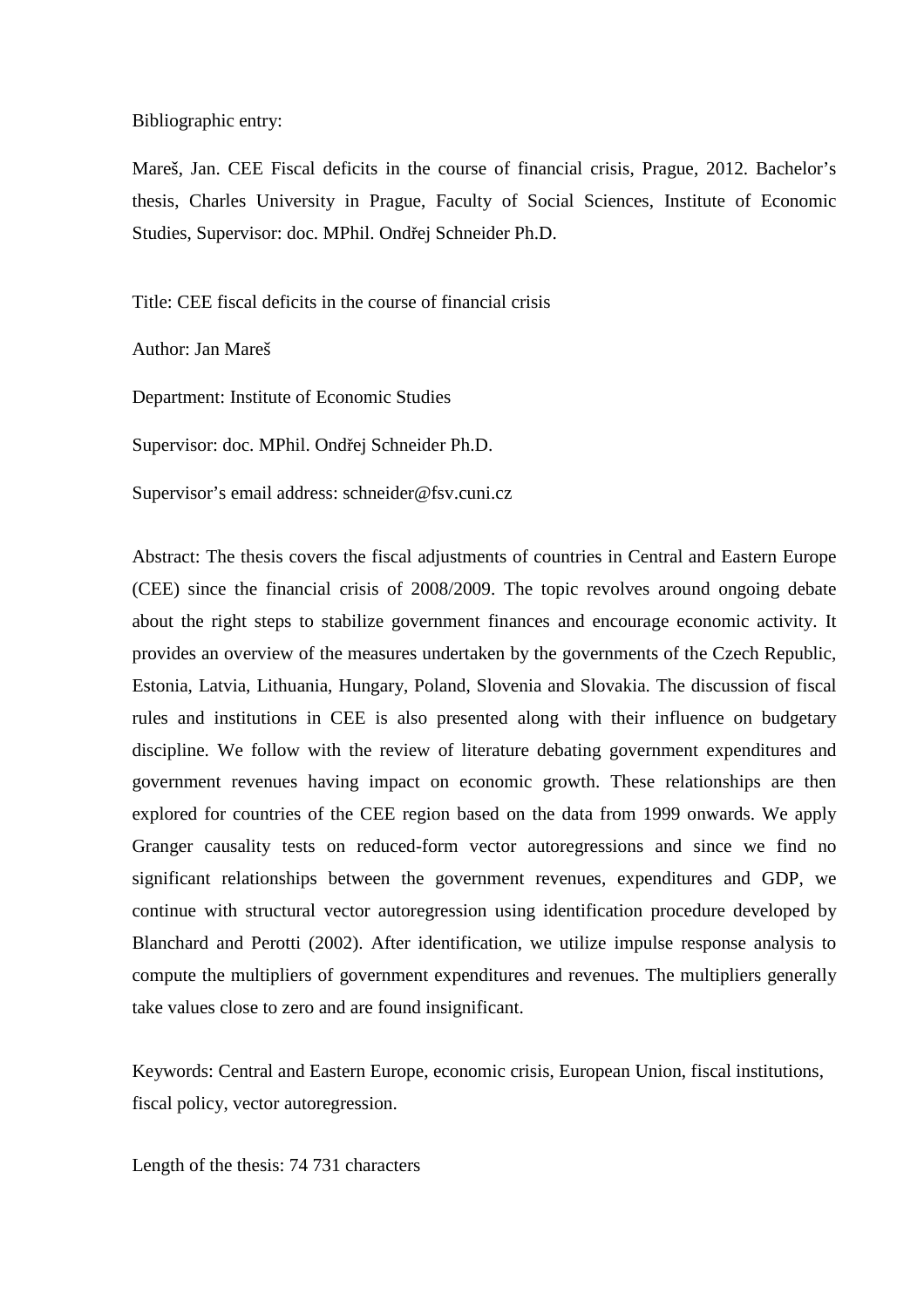Declaration: I hereby declare that I have elaborated the bachelor's thesis on my own and I have used inly listed sources and references. Furthermore, I have written this thesis only for purpose of acquiring the bachelor's degree at IES FSV UK. I acknowledge and agree with lending and publishing of the thesis for studying and research purposes.

In Prague,  $30<sup>th</sup>$  July,  $2012$ 

Jan Mareš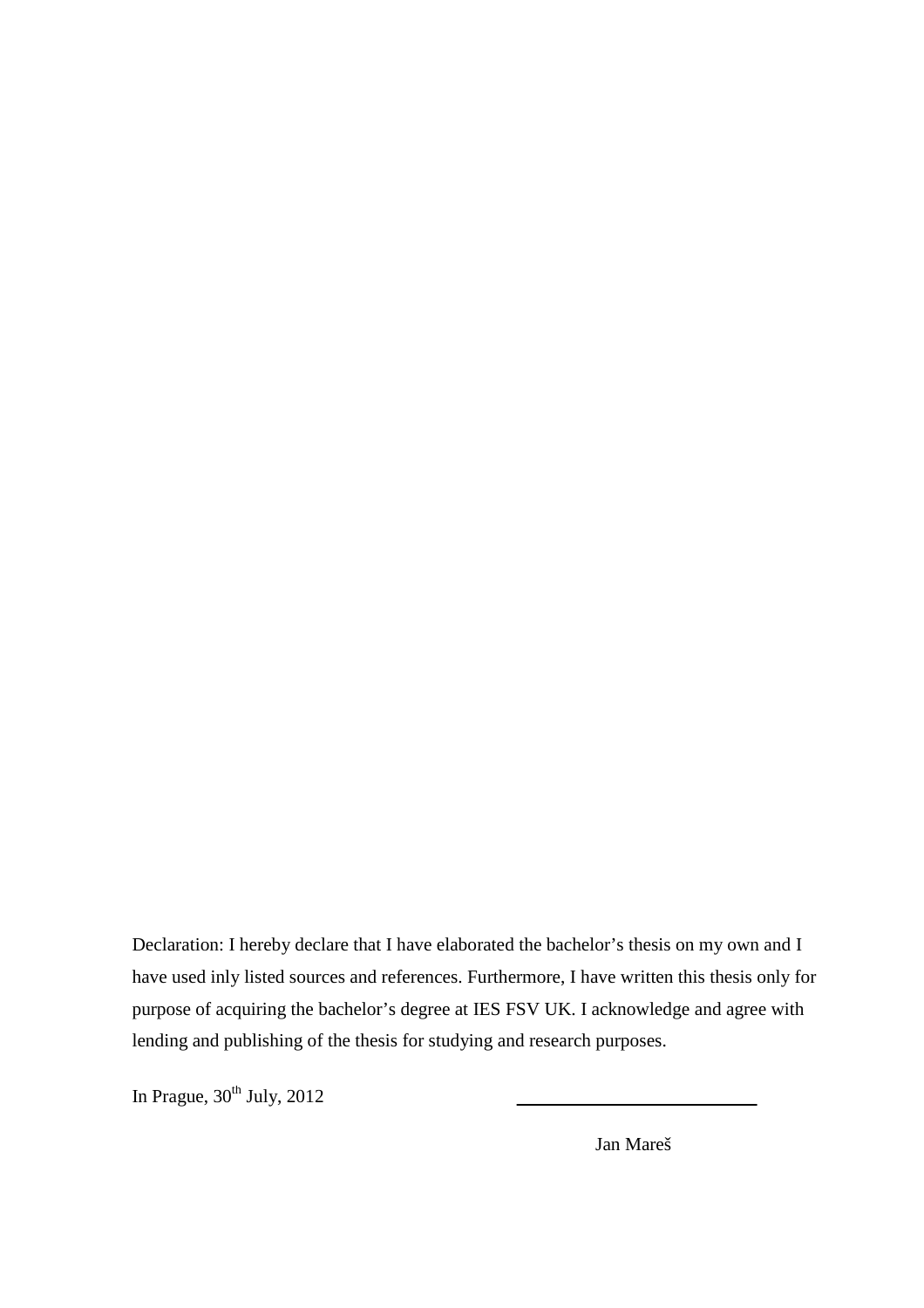#### **Acknowledgements**

I would like to thank my supervisor doc. MPhil. Ondřej Schneider Ph.D. for his patient support, accurate recommendations and valuable comments on my thesis.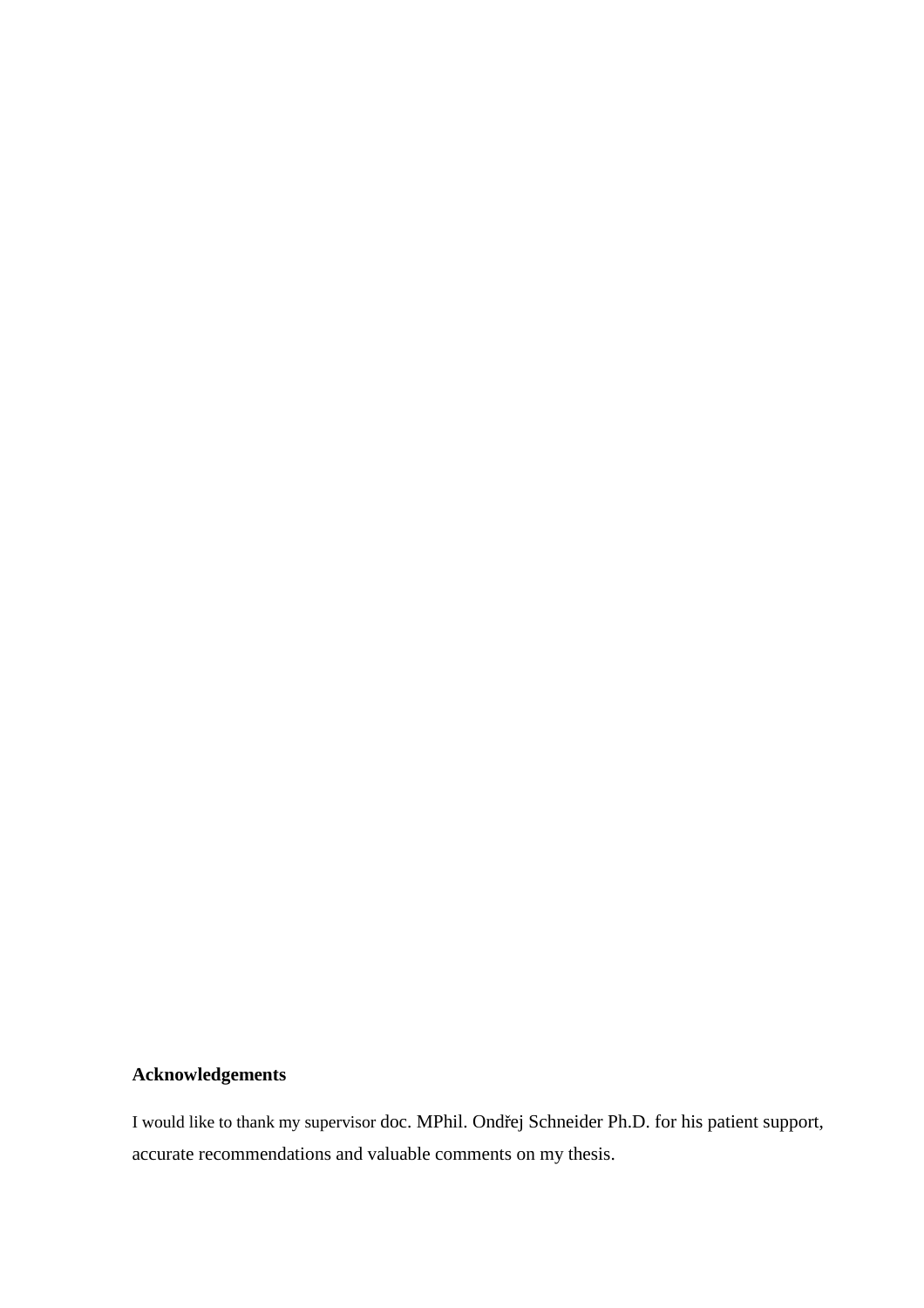# Table of contents:

|   | <b>Introduction</b>                                                                                                |                       |                                                          | $\mathbf{1}$   |  |
|---|--------------------------------------------------------------------------------------------------------------------|-----------------------|----------------------------------------------------------|----------------|--|
|   | <b>Budgets in countries of Central and Eastern Europe during financial crisis</b><br>$\overline{2}$<br>$\mathbf 1$ |                       |                                                          |                |  |
|   | 1.1                                                                                                                |                       |                                                          | $\overline{2}$ |  |
|   | 1.2                                                                                                                |                       |                                                          | 3              |  |
|   |                                                                                                                    | 1.2.1                 |                                                          | 3              |  |
|   |                                                                                                                    | 1.2.2                 |                                                          | 5              |  |
|   |                                                                                                                    | 1.2.3                 |                                                          | 7              |  |
|   |                                                                                                                    | 1.2.4                 |                                                          | 9              |  |
|   | 1.3                                                                                                                |                       |                                                          | 13             |  |
| 2 |                                                                                                                    |                       | The trend of fiscal rules adoption throughout the crisis | 15             |  |
| 3 |                                                                                                                    |                       | <b>Empirical analysis of fiscal adjustments</b>          | 19             |  |
|   | 3.1                                                                                                                |                       |                                                          | 19             |  |
|   | 3.2                                                                                                                |                       |                                                          | 23             |  |
|   | 3.3                                                                                                                |                       |                                                          | 25             |  |
|   |                                                                                                                    |                       | Outcomes of the structural model                         | 29             |  |
|   | 4.1                                                                                                                |                       |                                                          | 29             |  |
|   |                                                                                                                    | 4.1.1                 |                                                          | 29             |  |
|   |                                                                                                                    | 4.1.2                 |                                                          | 31             |  |
|   |                                                                                                                    | 4.1.3                 |                                                          |                |  |
|   |                                                                                                                    | 4.1.4                 |                                                          | 33             |  |
|   |                                                                                                                    | 4.1.5                 |                                                          | 34             |  |
|   |                                                                                                                    | 4.1.6                 |                                                          | 35             |  |
|   | 4.2                                                                                                                |                       |                                                          | 36             |  |
|   | <b>Conclusion</b>                                                                                                  |                       |                                                          | 39             |  |
|   | <b>Bibliography</b>                                                                                                |                       |                                                          | 41             |  |
|   |                                                                                                                    | 45<br><b>Appendix</b> |                                                          |                |  |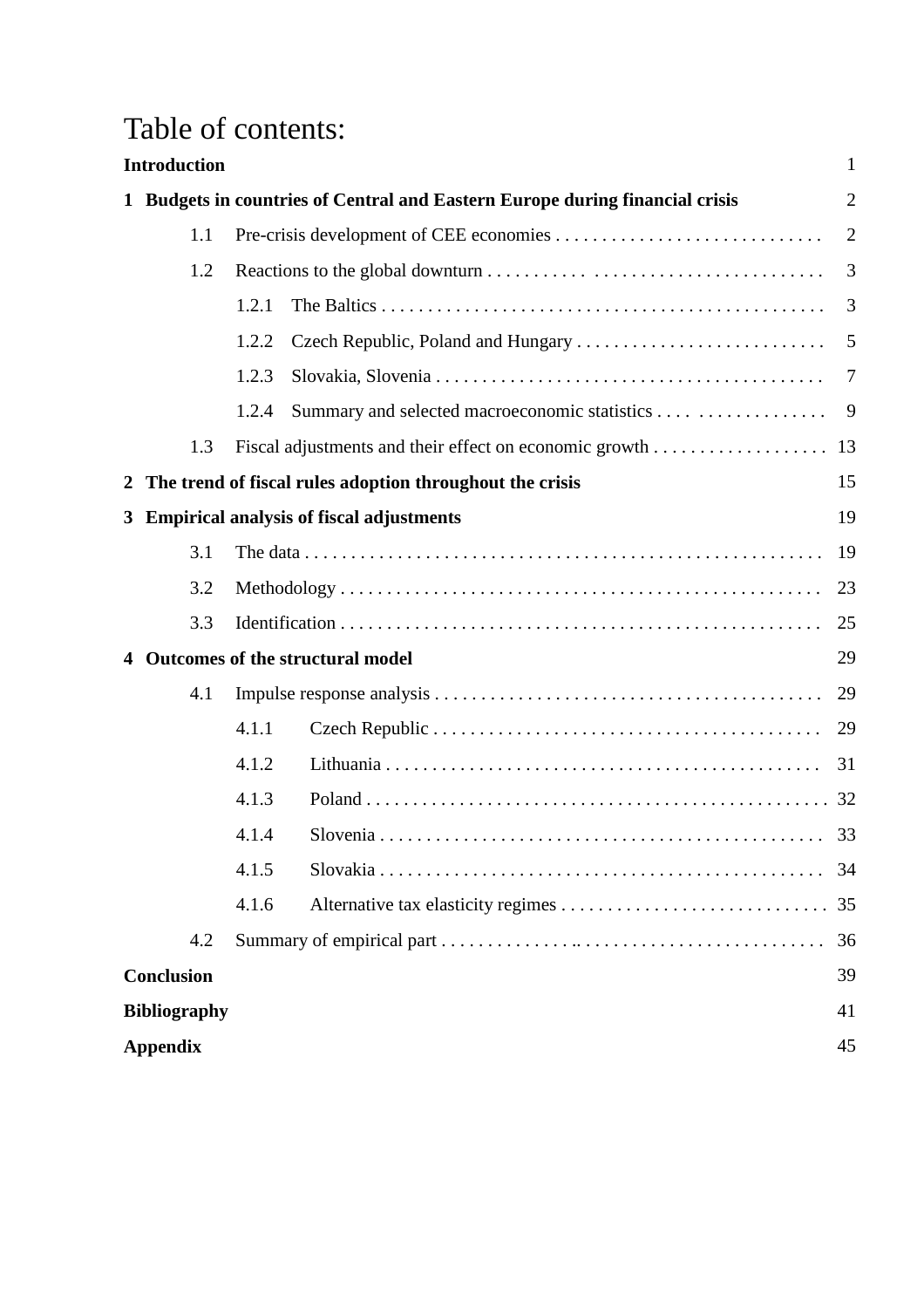# List of Tables:

|                                                                            | 5               |
|----------------------------------------------------------------------------|-----------------|
|                                                                            | $7\phantom{.0}$ |
|                                                                            | 9               |
|                                                                            | 18              |
|                                                                            | 18              |
|                                                                            | 22              |
|                                                                            | 24              |
| Table 8: Coefficients of government revenues and expenditures $(c_1, c_2)$ | 27              |
|                                                                            | 28              |
|                                                                            |                 |
|                                                                            |                 |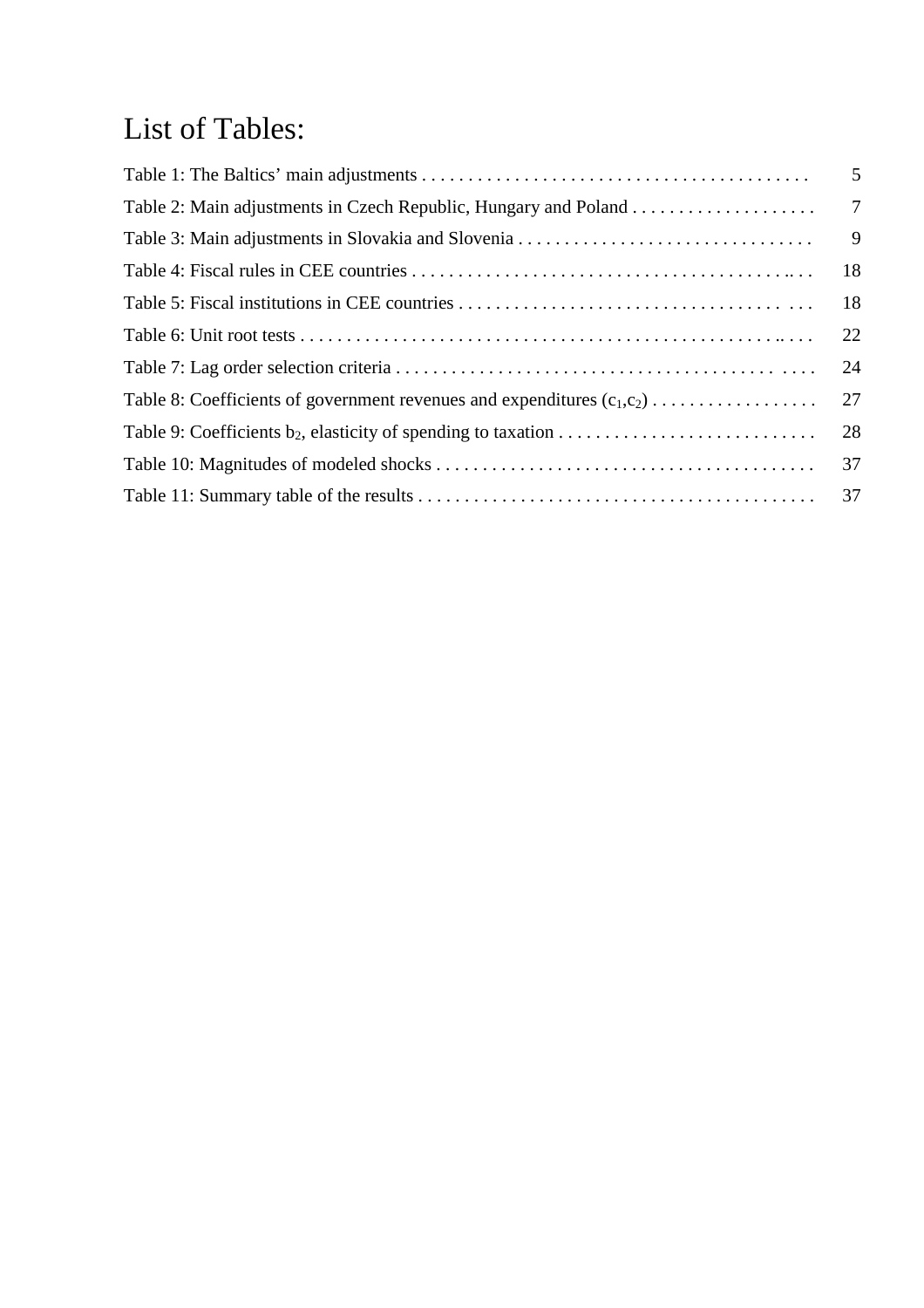# List of Figures:

|                                                                                 | 10 |
|---------------------------------------------------------------------------------|----|
|                                                                                 | 10 |
|                                                                                 | 11 |
|                                                                                 | 11 |
|                                                                                 | 11 |
|                                                                                 | 12 |
|                                                                                 | 12 |
|                                                                                 | 12 |
|                                                                                 | 16 |
|                                                                                 | 16 |
| Figure 11: Average share of social contributions on governments' total revenues | 21 |
|                                                                                 | 30 |
|                                                                                 | 32 |
|                                                                                 | 33 |
|                                                                                 | 34 |
|                                                                                 | 35 |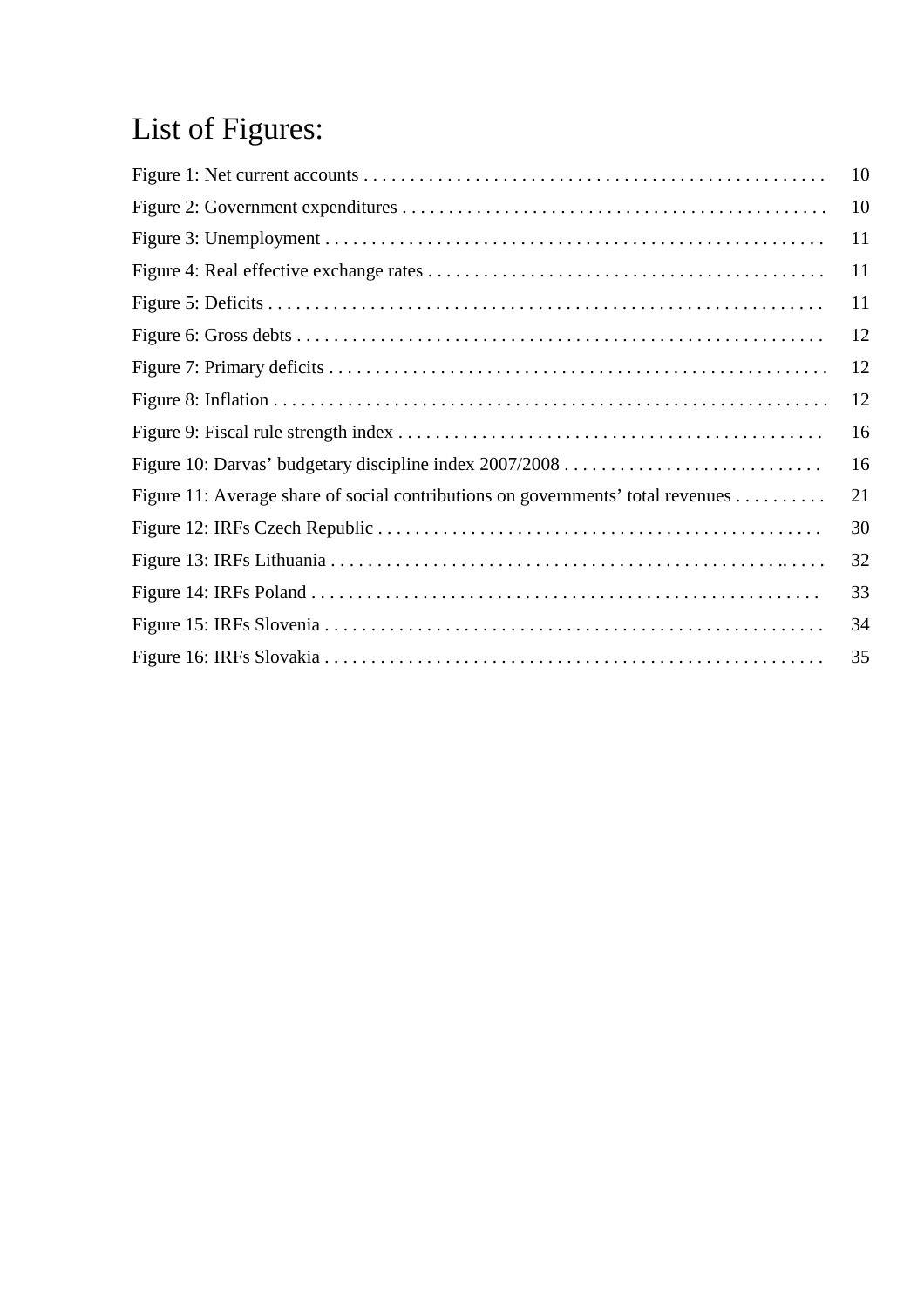# List of Abbreviations:

ADF - Augmented Dickey-Fuller AIC - Akaike Information Criterion B - billion CEE - Central and Eastern Europe CZ - Czech Republic ECOFIN - Economic and Financial Affairs Council ERP - Economic Recovery Plan EU - European Union EC - European Commission EIB - European Investment Bank Eurostat - statistical office of the European Union ERMII - Exchange Rate Mechanism II ES - Estonia ESA95 - European System of Accounts 1995 FCS - Fiscal Council of Slovenia FRL - fiscal responsibility law FDI - foreign direct investments G-7 - France, Germany, Italy, Japan, United Kingdom, United States, Canada GDP - gross domestic product HQIC - Hannah and Quinn Information Criterion HU - Hungary IMF - International Monetary Fund IRF - impulse response function LA - Latvia LI - Lithuania M - million MFSR - Ministerstvo financí Slovenské republiky MoF - Ministry of Finance MPSV - Ministerstvo práce a sociálních věcí MZCR - Ministerstvo zdravotnictví České republiky NAOE - National Audit Office of Estonia NAOL - National Audit Office of Latvia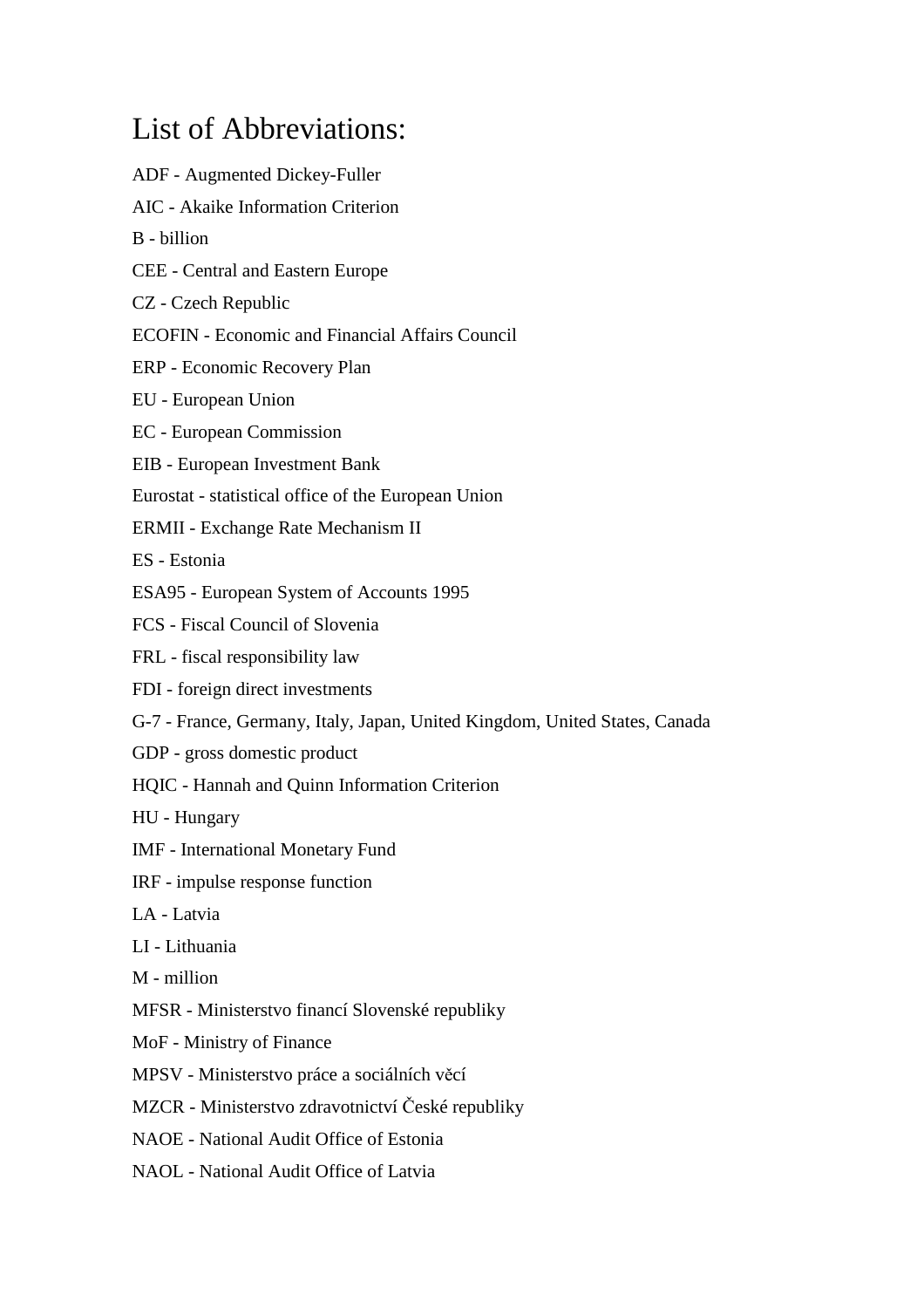OECD - Organization of Economic Cooperation and Development

- OLS ordinary least squares
- pc per capita
- PP Phillips-Perron
- PO Poland
- SBIC Schwarz Bayesian Information Criterion
- SK Slovakia
- SL Slovenia
- SME small and medium enterprises
- SVAR structural vector autoregression
- USA United States of America
- VAR vector autoregression
- VAT value added tax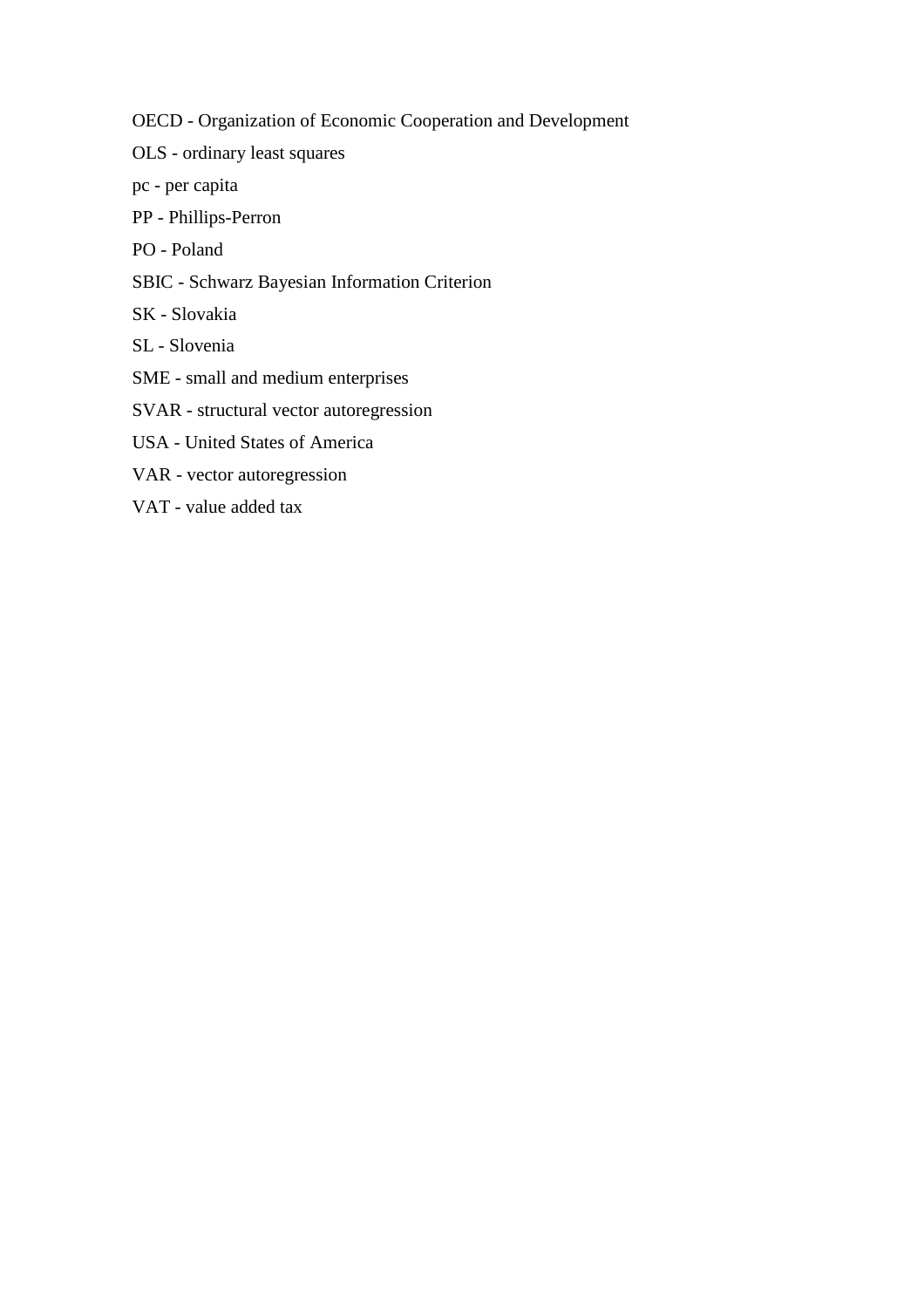# Introduction

 $\overline{a}$ 

In the early  $2000s'$  the economies of Central and Eastern Europe<sup>1</sup> (CEE) were booming, nourishing on reformed market economies and accession to the European Union (EU). The governments were pressing the advantages even further acting as if the conditions will last forever. The 2008/2009 global financial crisis found the region unprepared and some CEE countries were severely hit by drying international financial flows. Hungary and Latvia had to acquire cash injections from the International Monetary Fund (IMF) and European Union to cover their immediate liabilities, but all the countries had to tackle the gaps occurring in their budgets and growing national indebtedness. With the world economy further slowing down and newly occurring Euro crisis, there has been a policy revision and stress on austerity to balance countries' budgets. The measures undertaken were complex, from reducing social transfers, tightening the expenditures on public services over incentives to encourage entrepreneurship and businesses to raising the levels of taxation. In this thesis, we want to capture what were the adjustments, how successful they were in getting the countries' budgets back on track and what was their impact on economic growth.

The thesis is divided into two parts. The aim of the first part is to picture the changes implemented by the governments throughout the 2008/2009 financial crisis and following economic downturn. The description of fiscal adjustments is accompanied by selected macroeconomic statistics to portray their development throughout 2000s'. They provide statistical overview of the influence the adjustments had on the economies. Moreover, we include the review of academic knowledge on the fiscal adjustments' impact on economies. We also discuss the institutional setup of budgetary processes, fiscal rules and institutions and their effect on budgetary discipline. In the second part, we explore the potential of applying structural vector autoregression (SVAR) on the data available from the countries in CEE. Finally, we hypothesize the fiscal adjustments represented by changes in government expenditures and government revenues have an effect on economic growth and utilize SVAR for the hypothesis testing.

 $1$  For the purpose of the thesis we use term CEE for the countries from the region of Central and Eastern Europe which joined EU in 2004 (Czech Republic, Estonia, Latvia, Lithuania, Hungary, Poland, Slovenia and Slovakia).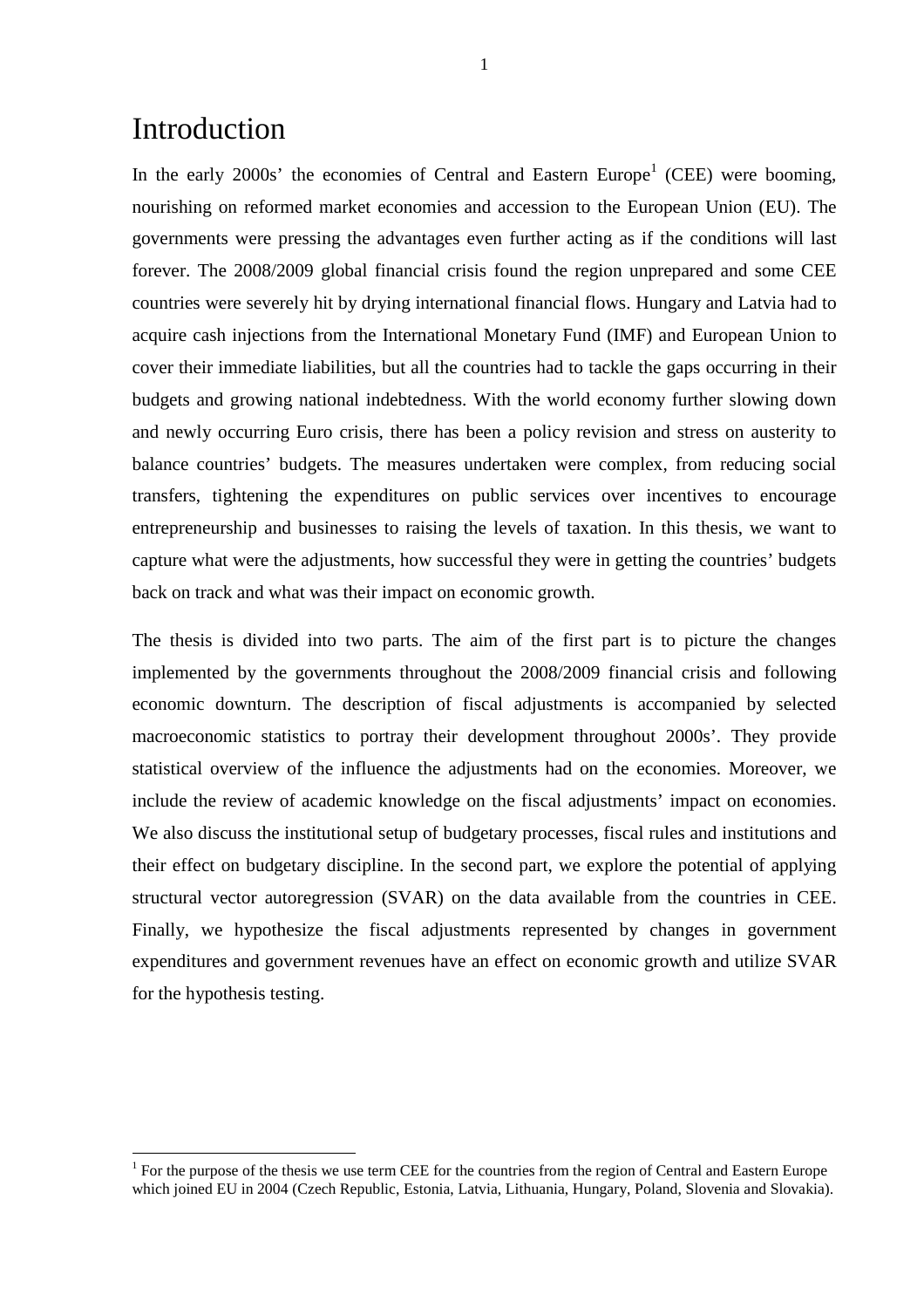# Chapter 1: Budgets of countries in Central and Eastern Europe during the financial crisis

### 1.1 Pre-crisis development of CEE economies

During the transition period in the 1990s', countries in Central and Eastern Europe made immense progress in building economies based on democracy, free markets and rule of law. The transformation procedures were certainly not uniform, as each country tackled individual issues. Hungary suffered from large accumulated debt, while the Baltic countries faced financial crisis accompanied by hyperinflation soon after becoming independent from Soviet Union. Meanwhile, Czech Republic and Slovakia, formerly Czechoslovakia, along with Poland experienced somewhat smoother but far from perfect transformation. All the countries eventually committed to quite radical structural reforms and by 1994, they were all considered full-fledged market economies (Åslund, 2012). Sequentially, with assistance from Western Europe, they made their way into the community of developed economies and became increasingly coherent with European Union. Their efforts were crowned in the year 2004, when the largest enlargement of the EU took place and the countries of CEE constituted the majority of the accessing members.

Both before and after the accession process the countries were required to carry out additional structural reforms and consequentially membership in European Union brought institutional, trade and financial integration along with the higher labor mobility. All these factors further accelerated the economic development in CEE as studies generally confirm positive impact of EU membership on economic growth. European Commission (2009) estimated the effect on growth in new member states to be 1,75% per year from 2000 to 2008. Offered explanations are the improvements in productivity, increasing amount of Foreign Direct Investments (FDI) and the transfer of technology. The figure for the 'growth dividend' has been recently reviewed to 0,15-0,4% annually by Darvas (2010b), who takes in account the data from the economic downturn after 2008.

Higher level of integration with uneven economic fundamentals among the countries gradually brought imbalances and overheating of the economies, especially in the Baltic countries. When the financial crisis struck the global markets in 2008, resulting in suddenly surging availability of credit and lower expectations of future growth, most of the overinflated bubbles had to burst. With Hungary facing debt problems and Latvia's failing financial sector,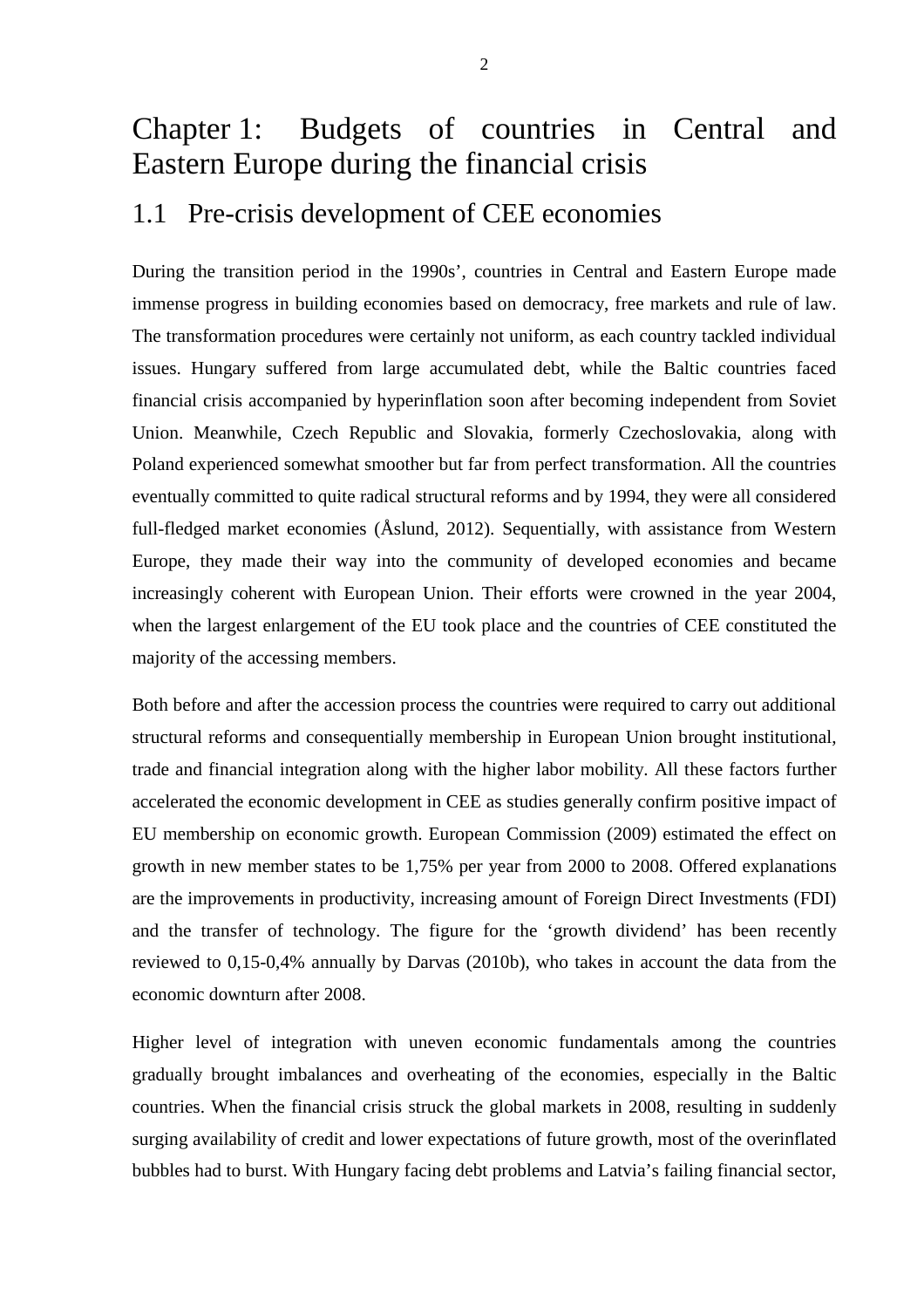both had to seek support from IMF and EU ( $\epsilon$ 7,5B – 36% of gross domestic product (GDP) in the case of Latvia,  $\epsilon 19B^2 - 20\%$  GDP in the case of Hungary). However, disparities could have been observed within the CEE region. While Baltics were forced to make large-scale adjustments, countries in Central Europe – Czech Republic, Poland, Slovakia and Slovenia could tackle the bust with far more pliable measures. This section of our study outlines the fiscal adjustments made by these countries during the crisis. We also provide a view on efficiency of fiscal adjustments in general, which has been substantially debated in literature. Additionally, we summarize the fiscal rules adopted in CEE countries and review discussion of their influence on governments' fiscal responsibilities.

### 1.2 Reactions to the global downturn

#### 1.2.1 The Baltics

l

The accession to the EU engaged a new phase of growth in the Baltics. The confident private sector was thriving on the lower risks provided by the prospect of Euro adoption after entering Exchange Rate Mechanism (ERMII). Bank lending increased due to high permanent income expectations and low rates of Euro denominated loans. Loans were gladly supplied by both domestic and Nordic banks operating in the region for it was perceived as an area with high growth potential and therefore attracted foreign capital (Purfield and Rosenberg, 2010). The indebtedness of private sector rose sharply and together with the loans denominated in foreign currencies made creditor banks vulnerable to depreciation of the exchange rate (Berglöf, 2010). The availability of credit also boosted domestic demand and led to inflation, which was reaching double digits. The most affected factors were wages and real estate prices, which soared, undermining the competiveness of the economies (Åslund, 2012). Rosenberg and Sierhej (2007) note mainly non-tradable sectors of the economy boomed. These sectors include real estate as well as construction, retail and financial services. The ever increasing number of EU grants could have also played a role in promoting extensive credit seeking. While these vulnerabilities were eventually recognized and the overheated economies began to cool down, they were hit with the external financial crisis. This meant the global financial flows were drying up and non-residents' deposits were being withdrawn. Economic activity deteriorated when domestic demand shrunk and exports were hit by relative appreciation to main trading partners – Nordic countries and Russia (Purfield and Rosenberg, 2010).

 $2^{2}$  As of July 2012, Hungary is in negotiations with IMF about additional financial assistance (IMF, 2012b).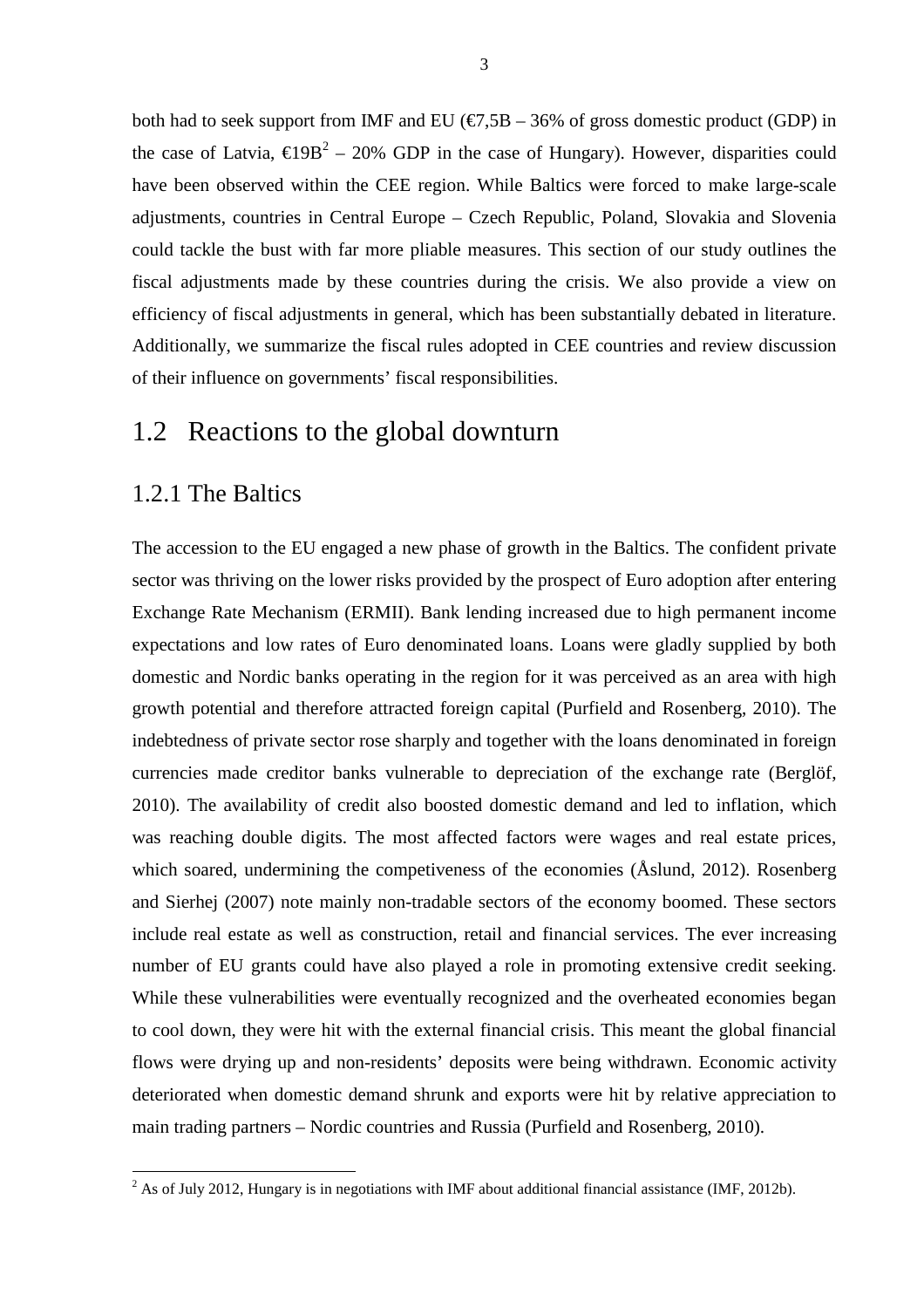What were the measures taken to overcome the economic slowdown? Åslund (2012) stresses that none of the CEE countries with currency pegged to Euro depreciated although their current account deficits were large and their exports dwindling. Instead, the countries pursued 'internal devaluation' to regain competitiveness, balance current accounts and resolve the distorts of real exchange rates. This devaluation was primarily focused on structural fiscal adjustments, extensive cuts in public expenditures and minor tax increases. Focus was put on wage cuts and reorganization of the public sector. The long postponed reforms of public administration, healthcare and education were undertaken. The most radical adjustments were accepted in Latvia where the country was under a binding agreement with the IMF. Almost 30% of employees in public sector were laid off, the average public wage was cut by 26% and ceilings were placed on salaries of managers in state-owned companies (Åslund and Dombrovskis, 2011). Within the healthcare system, policy dictated more than half of the hospital network is to be shut down by 2013. The education system was put through a similarly radical procedure. More than 100 schools were closed and 2400 teachers were dismissed, allowing for the teacher/pupil ratio to reach average European levels. Changes were made to school funding, which is newly based on the fixed amount of finances per pupil and steps we taken to concentrate and improve quality in tertiary education (Åslund, 2012). Although pensions were cut by 10%, special care was taken to spare individuals in need from these cuts as much as possible. Middle-class social benefits were trimmed, but overall ratio of social spending to GDP increased by 1,5%, a growth attributed to the increase in minimum wage as well as social transfers (Darvas, 2010a; Purfield and Rosenberg, 2010).

Lithuania experienced less radical, but still substantial adjustments. Public wages were cut by 20% and parallel measures to that of Latvia were introduced in the schemes of higher education. The government was forced to reduce investments and cut pensions. Contributions to the private pillar of the pension system were temporarily cut from 5,5% to 2%. The spending cutbacks amounted to 7,6% GDP. The Economic Recovery Plan had been adopted with the aim of enhancing business conditions, as well as backing the acquisition of loans from European Investment Bank (EIB). Furthermore, the government began to focus on shortterm rather than long-term projects, and tax incentives were offered for companies investing in technology and business modernizations (Darvas, 2010a). Lithuania has closely cooperated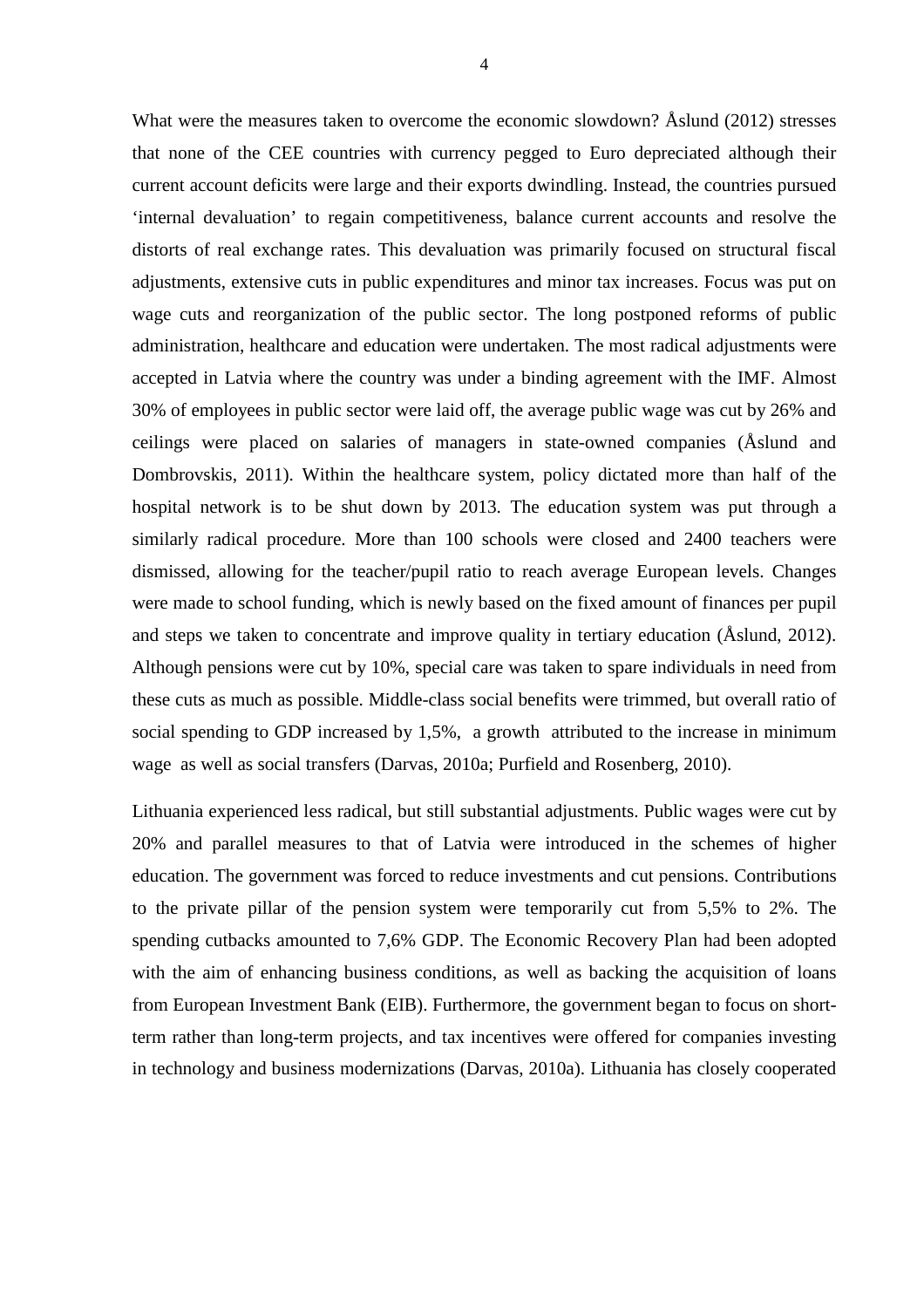with IMF and World Bank on the public reforms. There were discussions about potential aid from IMF, but the direct financial support has never been found necessary<sup>3</sup>.

Estonia had an outstandingly balanced budget before the late 2000s' downturn. However, budget consolidations were needed to achieve deficit to GDP ratios of only -2,9% and -2,0% in 2008 and 2009, respectively. These were also the only years when government expenditures exceeded revenues. The adjustments took the form of salary cuts in the public sector by 10% and reducing the scale of intended increase in pensions (from 14% to 5%). Government also suspended the contributions to mandatory pension schemes temporarily and increased levies on unemployment insurance (Åslund, 2012, Darvas 2010a, Epstein and Velculescu, 2011).

On revenue side of the budget, the Baltic countries decreased their income taxes and concentrated on optimizing property taxes and the taxation of consumption, that is, excise and Value Added Tax (VAT). The focus was also on keeping the number of taxes small and the tax system clear, thus a lot of exemptions were abandoned (Åslund, 2012; Darvas, 2010a).

| Latvia  |                                                                                           |
|---------|-------------------------------------------------------------------------------------------|
|         | 30% of public employees laid off                                                          |
|         | Average public wage cut by 26%                                                            |
|         | Hospital network revised and narrowed                                                     |
|         | 100 schools closed and 2400 teachers dismissed                                            |
|         | Pensions cut by 10%                                                                       |
|         | Private pension fund contributions cut from 10% to 2% temporarily                         |
|         | Lithuania                                                                                 |
| ٠       | Public wages cut by 20%                                                                   |
| ٠       | Investment and pension cuts of 7,6% of GDP                                                |
| ٠       | Contributions to the private pillar of the pension system cut temporarily from 5,5% to 2% |
|         | Tax incentives for research and technology investments                                    |
| Estonia |                                                                                           |
|         | Lower increase in pensions                                                                |
|         | Public sector salaries cut by 10%                                                         |
|         | Suspended contributions to private pension funds                                          |
|         | Higher levies on unemployment insurance                                                   |
|         |                                                                                           |

#### **Table 1: The Baltics' main adjustments**

**Source: Compiled by author based on Åslund (2012), Darvas (2010a), Epstein and Velculescu (2011), Purfield and Rosenberg (2010)** 

### 1.2.2 Czech Republic, Poland and Hungary

The second group of countries is categorized based on their floating exchange rate regimes. The countries of Central Europe were not facing any imminent troubles caused by the freeze of financial markets. Hungary was struggling with ever growing public debt, but compared to

l

<sup>&</sup>lt;sup>3</sup> Status as of July 2012.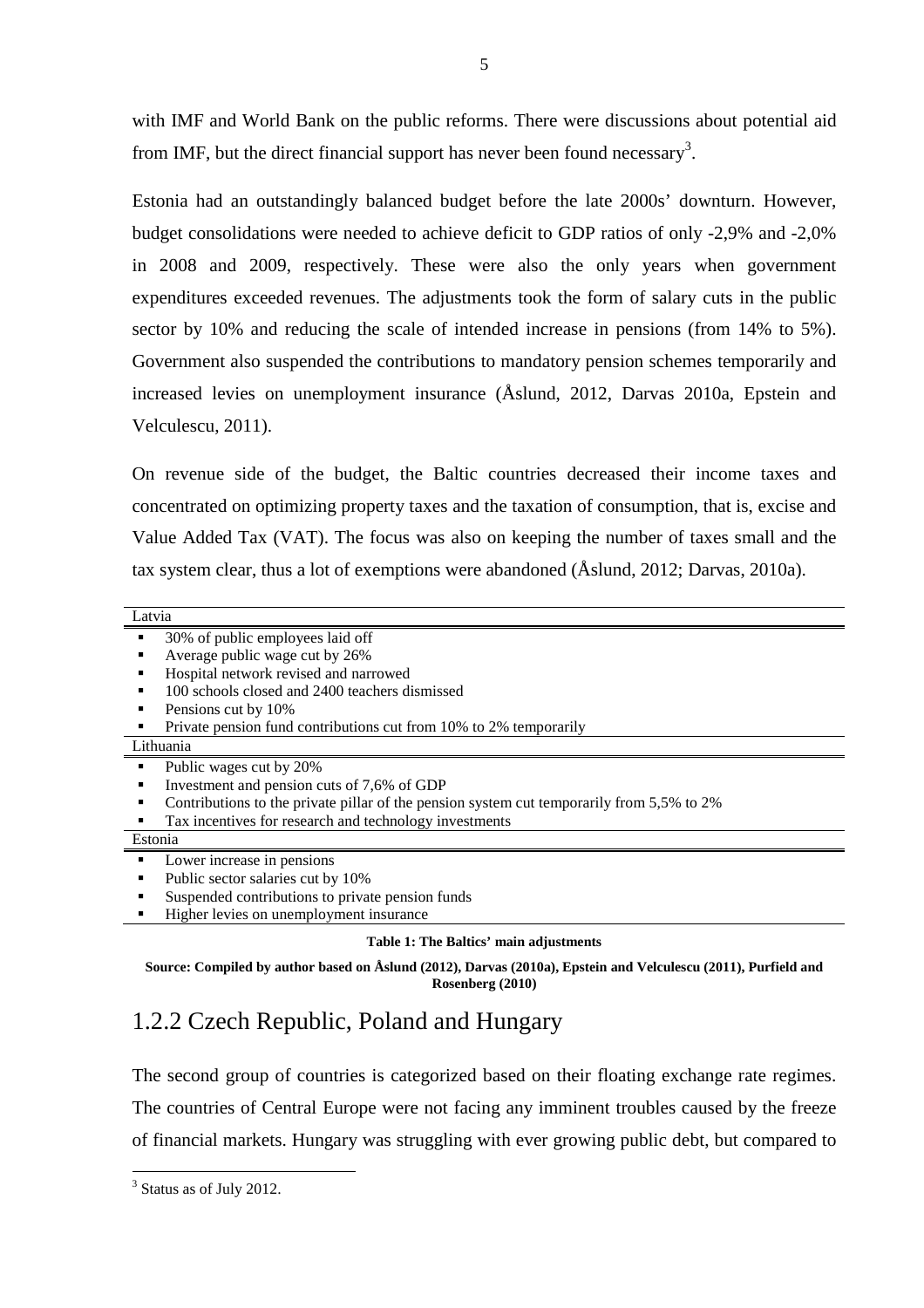The Baltics, the overheating of the economies never reached such magnitude (Åslund, 2012). Nonetheless, facing the globally deteriorating conditions, they were forced to reevaluate their policies and accept new legislation to counter unfavorable development of public finances.

Czech Republic introduced a flat income tax of 15% instead of the previously progressive taxation ranging from 12% to  $32\%$ <sup>4</sup>. The government cut expenditures on social security by cutting unemployment benefits and adjusting schemes of social transfer programs, such as maternity benefits and sick pay. Generous and problematic housing subsidies<sup>5</sup> were cut. The stimulus packages adopted included higher spending on infrastructure projects (0,4% of GDP) and tax incentives to encourage employment. Following the wage freeze in 2009, lay-offs took place in the public sector and wages of state-employees were trimmed by 10% on average, with the exception of primary wages for teachers (EC, 2012c; The European Institute, 2011). After minimum inflation-based increase of pension expenditures in 2009, the structural adjustments were made to the pension system. A voluntary option to redirect 3 percentage points of social insurance payments towards individual pension account was introduced, and the state contributions to individuals who save for pensions were made more progressive to encourage higher savings (MPSV, 2011). Moreover, there is an ongoing healthcare reform, which aims to enhance the efficiency of the system by introducing commercial elements, raising complicity of the patients and streamlining the network of hospitals. While the former two aspects were partially introduced, the curtailing of medical facilities is only under negotiations (MZCR, 2012).

Hungary's correctional fiscal steps were induced while facing conditions from the IMF and EU, thanks to the loan obtained to finance government expenditures. Flat tax rate of 16% was introduced and VAT rose to 25%. Additional levies of  $\epsilon$ 735M were put on the financial sector in 2010 and 2011. Extra tax of 8% was imposed on energy companies in 2009-2010. Public wages were frozen and cut off  $13<sup>th</sup>$  monthly salary. The retirement age was increased to 65 years with the  $13<sup>th</sup>$  pensions limited to the pensioners older than 62 or to the people receiving disability pension. Similarly to the Czech Republic, sick payments were reduced by 10% and housing subsidies were cut completely. A decrease amounting to 15% was made in subsidies for political parties (Darvas, 2010a; The European Institute, 2011).

l

<sup>&</sup>lt;sup>4</sup> Although the measure had been long term plan and was introduced just before the crisis severely hit.

Furthermore, comeback of progressive taxation is being considered in the parliament along with increments in VAT.

<sup>5</sup> See Švejnar et al. (2010)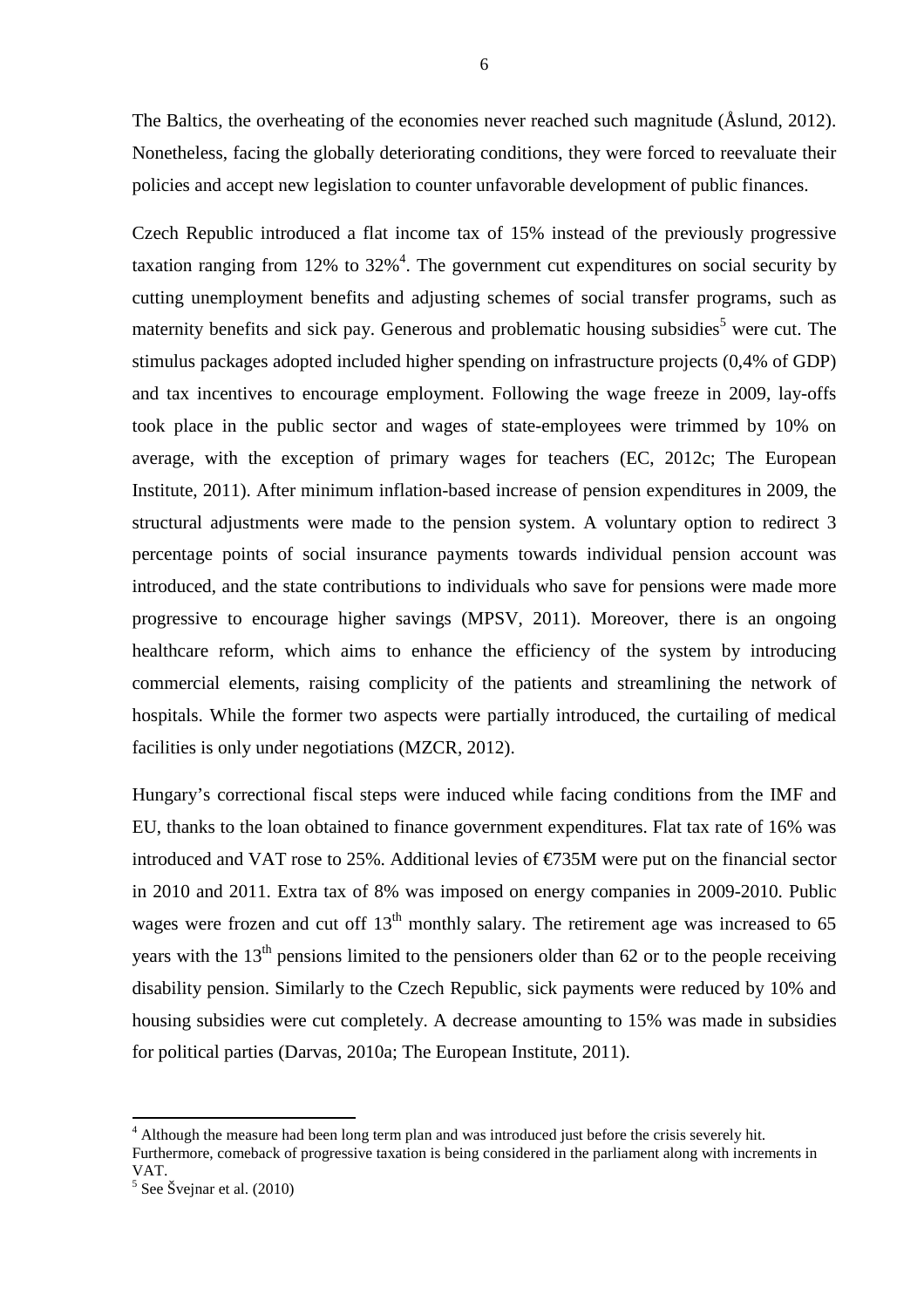Poland was the only country which experienced continuous economic growth, despite the global downturn. However, the worsening conditions in Europe eventually brought the adjustments. They mostly consisted of stimuli to support the economic growth such as tax incentives to embolden investments in research and development, lower corporate taxes, and personal income tax decrease alongside with lesser progressivity of the tax system (new brackets of 18% and 32%). VAT was elevated by 1 percentage point to 23%, but the period for its refunds was shortened. Excise duties were set to raise additional income corresponding to 0,2% GDP. On the spending side, cuts of  $\epsilon$ 14,4B were agreed. In the public sector, wages were frozen and 10% of jobs were cut. Further measures were comprised of pension system optimization with the cut of contributions to private pillar from 7,3% to 2,3% and reduction of military expenditures (Darvas, 2010a; Epstein and Velculescu, 2011).

| Czech Republic                                                                                       |  |  |  |  |
|------------------------------------------------------------------------------------------------------|--|--|--|--|
| Flat income tax of 15%                                                                               |  |  |  |  |
| Housing subsidies cut by half                                                                        |  |  |  |  |
| Decrease of certain social transfers (maternity benefits, sick pay)                                  |  |  |  |  |
| Public sector wages cut by 10% (excluding primary wages for teachers)                                |  |  |  |  |
| Introduced an option of redirecting 3% of wage to private pillar of pension system                   |  |  |  |  |
| Complicity of patients in healthcare                                                                 |  |  |  |  |
| Hungary                                                                                              |  |  |  |  |
| Introduced Flat tax of 16%<br>$\blacksquare$                                                         |  |  |  |  |
| VAT rose to 25%                                                                                      |  |  |  |  |
| Taxes exclusive to financial and energy sector                                                       |  |  |  |  |
| Public wages were frozen                                                                             |  |  |  |  |
| Housing subsidies cut completely                                                                     |  |  |  |  |
| Decreased social transfers (e.g. pensions, sick payments)                                            |  |  |  |  |
| Redirected all contributions to first pillar of pension system and provided incentives to switch the |  |  |  |  |
| accumulated assets back to first pillar (resulted in the budget 'surplus' in 2011)                   |  |  |  |  |
| Poland                                                                                               |  |  |  |  |
| Progressivity of the tax system reduced                                                              |  |  |  |  |
| Cut 10% of jobs in public sector and wages in public sector were frozen                              |  |  |  |  |
| Contributions to private pillar of pension system reduced from 7,3% to 2,3%                          |  |  |  |  |
| VAT increased by 1 percentage point to 23%                                                           |  |  |  |  |
| Table 2: Main adjustments in Czech Republic, Hungary and Poland                                      |  |  |  |  |

**Source: Compiled by author based on Darvas (2010a), EC (2012c), Epstein and Velculescu (2011), MPSV (2011), MZCR (2012), The European Institute (2011)**

### 1.2.3 Slovenia, Slovakia

As for members of the euro area, currency depreciation was not an option for these countries. Consequently with the Euro appreciating towards currencies of their trading partners, their economies saw higher real efficient exchange rates which undermined their competitiveness (Åslund, 2012). Since the conditions were not as pressuring, both countries presented supportive measures for their economies.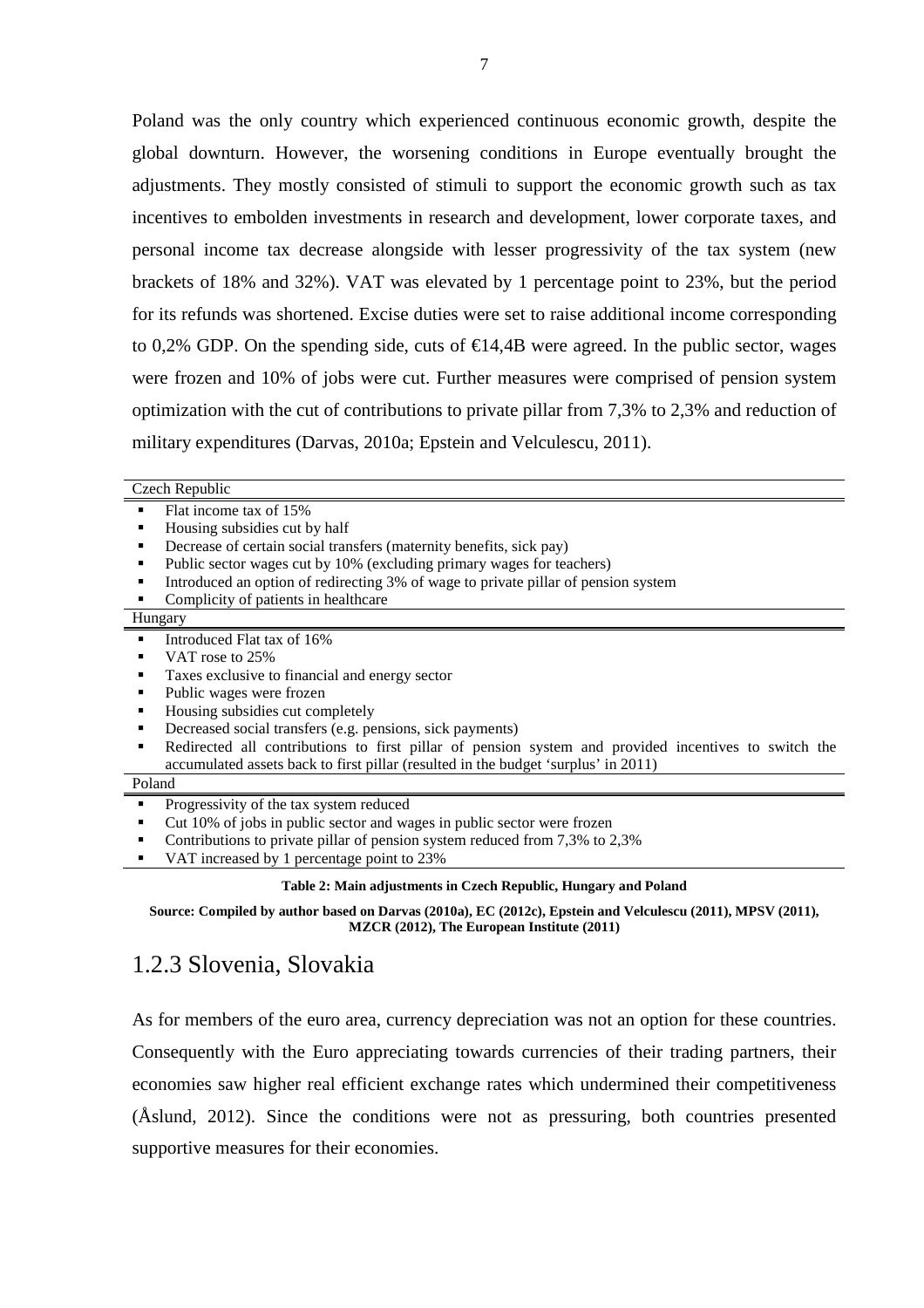Slovakia adopted stimuli packages containing infrastructure investments, steps to improve conditions of setting up new businesses and lower taxes for low-income employees already in 2008. The government also sped up payments to businesses and offered subsidies for new car purchases. Parliamentary salaries were decreased by 10% and some ministries were merged while the budgets of the remaining were cut to provide expenditure savings counterbalancing the stimuli. Again, VAT rose from 19% to 20% and excise duty on tobacco was elevated. Furthermore, Slovakia redirected a portion of the capital transfers from second-pillar of the pension scheme to boost the budget.

Slovenia followed a similar path at the turn of 2008. Its focus was on substituting shortfalls in infrastructure projects and increasing competitiveness by lowering payroll and corporate taxes. The corporate tax was initially cut from 22% to 20% and gradually lowered to 18% in 2012. Efforts were made to boost the labor market by wage subsidies for part-time jobs and creating advantageous conditions for business start-ups and Small and Medium Enterprises (SME), the measures estimated to account for 0,9% GDP. Additionally, subsidies for research and development projects were increased. Public sector bonuses were lowered and the automatic growth of wages based on inflation was abandoned (Darvas, 2010a).

Both countries recently joined the Fiscal Compact within EU. Slovenia plans to cut spending by €818M by further reduction in bonuses of public employees, reduction of their standard wages by 15% and shortening the unemployment and healthcare benefits. With new centerleft government elected in 2012, Slovakia leans towards reintroduction of progressive taxation and other revenue focused measures. Additional taxation of the financial sector includes levies on creditors' savings, reduction of seasonal jobs' tax incentives, higher taxes on gambling and dividend incomes, puzzling rise in administration fees or double taxation of properties (tax for municipalities and for the state). High contribution to the second-pillar of the pension system is being lowered from 9% to 4%. However, whether these plans are going to be fully carried out and how adoption will affect the economies of respective countries is yet to be seen (K.M., 2012; Laven and Santi, 2012; MFSK, 2012).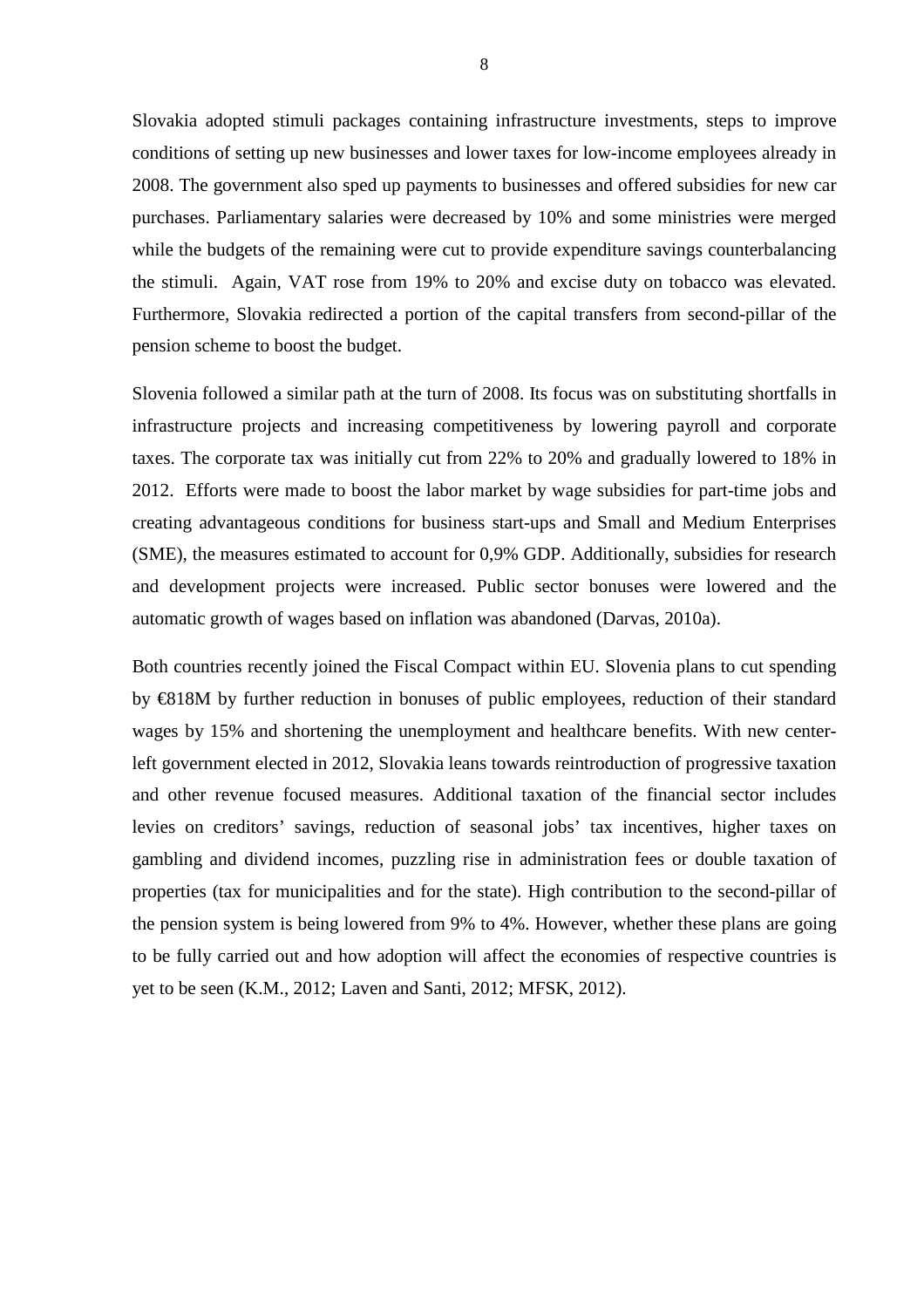|                | Slovakia                                                          |  |  |
|----------------|-------------------------------------------------------------------|--|--|
| $\blacksquare$ | Infrastructure investments                                        |  |  |
|                | Improving conditions for setting up new businesses                |  |  |
| п.             | Decreased taxes for low-income employees                          |  |  |
| п.             | Subsidies on new car purchases                                    |  |  |
| п.             | Merging ministries and reduction of parliamentary salaries by 10% |  |  |
| $\blacksquare$ | VAT increased from 19% to 20%                                     |  |  |

Redirecting contributions to the private-pillar of pension scheme to the state budget

#### Slovenia

- Corporate taxes cut from 22% to 20% and gradually decreased to 18%
- Wage subsidies for part-time jobs
- Improving conditions for SMEs
- Subsidies on research and development
- **Lower bonuses in public sector and abolishment of inflation based increases of public sector wages**

#### **Table 3: Main adjustments in Slovakia and Slovenia**

**Source: Compiled by author based on Åslund (2012), Darvas (2010a), Laven and Santi (2012) MFSK (2012)**

#### 1.2.4 Summary of adjustments and selected macroeconomic statistics

Above all, Baltic countries proved that radical fiscal adjustments and expenditure cuts are possible to carry out in democratic regimes and the depth of the crisis results in fartherreaching structural reforms. Åslund (2012) also stresses the fact that Baltics refused to devaluate their currencies and rather preferred to regain competitiveness by what he calls 'internal devaluation' - reducing labor costs, optimizing public sector expenditures and improving conditions of doing business. These actions sent positive signal of will to stabilize public finances and contended markets. With all the measures undertaken, they were able to turn their large current account deficits into surpluses in a very short time (see figure 1), stabilize their financial sector, inflation and they are acknowledged to have great prospects for future growth. Besides, expenditure cuts were far more preferred to higher taxation. Increases in taxes were made such as not to discourage economic activity mainly preferring taxes on consumption. The effects of direct fiscal stimuli, in particular increasing social transfers to boost the consumption, is rather debatable. Such measures controversial because they further raise the overall debt levels and in small open economies of CEE the benefits are partially diminished by spending the extra income on imports. This was displayed by Székely et. Al (2011) who find fiscal multiplier of consumption to be 0,81 in a closed economy, compared to 0,57 in an open economy. That is if the consumption is increased by 1%, GDP grows by 0,81% in a closed economy, but only by 0,57% in an open one. Also, however acknowledged and progressive the reforms may seem the growing gross debts of the countries in CEE only slowed down the pace, yet kept rising (see figure 6). Furthermore, ongoing demographic trends make the budgets unsustainable in the long-term and will require additional structural adjustments especially in pension schemes (Grech, 2010; EC, 2012b).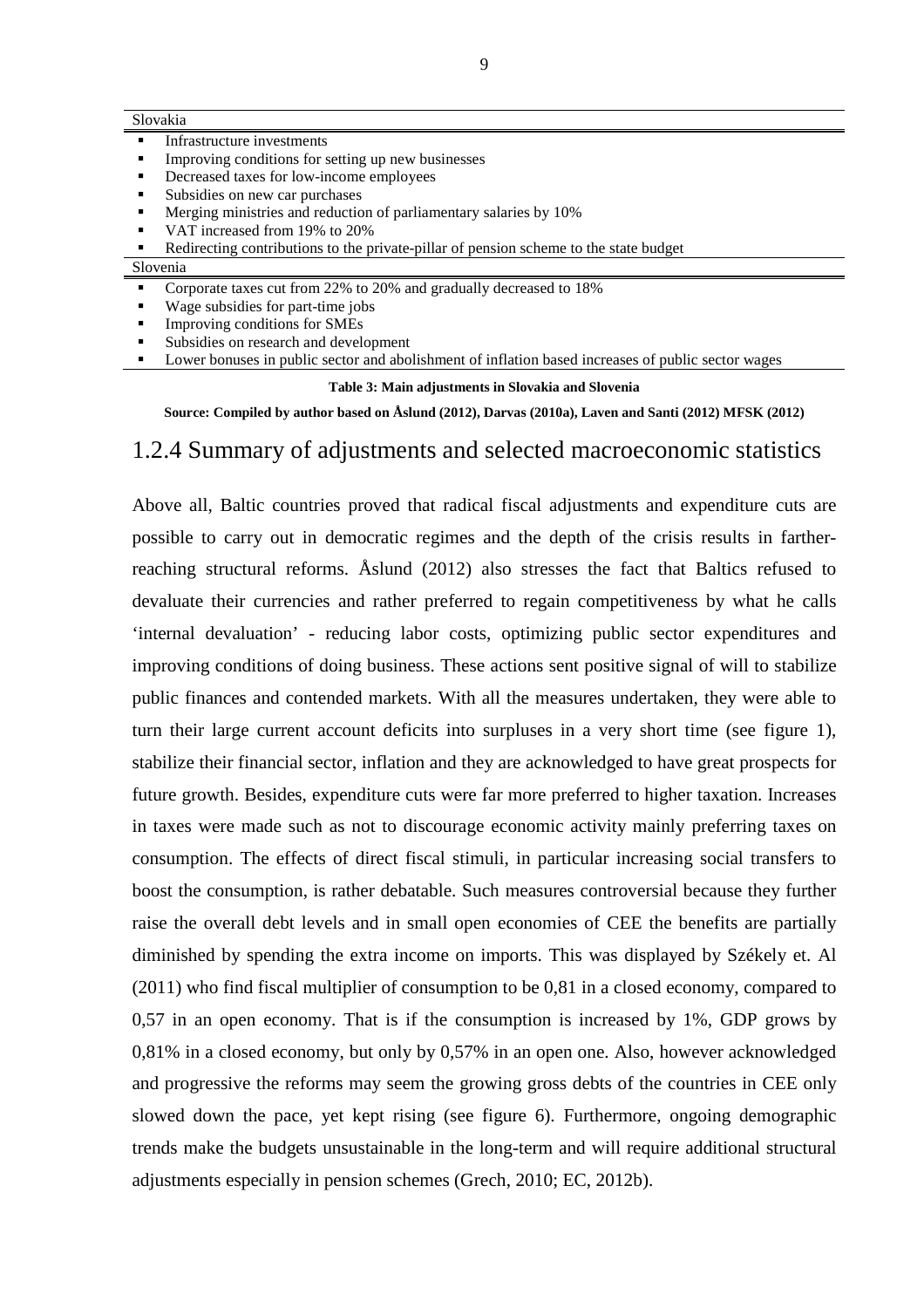The structure of the adjustments was essentially similar throughout the region, but indeed differed in extent. Non-Baltic countries from CEE were far more lenient in their reforming efforts, even though the ongoing Euro-crisis and consequently other EU member states pressure them to stabilize their budgets. Current situation is far from flourishing, even the best reformers still have to struggle with high unemployment levels, deficits hovering under the - 3% of GDP and prevailing slow economic growth in Western Europe. While emphasis in Europe is still put on budget consolidation through the spending side in adopted Treaty on Stability, Coordination and Governance, Latvia and Czech Republic are currently considering reintroduction of progressive tax system and newly established government in Slovakia already expressed their will to do the same.



**Figure 1: Net current accounts (all trading partners of the world, million EUR) Source: Author, based on Eurostat data**



**Figure 2: Government expenditures (% of GDP) Source: Author, based on Eurostat data**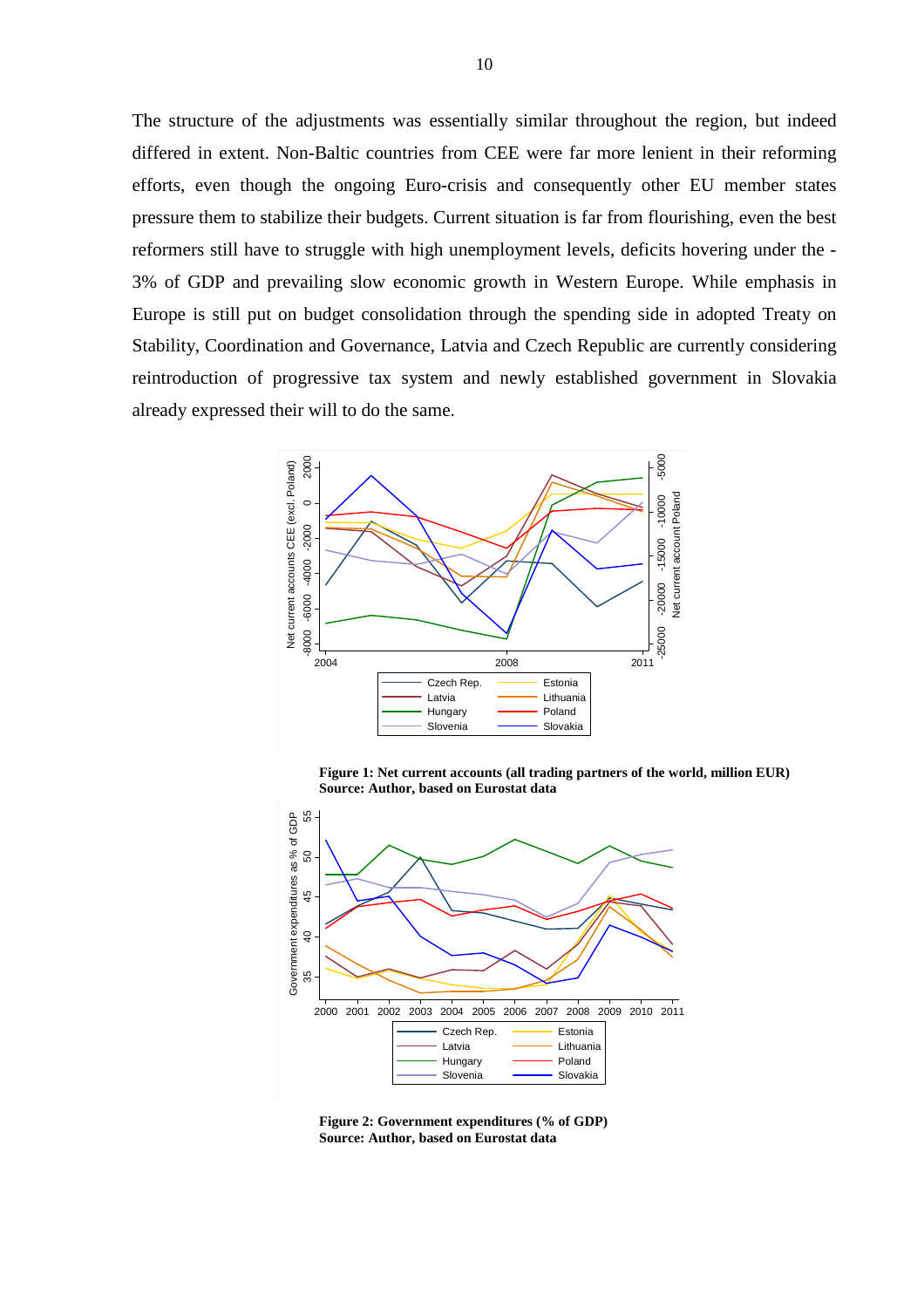

**Figure 3: Unemployment (% of work force) Source: Author, based on Eurostat data** 



**Figure 4: Real effective exchange rates (index, 100=1999) Source: Author, based on Eurostat data** 



**Figure 5: Deficits (% of GDP) Source: Author, based on Eurostat data**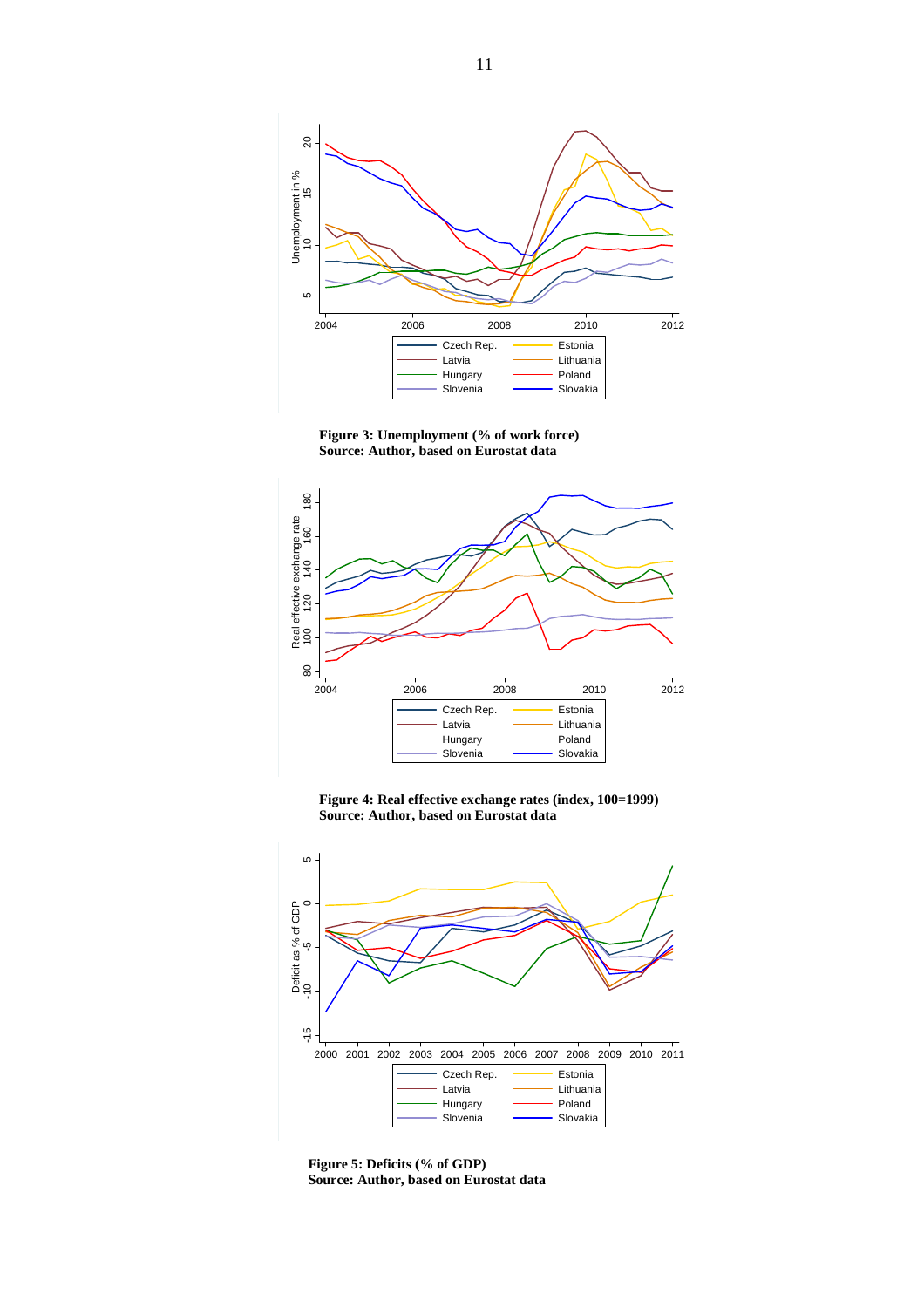

**Figure 6: Gross debt (% of GDP) Source: Author, based on Eurostat data** 



**Figure 7: Primary deficits (% of GDP) Source: Author, based on Eurostat data** 



**Figure 8: Inflation Source: Author, based on Eurostat data**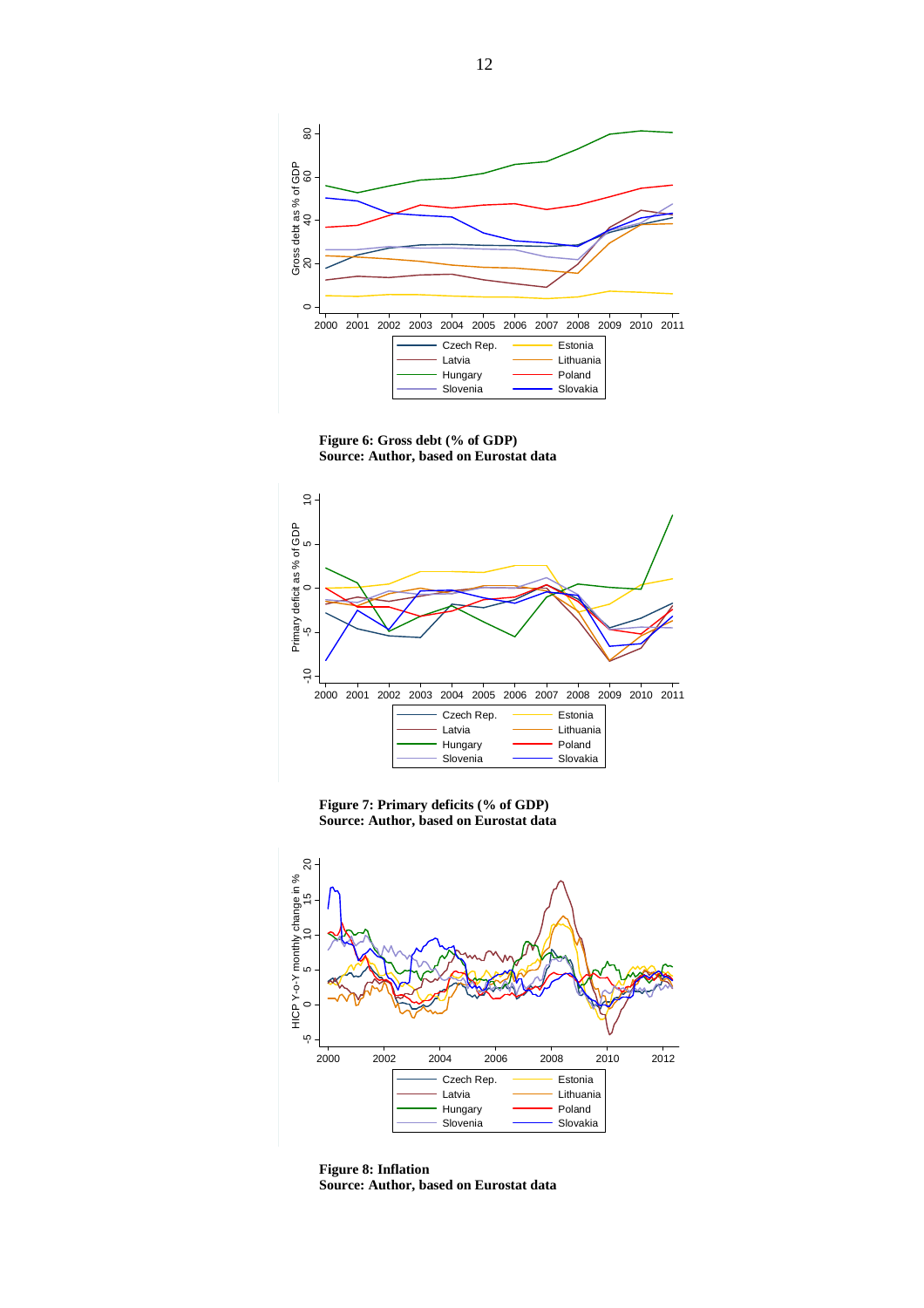#### 1.3 Fiscal adjustments and their effect on economic activity

What are the effects of fiscal discretionary measures taken by the government? The answer to this question is by far not unique. It is dependent on individual countries, economic conditions and also very much on character of the adjustments. Alesina (2010) defends tax reductions and extensive fiscal tightening undertaken by the countries even when their economies are slowing down. The conventional view of deficit reduction policies having negative impact on economic growth and causing recessions is refuted by Alesina and Ardanga (2009). They show that large cuts in budget deficits can be followed by rapid and sustained growth even in the short run. "These are adjustments which have occurred on the spending side and have been large, credible and decisive" (Alesina 2010, p.3). Moreover, it is important that the actions of the government are regarded as permanent to eliminate uncertainty about potentially more costly countermeasures in the future. Alesina (2010) further argues if the changes are credible, the budget cuts might also influence the economy through interest rates. Apart from its effect on agents' expectations in the economy and employment implications for labor market, debt stabilization can lower the interest rate on government bonds, enhance private consumption and drive up prices of stocks and bonds to increase wealth of their holders and potentially encourage investments. The study provides evidence that spending cuts are far more effective than increasing taxation. What they define successful fiscal adjustment (primary balance improves by 1,5% of GDP) is more likely to be achieved with expenditure cuts/revenue increases ratio approximately 2 to 1. Complementing research was presented by Giavazzi, Jappelli and Pagano (2000), showing the responses are far stronger for fiscal contractions rather than for fiscal expansions.

Von Hagen et al. (2002) discuss the importance of quality of the budgetary measures in terms of their longevity and composition to find expenditure based consolidations providing superior results to tax based ones. Beetsma and Guiliodori (2009) bring the evidence of procyclical reaction towards the development of economic conditions in the European countries. They claim the governments in Europe generally fail to tighten policy during good times, but adopt restrictive fiscal measures in economic downturns. However, this is only in the case of Europe, other OECD members are shown to follow counter-cyclical fiscal policies. The observation of pro-cyclical policies is supported by Kaminsky, Reinhart and Vegh (2004) in the case of emerging markets. They argue that budget policy amplifies boom and bust times of the business cycle. Moreover, if an extensive growth is induced by pro-cyclical budget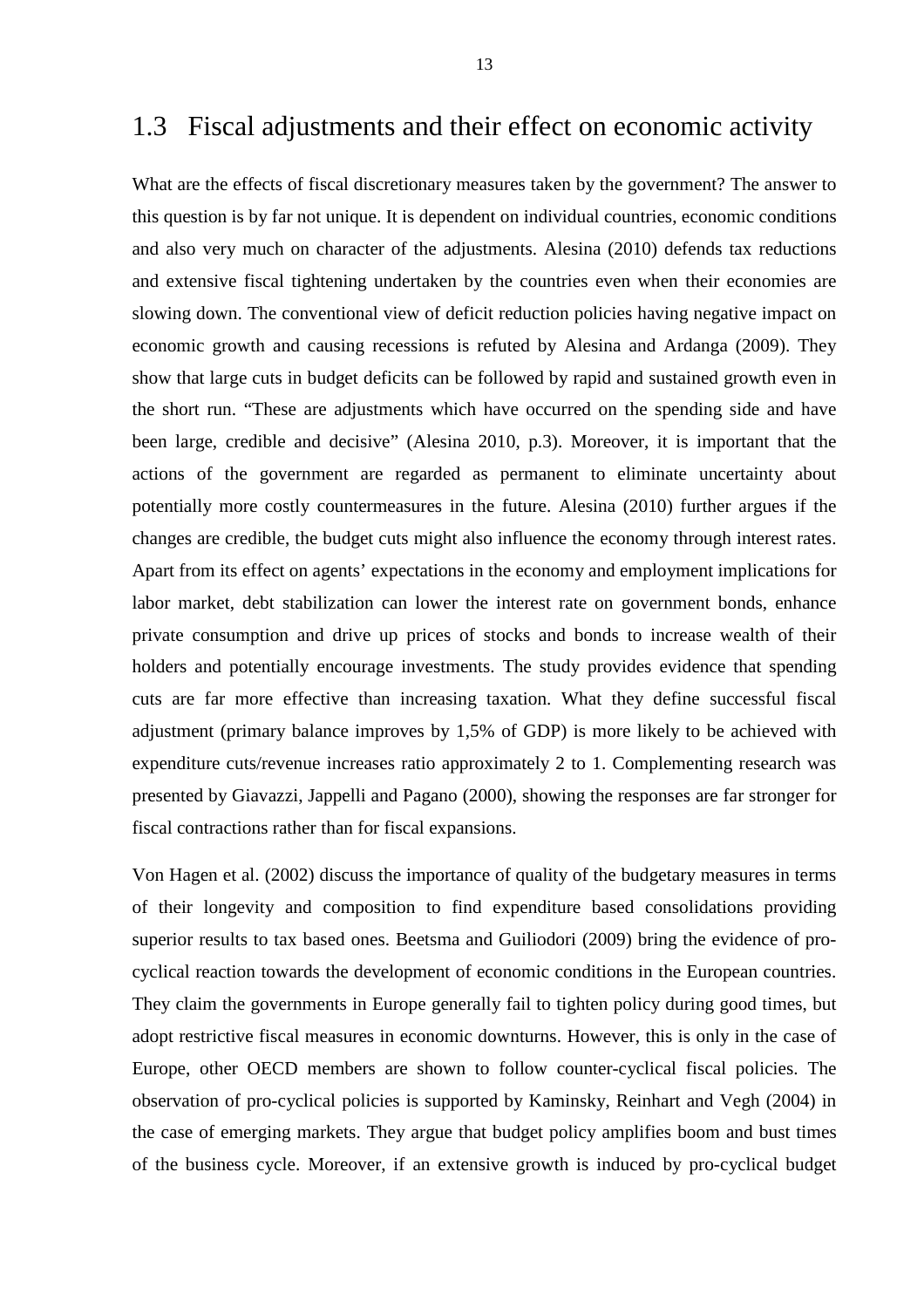policy, it can influence agents to increase their borrowings against their higher expected income. The consequences of economic decline then become far more painful (Darvas, 2010a). Research papers by Baum and Koester (2011), Baum, Poplawski-Ribeiro and Weber (2012) as presented in IMF (2012a) or already mentioned Beetsma and Guilidori (2009) show that the effect and magnitude of fiscal adjustments also depend on the output gap. In times of negative output gaps, the fiscal multipliers are generally higher than in times with positive output gaps. Additional arguments about fiscal changes can be found in Romer and Romer (2011) or Gale and Orszag (2004), who show the inverse relation between taxation and output and none or very negative effect of higher taxes on consumption. The literature covering the influence of adjustments in 2008 and onwards in the region of Central and Eastern Europe is limited. Székely et al. (2011) model the impact of experimental fiscal stimulus of increasing the government spending by 1% of GDP and find that stimulus can soften the impact of economic downturn at least over the course of its duration. They further argue fiscal stimulus is more effective when the interest rates are near their zero-bound, thus monetary policy becomes rather inefficient. We examine the relations between government spending, government expenditures and economic growth for selected countries in chapters 3 and 4 of the study.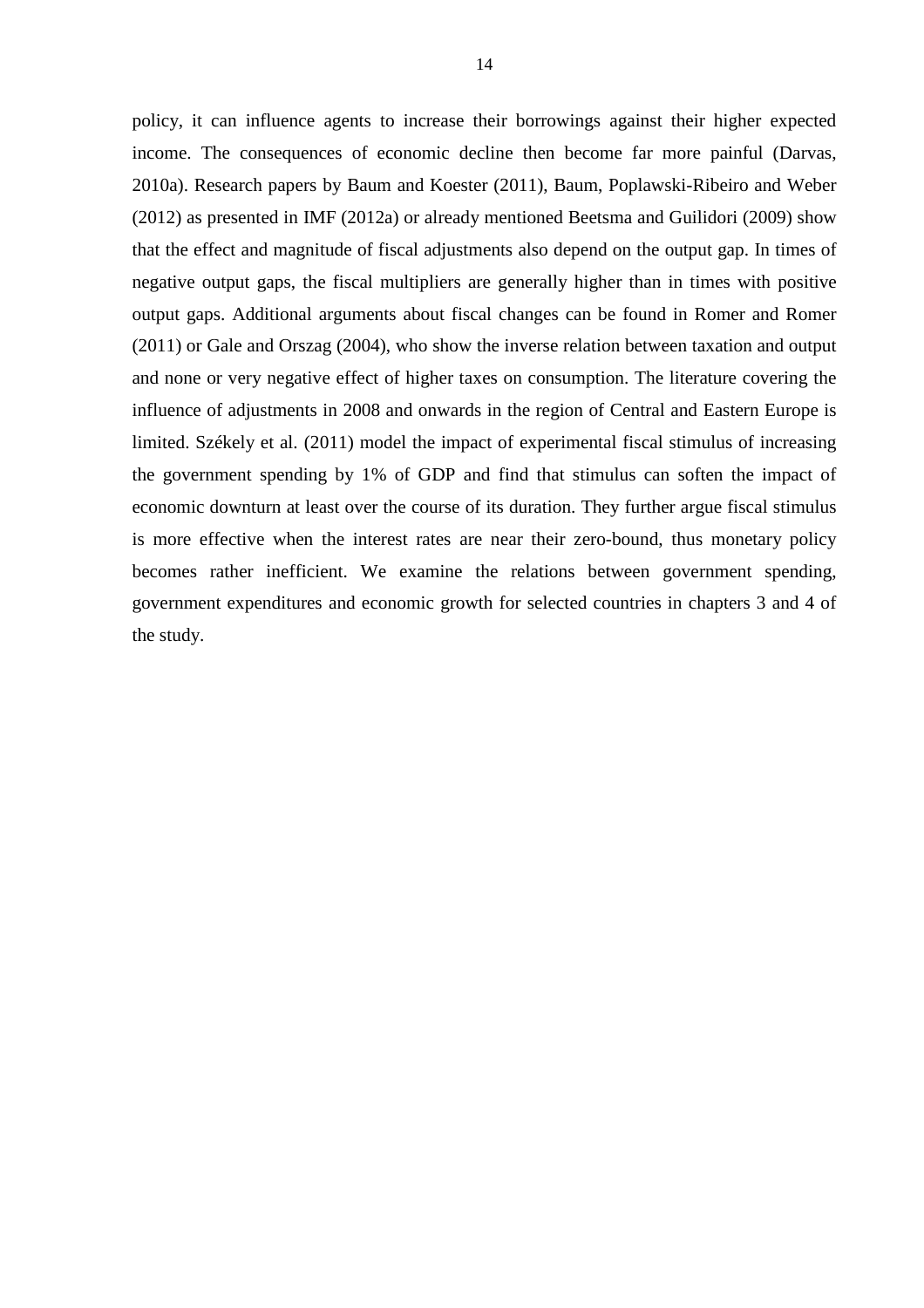# Chapter 2: The trend of fiscal rules adoption throughout the crisis

With poor economic conditions and pressures on the governments through market premiums, fiscal rules and institutions became center of attention in Europe as they are adopted to enforce the will of governments to stabilize public finances (EC, 2010). Describing the development after the financial crisis of 2008 in CEE, we feel obliged to provide a broad overview of the impact budgetary framework has on the fiscal performance and also present a summary of fiscal rules and institutions present in CEE countries (see tables 4 and 5).

Conventional theoretical background behind the forming of rules for fiscal policy very much resembles the one which brought the introduction of independent central banks taking care of monetary policy. Firstly, it is the short-term focus of governments which seek re-election and therefore have incentives to 'bribe' public through higher spending<sup>6</sup> (Kopits, 2008). Secondly, there is so called problem of 'resource pooling' when the individual interest groups within the electorate do not fully internalize the budgetary impact of their demanded policies (Kopits, 2008; Debrun and Kumar, 2007). Thus there seems to be room for rules addressing fiscal policy to enhance its efficiency, but there are indeed pitfalls in their potential failure. The construction is usually not strict enough to bind up undisciplined governments and thus the credibility of the rules might be questionable. Also, they sometimes lack flexibility to allow for anti-cyclic measures during economic decline and may motivate 'easy-cuts' in investments which are seen essential for long-term growth. Lastly, introduction of rules may provide incentives for creative accounting and off-budget operations and consequently worsen the transparency of budgetary policy (IMF, 2009). The research on the topic is mostly proves the positive influence of budgetary rules on fiscal performances, though whether it is direct or indirect is unclear. To mention some of the recent studies, Caceres et al. (2010) demonstrate that fiscal responsibility laws (FRLs) do not have significant effect on primary balances and they suggest the transmission channel probably lies in higher transparency and lowering uncertainty about the fiscal policy conveyed by lower market premiums. On the contrary, budget consolidations are found more likely to have lasting character with implemented fiscal rules and better budgetary procedures (Larch and Turini, 2011). These outcomes are also supported by Guichard et al. (2007), who find expenditure targets ensuring longer lasting and

 $\overline{a}$ 

<sup>&</sup>lt;sup>6</sup> This theory is partially disproved by Brender and Drazen (2005), who show that political budget cycles only exist in not fully developed democracies, because experienced and conscious electorate punishes politicians who abuse fiscal policy.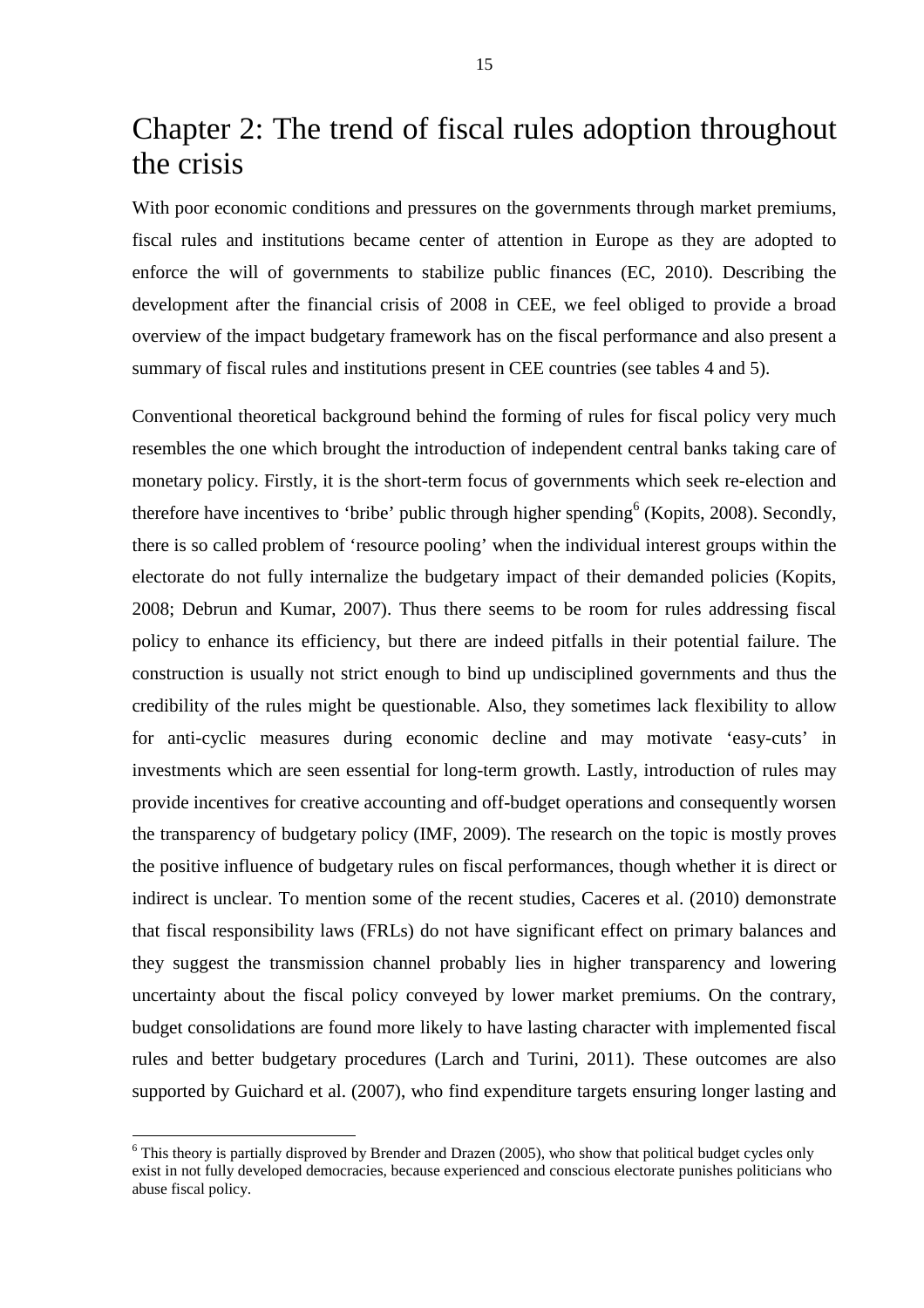more successful adjustments. To picture the differences among states within CEE we use the indices of budgetary discipline, computed by EC and Darvas and Kostyleva (2011) (see figures 9 and 10). While EC evaluates the fiscal rules individually and then assign weights to them regarding their scope and strength, Darvas and Kostyleva (2011) distinguish between three stages of budgetary cycle: preparation, authorization and implementation. The rules are evaluated with respect to the individual stages and then the stages are weighted to capture their importance. Budgetary discipline index also takes into account the procedural aspects of budget creation and evaluates the process in general not only the rules themselves. Figure 9 can be also used to see the 'development' of fiscal framework over 2000s'.



**Figure 9: Fiscal rule strength index Source: Author, based on EC database of fiscal rules**



**Figure 10: Darvas' budgetary discipline index 2007/2008 Source: Darvas (2011)**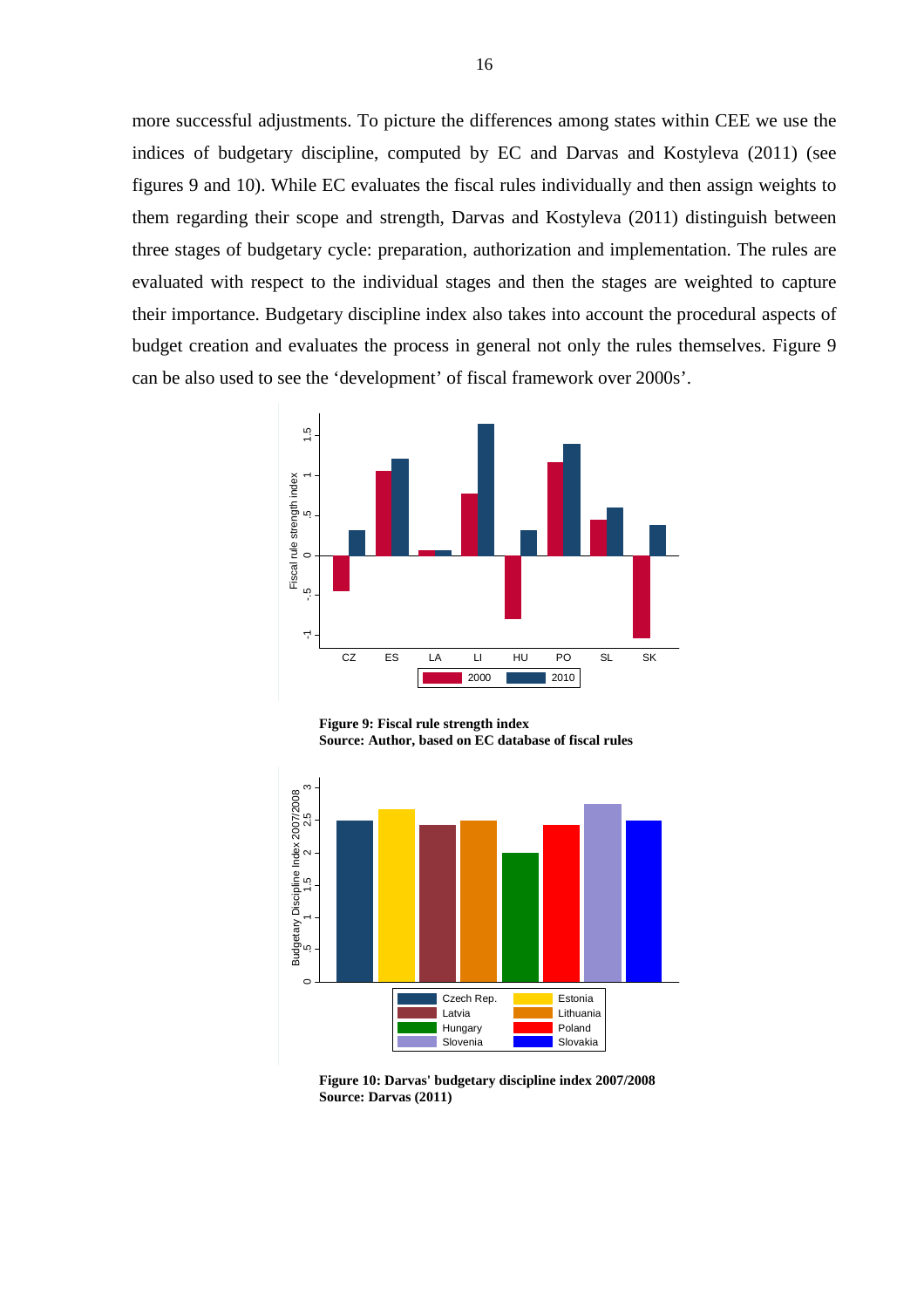| Czech Republic                                                                                                                                                            | Corrective measures in non-compliance                                          |
|---------------------------------------------------------------------------------------------------------------------------------------------------------------------------|--------------------------------------------------------------------------------|
| Nominal expenditure ceiling, (inserted in medium term expenditure framework.                                                                                              | None.                                                                          |
| Expenditures are set to achieve a pre-defined deficit target (2010)                                                                                                       |                                                                                |
| Ministry of finance calculates ratios for municipalities and units funded from their<br>budget: short-term assets/short-term liabilities, long-term liabilities/long-term | Explanation of non-compliance is<br>required.                                  |
| assets.                                                                                                                                                                   |                                                                                |
| Estonia                                                                                                                                                                   |                                                                                |
| Balanced budget rule for general government                                                                                                                               | Corrective measures are proposed,                                              |
|                                                                                                                                                                           | possible sanctions, MoF can limit                                              |
|                                                                                                                                                                           | payments from the Treasury.                                                    |
| Local governments are not allowed to increase their debt over 60% of their budget<br>revenues less state budget allocations                                               | None.                                                                          |
| Avoid state foundations to take impayable loans or other liabilities.                                                                                                     | None                                                                           |
| Latvia                                                                                                                                                                    |                                                                                |
| Central government and social security budgets are divided into base and special                                                                                          | None.                                                                          |
| budgets. Special budgets are devoted to social needs, mainly pension payments.                                                                                            |                                                                                |
| Local governments can only increase borrowing and loan guarantees up to certain                                                                                           | None.                                                                          |
| limits set by the central government.                                                                                                                                     |                                                                                |
| Lithuania<br>Limit on borrowing of central government.                                                                                                                    | Ministry of Finance is obliged to propose                                      |
|                                                                                                                                                                           | corrective measures for the                                                    |
|                                                                                                                                                                           | Parliament/respective enforcement body                                         |
| If the general government showed deficit on average over the past 5 years, then the                                                                                       | None.                                                                          |
| annual growth rate of the planned state budget appropriations my not exceed 0,5%                                                                                          |                                                                                |
| of the average growth rate of the State budget revenue of those 5 years.                                                                                                  |                                                                                |
| The deficit of the approved state budget shall be reduced by excess revenue of the<br>current year.                                                                       | Possible sanctions and non-approval of<br>the budget.                          |
| Local governments must approve balanced budgets.                                                                                                                          | Possible sanctions and claim to the Court.                                     |
| Hungary                                                                                                                                                                   |                                                                                |
| Local governments have annual ceiling of debt-creating commitments (borrowing,                                                                                            | None.                                                                          |
| bond issues, etc.) set in proportion to their repayment abilities.                                                                                                        |                                                                                |
| Budget act has to determine the primary balance target for the second year                                                                                                | Obligation to offer corrective measures.                                       |
| following the subject year such that the primary balance target is not a primary                                                                                          |                                                                                |
| deficit and government debt does not increase in the year following.<br>Poland                                                                                            |                                                                                |
| Public debt must not exceed 60% of GDP.                                                                                                                                   | Government proposes corrective                                                 |
|                                                                                                                                                                           | measures. If the debt is between 55% and                                       |
|                                                                                                                                                                           | 60% of GDP, the draft of budget for                                            |
|                                                                                                                                                                           | following year must not increase the                                           |
|                                                                                                                                                                           | ratio. If the debt exceeds 60% despite the                                     |
|                                                                                                                                                                           | previous rule, government borrowing is<br>forbidden in subsequent year (public |
|                                                                                                                                                                           | accounts in balance/surplus).                                                  |
| For each local government total debt at the end of fiscal year is not allowed to be                                                                                       | None.                                                                          |
| higher than 60% of the revenue for given year. Checked quarterly on estimates.                                                                                            |                                                                                |
| Also, the ratio of installments and planned revenues for a fiscal year cannot exceed                                                                                      |                                                                                |
| 15%.<br>Slovenia                                                                                                                                                          |                                                                                |
| Local governments' total payment of principal and interest in each year must not                                                                                          | None.                                                                          |
| exceed 8% of revenues of the previous year. Local governments cannot borrow                                                                                               |                                                                                |
| abroad and their borrowing needs approval of Ministry of Finance.                                                                                                         |                                                                                |
| The establishing of legal act of rule sets nominal expenditure ceilings for year t to                                                                                     | None.                                                                          |
| $t + 5$ .                                                                                                                                                                 |                                                                                |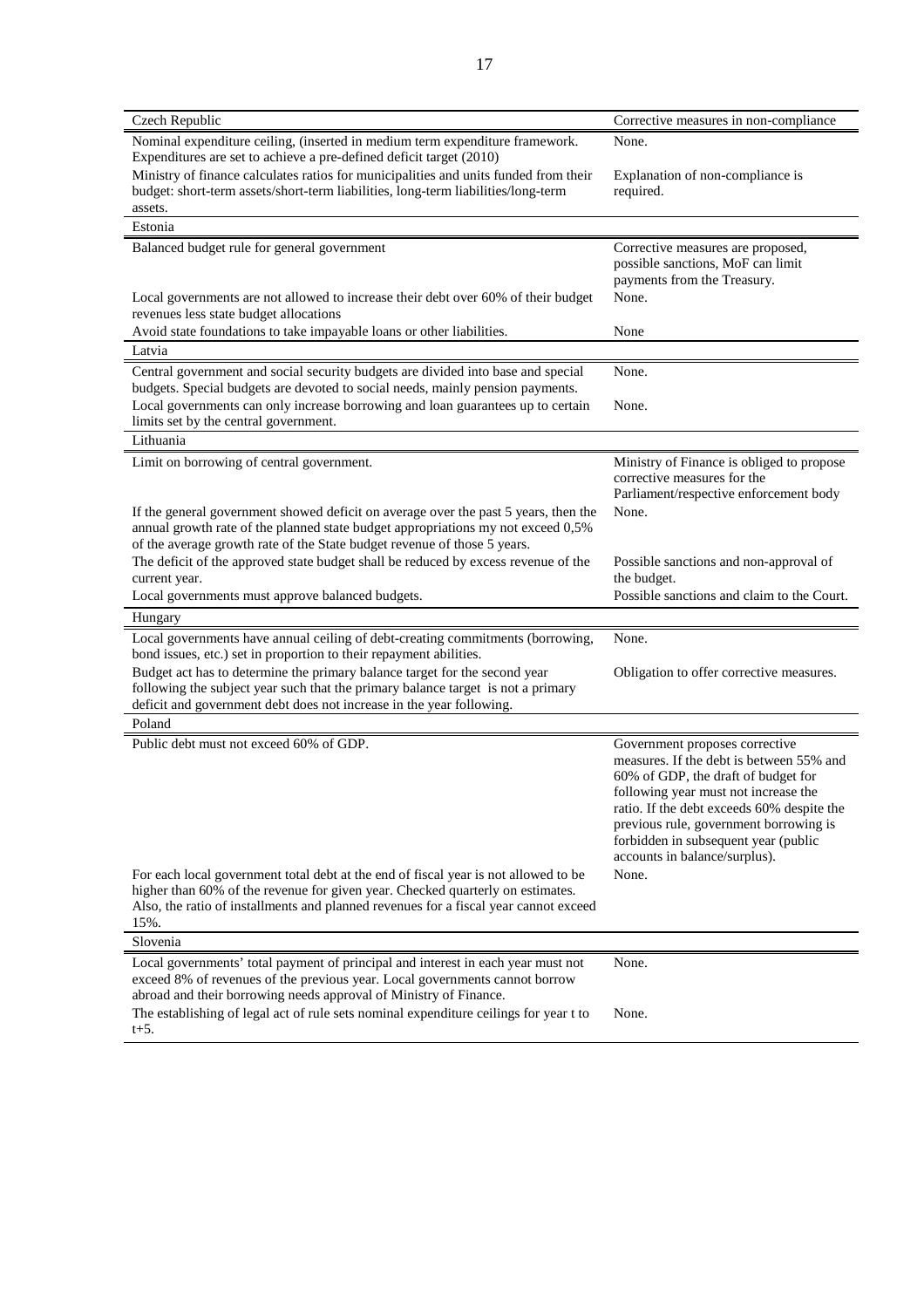| Slovakia                                                                                                                                                                                                                                                                                                                                   |                           |  |
|--------------------------------------------------------------------------------------------------------------------------------------------------------------------------------------------------------------------------------------------------------------------------------------------------------------------------------------------|---------------------------|--|
| Expenditure not considered in the state budget law can only be executed if its total<br>Obligation to take effective measures.<br>amount does not exceed 1% of total expenditure approved in the budget law and<br>the deficit is not increased. Allows increasing expenditure in good times (limit set<br>on 15% increase)                |                           |  |
| Limits on borrowing of regional and local governments:<br>Total debt cannot exceed 60% of current revenue in the previous budget<br>year in nominal terms (capital revenues and revenues from financial<br>transactions are excluded)<br>Annual installments do not exceed 25% of actual current revenues of the<br>preceding fiscal year. | Possibility of sanctions. |  |
| Local governments' current budget has to be adopted either as balanced or in<br>surplus. Capital budget can be in deficit, provided that this deficit is financed by<br>unspent funds of local governments transferred from previous years, loans or by<br>surplus of the current budget in the respective fiscal year.                    | None.                     |  |
|                                                                                                                                                                                                                                                                                                                                            |                           |  |

#### **Table 4: Fiscal rules in CEE countries, Source: EC database of fiscal rules (2010), EC (2012a)**

| Estonia                                                |                                                                                                                                                                                                                                                                                                                                                                                                                                                                                                                                                             |  |
|--------------------------------------------------------|-------------------------------------------------------------------------------------------------------------------------------------------------------------------------------------------------------------------------------------------------------------------------------------------------------------------------------------------------------------------------------------------------------------------------------------------------------------------------------------------------------------------------------------------------------------|--|
| National Audit Office of Estonia                       | Its independence secured by the constitution. The Audit Office gives recommendation to<br>the government and has right to make proposals to government ministers and local<br>authorities to draft legislation or amend legislation in force                                                                                                                                                                                                                                                                                                                |  |
| Lithuania                                              |                                                                                                                                                                                                                                                                                                                                                                                                                                                                                                                                                             |  |
| National Audit Office of Lithuania                     | Based in constitution. National Audit Office supervises the lawfulness and effectiveness of<br>the management. It further controls use of state property and execution of state budget.<br>Government is not obliged to consult with the National Audit Office during budget<br>planning phase. NAOL only gives opinion on draft of state budget to the parliament.                                                                                                                                                                                         |  |
| Slovenia                                               |                                                                                                                                                                                                                                                                                                                                                                                                                                                                                                                                                             |  |
| Institute of Macroeconomic<br>Analysis and Development | Government has to consult the Institute during budgetary preparation phase. It provides<br>analysis on fiscal policy developments without normative judgment and creates<br>macroeconomic and budgetary forecasts. The Institute further gives recommendations on<br>fiscal policy, analyses the budget, monitor its implementation and quantifies short/long-<br>term effects of measures and reforms.                                                                                                                                                     |  |
| <b>Fiscal Council</b>                                  | Established in 2009, it provides assessment of the sustainability and stability of fiscal<br>policy in annual budget memorandum. Additionally it assesses budget's compliance with<br>the rules of the Stability and Growth Pact. Its judgments may consider cyclical economic<br>situation. It also evaluates the adequacy of fiscal objectives in mid-term macroeconomic<br>framework. Annually measures the efficiency of the use of public funds and comments on<br>transparency and quality of economic forecasts used in national budget preparation. |  |

**Table 5 : Fiscal institutions in CEE countries** 

**Source: EC database of fiscal institutions (2010), EC (2012a), councils' websites (NAOE, 2009; FCS, 2012)**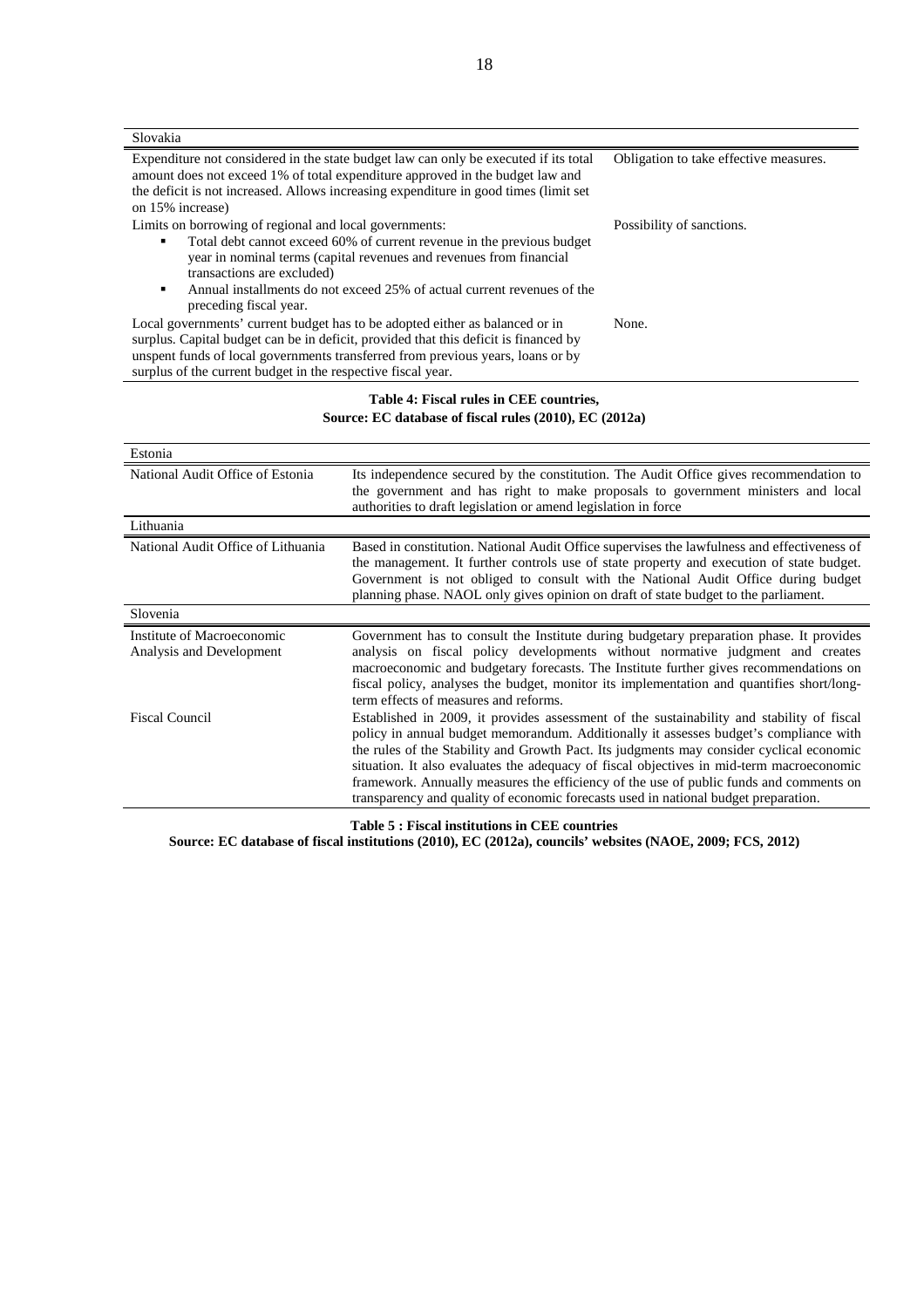# Chapter 3: Empirical analysis of fiscal adjustments

In the second part, we try to investigate the application of vector autoregressive (VAR) econometric methods on the data for eight countries from Central and Eastern Europe<sup>7</sup>. We hypothesize adjustments in government expenditures and government revenues influence economic growth of individual countries and want to examine VAR methods' ability to enlighten these relationships. The hypothesis arises from the ongoing discourses in economic theory, where some claim the government spending has an ability to boost the economy at least in the short-term, whilst others say it is an inefficient redistribution of income from private sector to the government and only has the potential to crowd out private investments. The effect of revenues is expected on the basis of economic insight that lower tax burdens provide positive incentive for economic activity and vice versa.

While studies on western countries, USA, Germany and other G-7 members are available, lack of attention has been given to the countries of our focus. Additionally, researchers admit the results of VAR models are highly dependent on the country analyzed, the structure of its economy and its fiscal policies (Baum and Koester, 2011), so we are likely to see differences across the CEE region. We expect the main obstacle of our approach to be in the data deficiency for the region.

Chapter 3 addresses the data description in section 1, tailed by methodology discussion in section 2 where we provide general background for using vector autoregressive method. Identification process and estimation compile section 3. In following chapter 4, we model impulse response functions based on the introduced structural identification framework.

#### 3.1 The data

l

Based on Blanchard, Perotti (2002) and Baum, Koester (2011), we use only tree variables in the regression: government revenues, government spending and GDP. The main purpose of using limited number of variables is to keep the analysis as straightforward as possible and avoid the unfavorably large ratio of explanatory variables to observations. Conversely to the studies of Baum and Koester (2011) or Baum, Poplawski-Ribeiro and Weber (2012) we do not utilize any kind of threshold analysis. This decision is based on lack of convenient threshold variables available as well as on limited length of data series for countries in focus.

<sup>&</sup>lt;sup>7</sup> Czech Republic, Estonia, Latvia, Lithuania, Hungary, Poland, Slovenia, Slovakia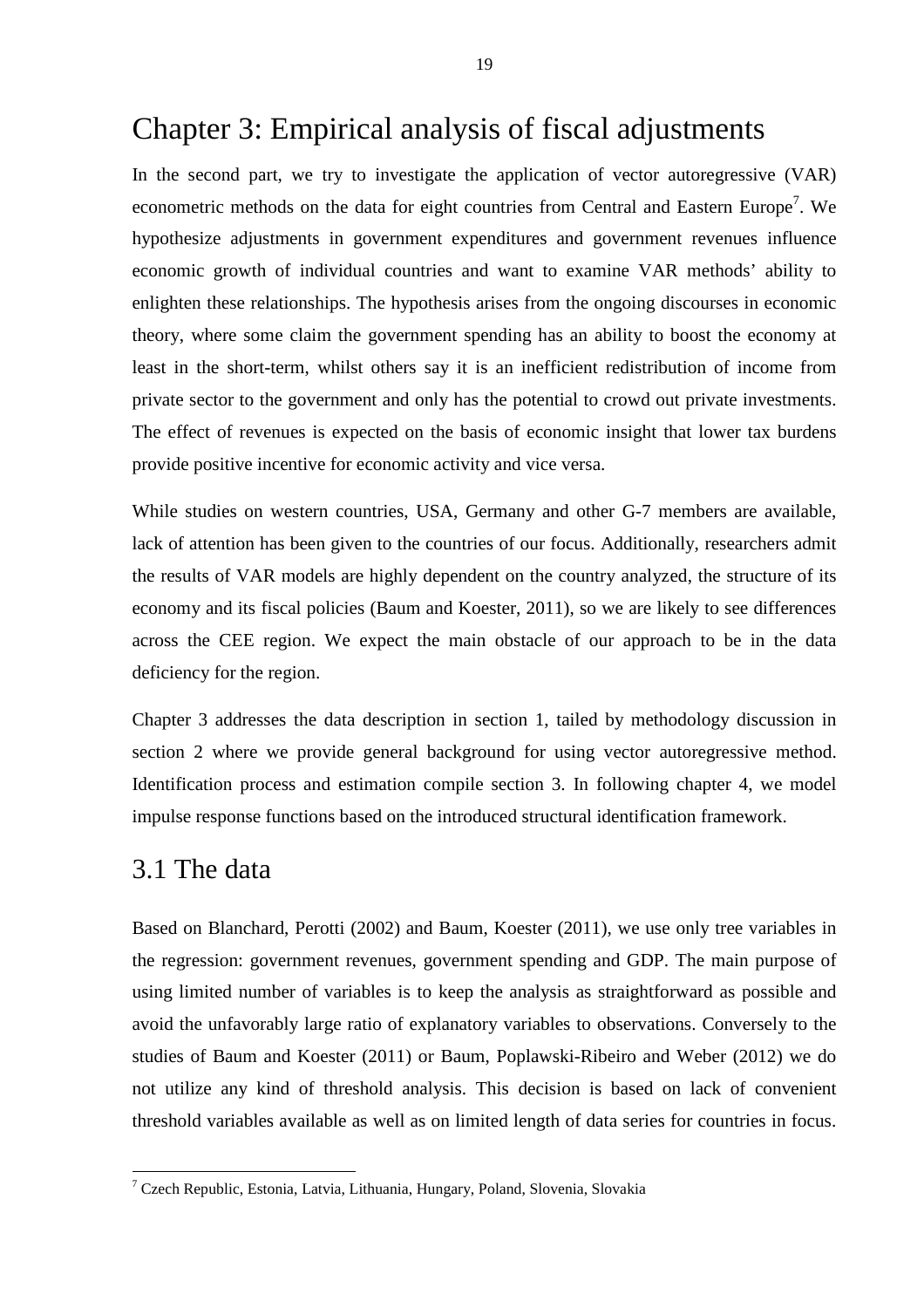Further fragmentation of the time series due to threshold is likely to weaken the merit of our results and hence is not desirable.

The data is collected from Eurostat national accounts database and the variables follow definitions in accordance with the European System of Accounts 1995 (ESA95). The dataset contains 52 observations on each of the countries, namely Czech Republic, Estonia, Latvia, Lithuania, Hungary, Poland, Slovenia and Slovakia. It is recorded quarterly and covers the period from the first quarter of 1999 to the fourth quarter of 2011. GDP series were originally seasonally adjusted, thus we only use Eurostat GDP deflators to get the real GDP values. On the contrary, the non-financial government accounts which we use to construct the variables of government spending and revenues are at disposal only in their unadjusted form. In order to keep consistency, we applied the X-12-Arima software and underlying X-12 method of seasonal adjustment<sup>8</sup> on these data series. Finally, they are deflated using the GDP deflator.

There are different ways of compiling the government variables. Some of them (Perotti 2004; Heppke-Falk, 2010) follow the Blanchard and Perotti (2002) construction, which defines government expenditures as a sum of government consumption and investments, while revenues as general government revenues less social transfers. We broadly follow the procedure introduced by Baum and Koester (2011), who argues that aforementioned procedure is not convenient in cases where the social transfers account for a large proportion of government revenues, discussing Germany. They argue the social security system is often used as a mean of economic stimulation during the economic downturn, and the difference in rate of savings between net payers and net beneficiaries can then influence private consumption and subsequently affect overall growth (Baum and Koester, 2011). These measures were used as a part of fiscal consolidations in CEE countries during late 2000s' economic turmoil and the ratio of social contributions to total government revenue is significant as in the case of Germany. The individual ratios are demonstrated in figure 11 and the share across the countries averages around 32%. Therefore we decide not to subtract social contributions from government revenues. Baum and Koester (2011) further pay special treatment to unemployment spending of the government. As it is strongly influenced by the business cycle, it does not enter government expenditures, but is included in the revenues series with negative sign instead. In our data, we use *social benefits other than social benefits in kind* account to get the same arrangement. This adjustment allows us to use the model

l

<sup>&</sup>lt;sup>8</sup> See Ladiray and Quenneville (2001)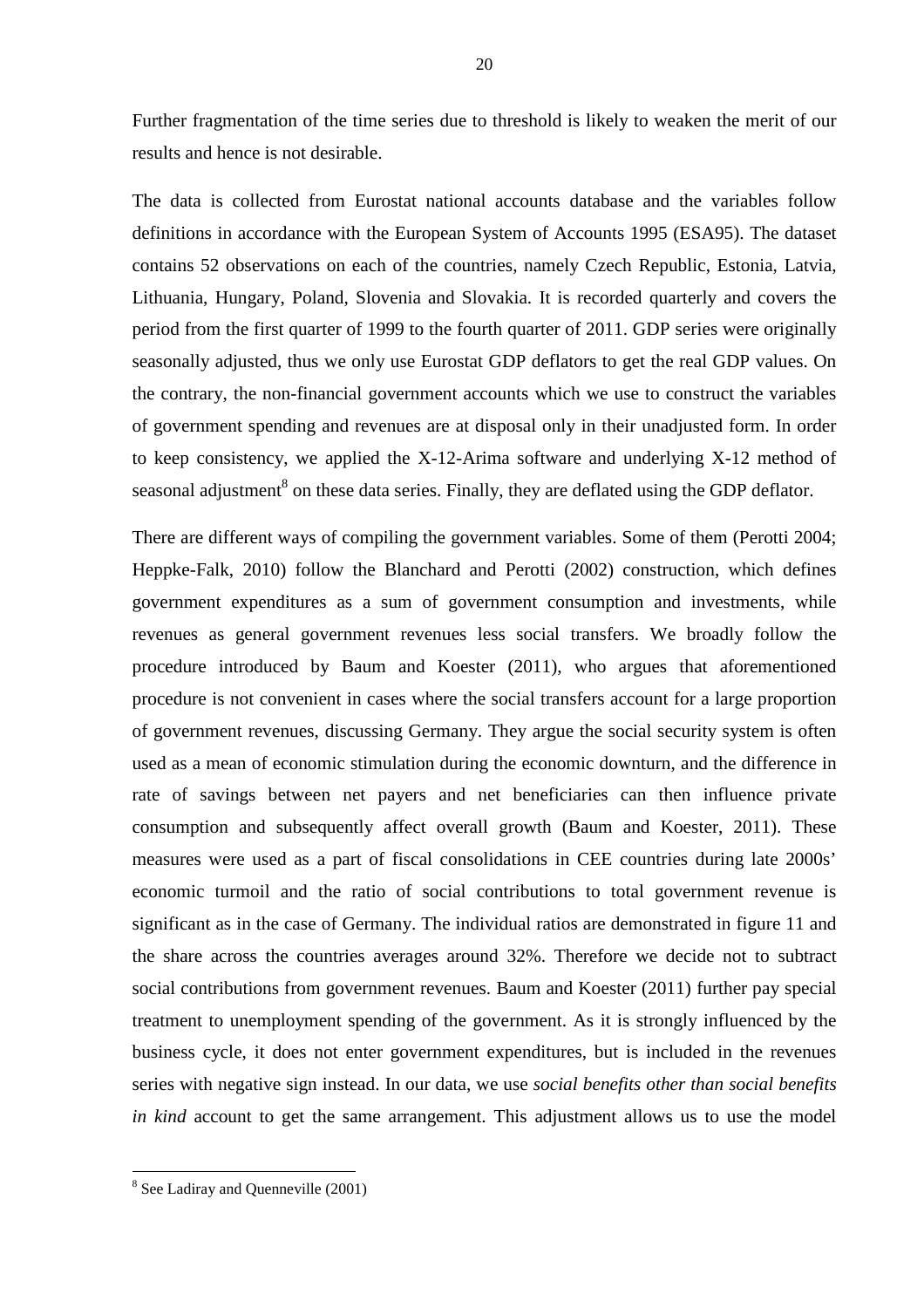identification structure by Blanchard and Perotti (2002), which revolves around automatic stabilizers being present only on the revenue side of the budget. Discussions also appear about including public interest spending in the analysis. While some consider it the redistribution between private and public sector having impact on economic growth, others debate that interest payments are not part of a discretionary policy and thus should be set aside (Baum and Koester, 2011). We follow the methodology of Baum and Koester (2011) and exclude it from the series.



**Figure 11: Average share of social contributions on governments' total revenues (in %, 1999-2011) Source: Author's calculations based on Eurostat data**

All in all, it leaves us with government spending defined as total government expenditures less social insurance spending and net interest payable. The revenues series constitutes from total government revenues also excluding net interest and diminished by social insurance spending by government. For all the series, we use the per capita value. Based on economic insight, we suspect the variables to be non-stationary, specifically to be following random walk with possible drift. We cannot reject the hypotheses in the original series, thus we apply logarithms and then first-differences to achieve stationary variables for regressions. The plots of transformed series are displayed in the Appendix and suggest the tendency of the processes to fluctuate around their means.

In order to confirm the stationary character of our series we apply the methodology to investigate the presence of unit-root processes. We rely on Augmented Dickey-Fuller (ADF) test where the optimal lag order for the tests is based on Schwarz Bayesian Information Criterion (SBIC). In cases where zero lag is suggested for the series (GDP of Poland, Slovakia, Revenues of Latvia, Lithuania, Poland, Slovenia and Expenditures of Estonia and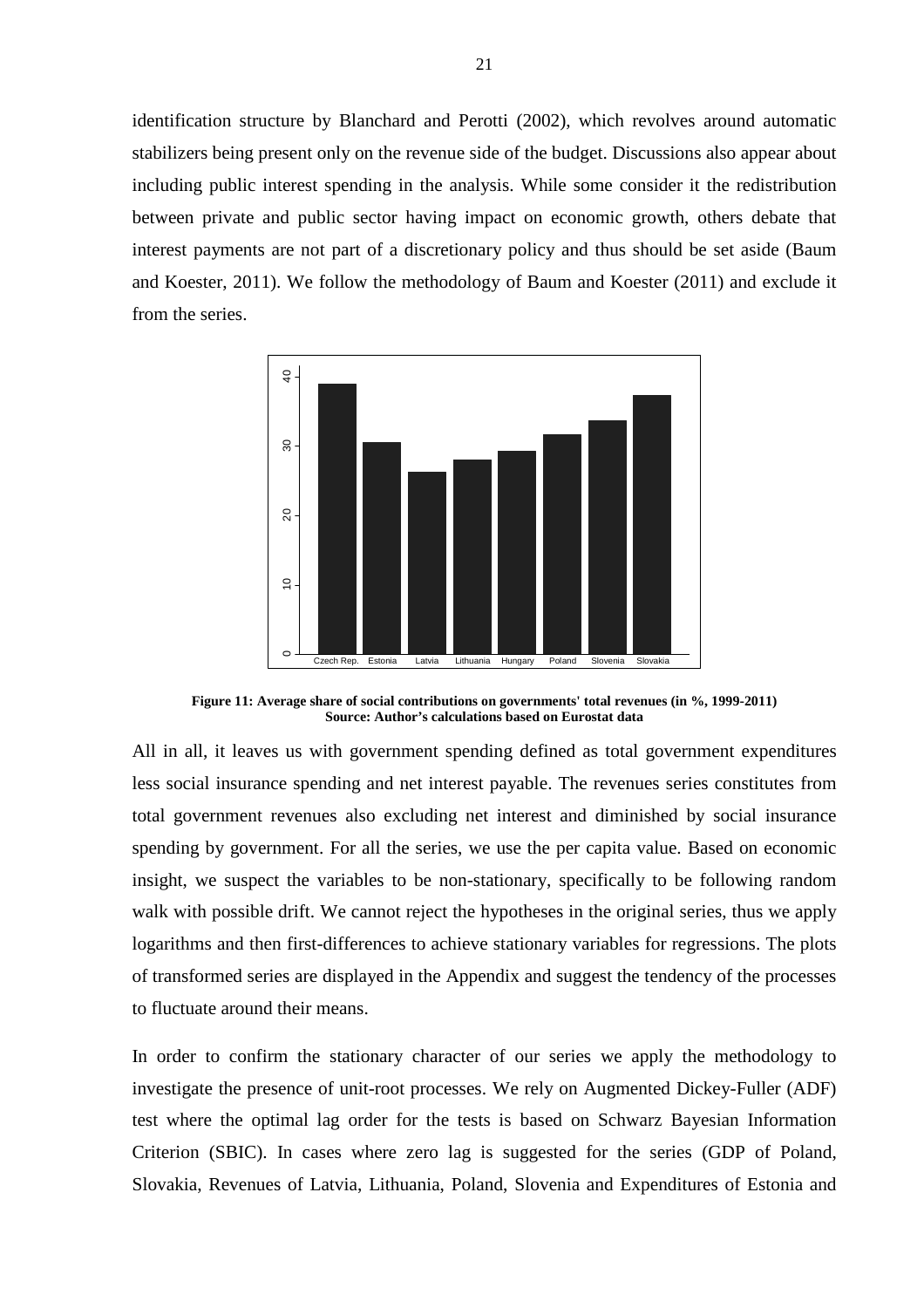Poland), we utilize tests of order 1 to make just for the assumptions of the models. Furthermore, we employ Phillips-Perron (PP) test for unit-root. Surprisingly, the hypotheses of unit root are rejected in all the series using the PP tests. However, ADF test suggests unit root in the series GDP Latvia, GDP Hungary and Revenues Estonia. In these we are not able to reject null hypothesis of the unit root even on 10% level of significance. We leave the discussion about the superior reliability of these tests to the theoretical studies and choose the safe option of leaving the countries with suspect variables out of our analysis. Table 6 shows the summary of the test results.

| Time series                        | <b>ADF</b>     |             |                           | Phillips- |
|------------------------------------|----------------|-------------|---------------------------|-----------|
|                                    | Lag order      | t-statistic | $H_0$ : unit root present | Perron t- |
|                                    | (SBIC)         |             |                           | statistic |
| <b>GDP Czech Republic</b>          | 1              | $-2,985$    | Rejected on 5%            | $-3,448$  |
| <b>GDP</b> Estonia                 | 1              | $-2,792$    | Rejected on 10%           | $-3,976$  |
| <b>GDP</b> Latvia                  | $\overline{2}$ | $-2,028$    | Cannot reject             | $-4,579$  |
| <b>GDP</b> Lithuania               | $\mathbf{1}$   | $-4,155$    | Rejected on 10%           | $-5,868$  |
| <b>GDP Hungary</b>                 | 1              | $-2,308$    | Cannot reject             | $-3,063$  |
| <b>GDP</b> Poland                  | $\mathbf{1}$   | $-4,294$    | Rejected on 5%            | $-5,616$  |
| <b>GDP</b> Slovenia                | 1              | $-3,360$    | Rejected on 5%            | $-4,230$  |
| <b>GDP</b> Slovakia                | 1              | $-4,741$    | Rejected on 5%            | $-7,069$  |
| Revenues Czech Republic            | $\overline{2}$ | $-6,425$    | Rejected on 5%            | $-14,261$ |
| Revenues Estonia                   | 5              | $-2,150$    | Cannot reject             | $-20,011$ |
| Revenues Latvia                    | 1              | $-4,269$    | Rejected on 5%            | $-7,861$  |
| Revenues Lithuania                 | 1              | $-5,158$    | Rejected on 5%            | $-10,087$ |
| <b>Revenues Hungary</b>            | 3              | $-5,394$    | Rejected on 5%            | $-15,178$ |
| <b>Revenues Poland</b>             | 1              | $-6,758$    | Rejected on 5%            | $-9,041$  |
| Revenues Slovenia                  | 1              | $-4,769$    | Rejected on 5%            | $-5,581$  |
| Revenues Slovakia                  | 1              | $-6,058$    | Rejected on 5%            | $-10,125$ |
| <b>Expenditures Czech Republic</b> | 1              | $-6,308$    | Rejected on 5%            | $-23,234$ |
| <b>Expenditures Estonia</b>        | 1              | $-5,157$    | Rejected on 5%            | $-15,688$ |
| <b>Expenditures Latvia</b>         | 1              | $-6,044$    | Rejected on 5%            | $-12,970$ |
| Expenditures Lithuania             | $\overline{2}$ | $-5,360$    | Rejected on 5%            | $-18,797$ |
| <b>Expenditures Hungary</b>        | $\overline{2}$ | $-8,724$    | Rejected on 5%            | $-13,574$ |
| <b>Expenditures Poland</b>         | $\mathbf{1}$   | $-5,854$    | Rejected on 5%            | $-8,613$  |
| <b>Expenditures Slovenia</b>       | 1              | $-5,492$    | Rejected on 5%            | $-18,233$ |
| Expenditures Slovakia              | $\mathbf{1}$   | $-4,625$    | Rejected on 5%            | $-15,836$ |

**Table 6: Unit root tests**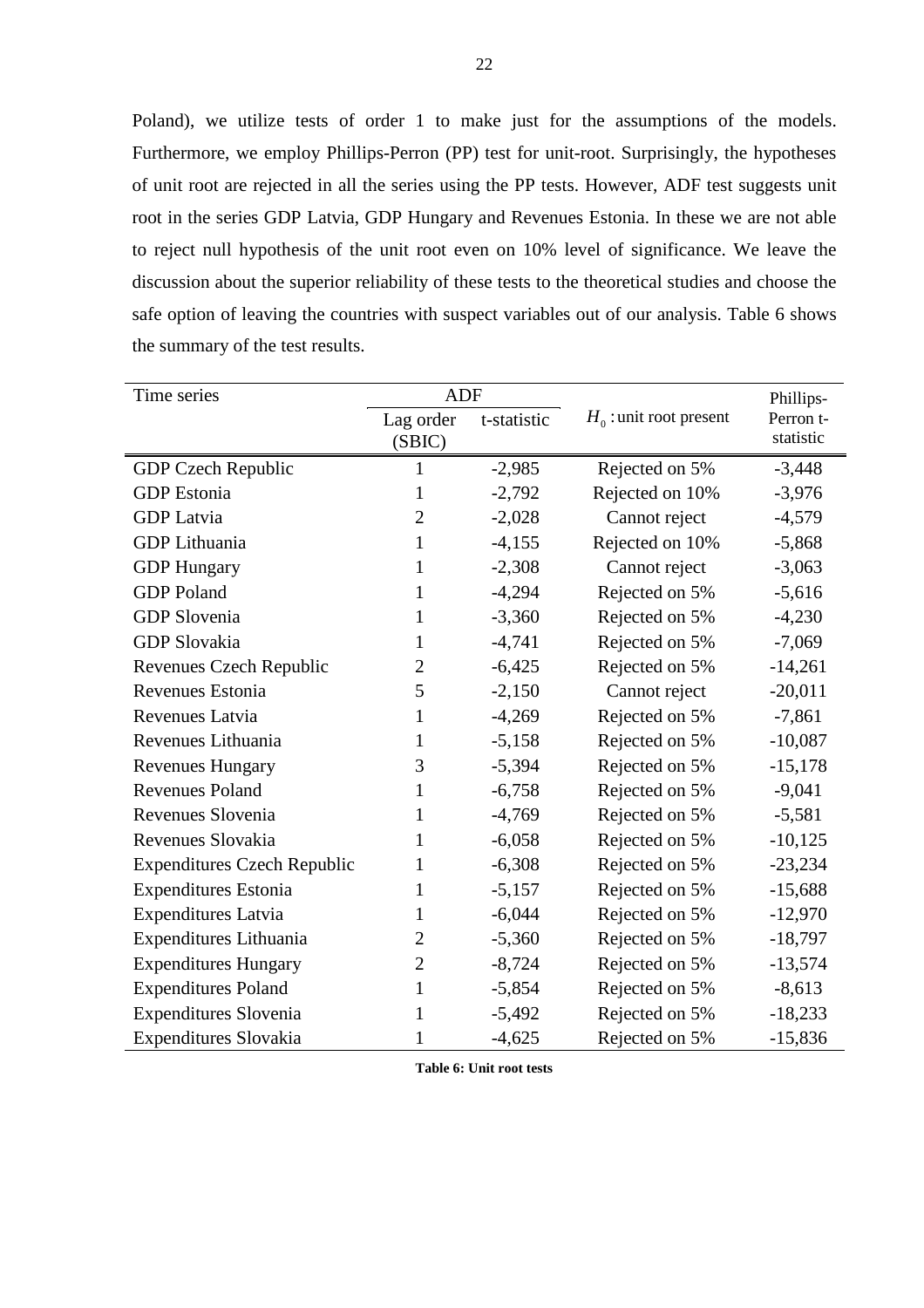## 3.2 Methodology

Since vector autoregressions provide us with various possible ways of use, we outline the general methods and then describe the approach we apply in our work.

VAR modeling has risen in popularity since the first introduction by Sims (1980); when it was presented as an alternative to criticized complex simultaneous equation models, which struggled to capture and predict the economy of 70's. These models required imposing restrictions on endogenous variables to achieve identification which was suspected to disrupt model dynamics (Sims, 1980). The original VAR approach is constructed to hand the researchers a less demanding method that is easier to execute. VAR fits the data to the model in exchange for lower theoretical consistency (endogeneity of variables) and then uses Impulse Response Functions  $(\text{IRF}^9)$  to explore the dynamic responses of the system to shocks. However, without any restrictions imposed on the covariance matrix of errors, multiple sets of impulse responses exist because the underlying orthogonalisation procedure (usually Cholesky decomposition) is not unique. Therefore, findings from such models have limited use in interpretation of economic relationships. Objections lead to implementing a priori restrictions to the models contradicting the original thought of unloading the identification burden. This approach has been labeled as structural vector autoregression (Garrat et al., 1998).

In this paper, we employ the structural vector autoregression identification procedure by Blanchard and Perotti (2002), formerly developed to picture the influence of government revenues and spending on the economy of the USA. We rely on underlying VAR for assumption tests and SVAR is utilized to model impulse responses.

First, we present the model in its reduced form and define it as:

$$
y_t = \beta_0 + \beta_1 y_{t-1} + u_t
$$
 (1)

where  $y_t = (T_t, G_t, X_t)'$  is the vector of our transformed stationary variables (T represents growth in government revenues, G growth in government expenditures and X growth in GDP per capita),  $\beta_0$  is a three dimensional vector including such components as a constant, time

l

<sup>9</sup> See e.g. Lütkepohl (2005)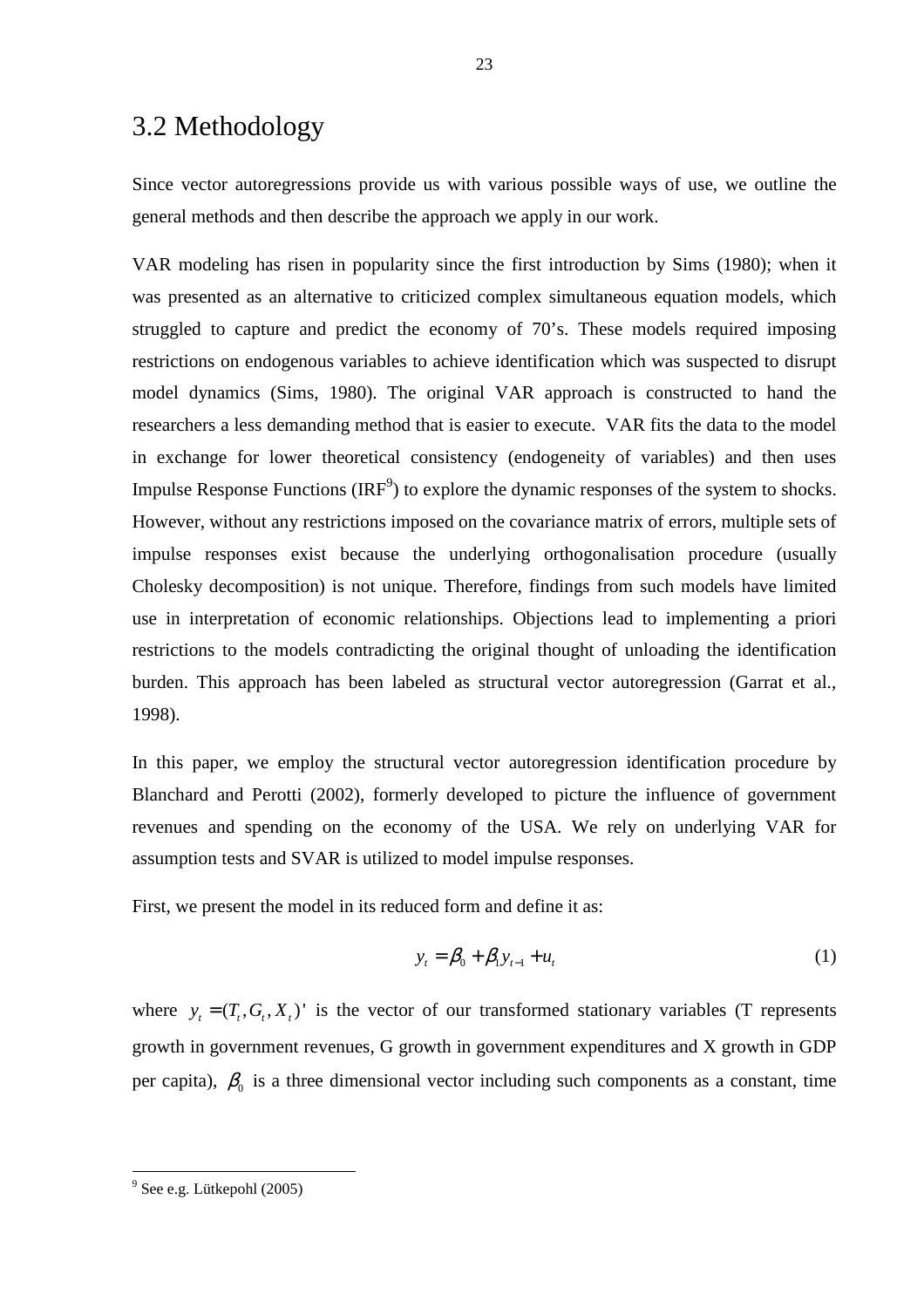trend or other exogenous variables,  $\beta_1$  is the squared coefficient matrix and  $u_t$  is the serially uncorrelated series of random vectors with zero mean and covariance matrix is  $Cov(u_t) = \sum_u$ .

The selection of VAR with the lag order of one is motivated by two insights. One of the frailties of vector autoregression is the rising number of estimated coefficients with chosen lag length. These additional coefficients can not only lead to over-specification of the model, which might thereafter give unreliable results because of the undesirable effect on variances (Wooldridge, 2003), but they also reduce the number of observations for the analysis, which is not favorable with our dataset. Secondly, we base our choice of one lag VAR on statistical tests. We rely on the Schwarz's Bayesian Information Criterion in choice of the proper lag order<sup>10</sup>. Lag selection of orders of zero in cases of Lithuania, Poland and Slovakia suggests that the relationships between the variables and their lagged values are rather insignificant.

From now on we work with the estimates of VAR, therefore we only include the countries where the variables proved to be viable for the analysis. That leaves us with the time series for the Czech Republic, Lithuania, Poland, Slovenia and Slovakia.

| Country   | <b>SBIC</b> | <b>AIC</b>     | <b>HQIC</b>    |
|-----------|-------------|----------------|----------------|
| CZ        | 1           | 1              |                |
| ES        | 3           | 4              |                |
| LA        | 2           | $\overline{2}$ | $\overline{2}$ |
| LI        | 0           | $\overline{4}$ | 1              |
| HU        | 1           | 4              | 1              |
| PO        | 0           | 1              | 1              |
| <b>SL</b> | 1           | 1              | 1              |
| <b>SK</b> | 0           | ( )            | 0              |

**Table 7: Lag order selection criteria** 

Continuing with the compliance of assumptions check, we examine possible serial correlation in the residuals after fitting the regressions. We use Breusch-Godfrey Lagrange multiplier test for our one lag VARs with the lag order of test set to four. On 10% level of significance the null hypothesis of no serial correlation is not rejected for Czech Republic for any of the lags. The data for Lithuania on the other hand provides strong evidence for serial correlation in the first and fourth lag. Hence, we include the lags in the regression and rerun the test on now four lag VAR. We cannot reject the hypothesis of no serial correlation and this result points

 $\overline{a}$ 

<sup>&</sup>lt;sup>10</sup> We also explore Akaike Information Criterion (AIC) and Hannan and Quinn Information Criterion (HQIC). Even though AIC and HQIC sometimes suggest higher lag orders, we rely on SBIC and the argument of model parsimony in order to keep the analysis as robust as possible.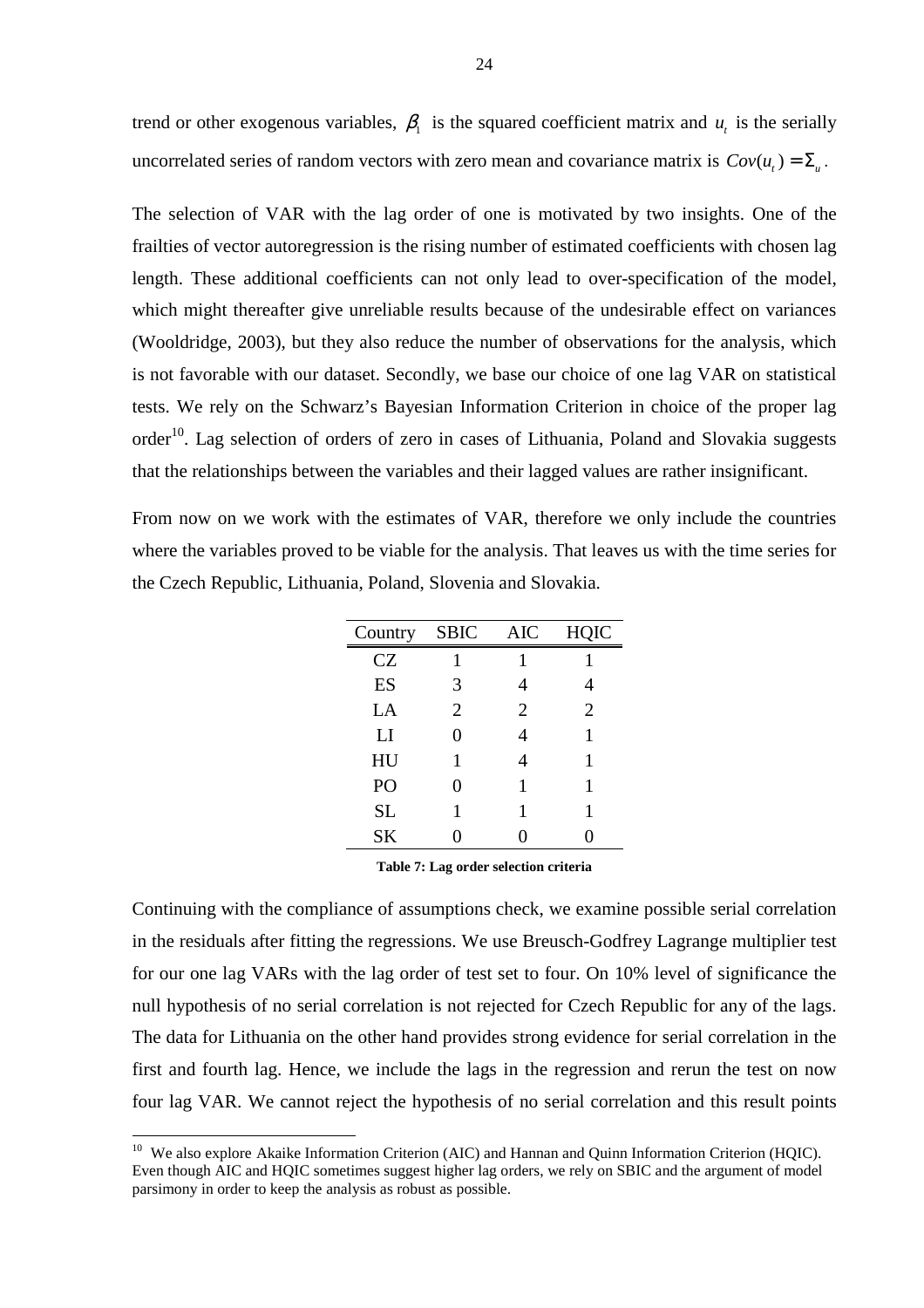towards misspecification of the former model, which lacks the lags of higher order possibly relevant to the estimation. This forced us to reconsider the model in the case of Lithuania and use VAR with four lags for later analysis (supported by AIC lag selection). Additionally, we also reject the null of no serial correlation in the second lag in the case of Slovenia. However, when the procedure parallels Lithuanian, adjustment is performed and the lag is included in the regression and the null is still rejected even on low levels of significance with p-value 0,014. As a result, we decide to keep the model as it is, but it forces us to treat the results with caution, since the presence of serial correlation can invalidate OLS test statistics (Wooldridge, 2003). The models for Poland and Slovakia show no signs of possible serial correlation. The test results are available in the Appendix.

After reviewing the assumptions of the models, we continue with Granger-causality tests to see to what extent the reduced-form VAR can serve to explain the relationships among the variables. The tests fail to reject the null of no causal links of government expenditures and revenues to GDP for all countries with exception of Slovenia, where revenues are highly significant in explaining GDP. However, with possible serial correlation in the residuals, we should not put too much stress on this result. As for the other countries there is a place for additional structural identification restrictions to look for a better model (StataCorp, 2011), the objective of next section.

### 3.3 Identification

As mentioned before, we utilize Blanchard and Perotti's (2002) identification process, but we also largely incorporate the descriptive approach of Baum and Koester (2011) because of their illustrative insight and clarity of their depiction of the former study. The identification itself is developed using AB-Model SVAR representation:

$$
Au_t = B\varepsilon_t, \qquad \varepsilon_t \sim (0, I_K) \tag{2}
$$

with  $u_t = (t_t, g_t, x_t)$  being the vector of underlying VAR residuals for government revenue, government spending and GDP,  $\varepsilon_i = ( \varepsilon_i^t, \varepsilon_i^s, \varepsilon_i^x )$  the vector of structural shocks with  $Cov(\mathcal{E}_t) = I_3$  and  $\mathcal{E}_t^t$ ,  $\mathcal{E}_t^g$  $\varepsilon_t^{\scriptscriptstyle g}$  ,  $\varepsilon_t^{\scriptscriptstyle x}$  $\varepsilon_t^x$  standing for shocks to tax, spending and GDP respectively. This framework allows us to formulate the equation system for the errors of the underlying VAR model rather than directly for the variables; subsequently we can follow with the specification of relations among innovations instead of observed variables (Lütkepohl, 2005). Using VAR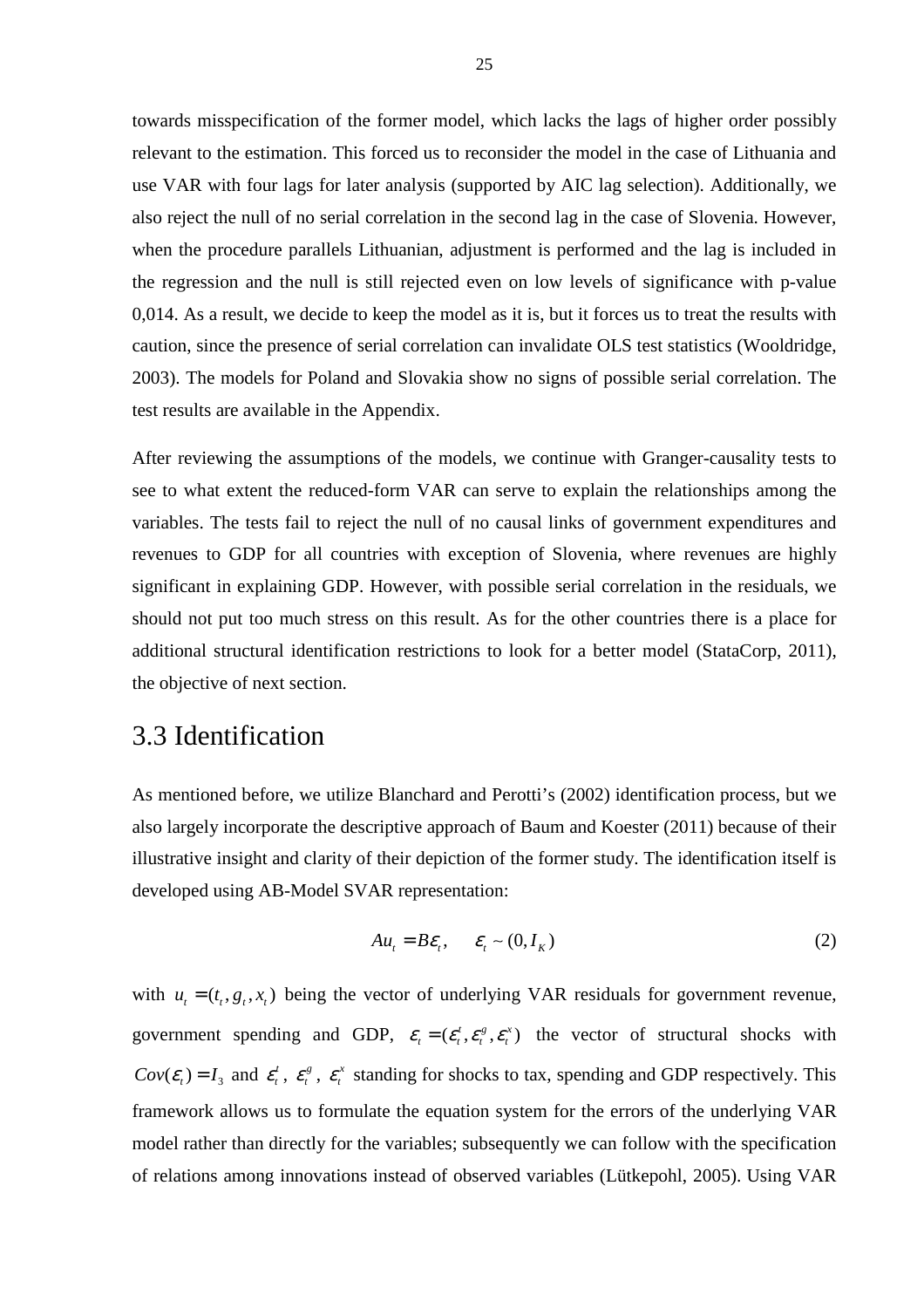to get residuals  $u_t$ , we can determine the elements of A and B and then proceed with the impulse response analysis.

The equation system we want to identify is:

$$
t_t = a_1 \varepsilon_t^x + a_2 \varepsilon_t^g + \varepsilon_t^t
$$
  
\n
$$
g_t = b_1 \varepsilon_t^x + b_2 \varepsilon_t^t + \varepsilon_t^g
$$
  
\n
$$
x_t = c_1 \varepsilon_t^t + c_2 \varepsilon_t^g + \varepsilon_t^x
$$
\n(3)

and corresponds with  $Au_1 = B\varepsilon$ , matrix representation<sup>11</sup> where:

$$
A = \begin{pmatrix} 1 & 0 & -a_1 \\ 0 & 1 & -b_1 \\ -c_1 & -c_2 & 1 \end{pmatrix} \qquad B = \begin{pmatrix} 1 & a_2 & 0 \\ b_2 & 1 & 0 \\ 0 & 0 & 1 \end{pmatrix}
$$
 (4)

The first equation in the system depicts that innovation in government revenues can be explained by three separate effects, the automatic response of government revenues to the real output, the discretionary response of revenues to the change in expenditures, and random structural shock in the fiscal policy that is to be identified. Similarly, the second equation shows government expenditure innovation constitutes of its automatic response to the real output, the systematic effect of discretionary shock in government revenues and lastly a random fiscal policy shock we want to capture. In the last equation, we assume the unanticipated moves in GDP are due to shocks in government revenues, government spending and the shock in GDP itself.

The coefficients in the system are identified using economic rationale and construction of the data. Both studies we rely on with the identification, that is Baum and Koester (2011) and Blanchard and Perotti (2002), apply three step procedure:

I) The information on institutional systems of respective countries are gathered to derive coefficients  $a_1$  and  $b_1$ . The studies point out there are two forms of GDP shocks on fiscal variables, the automatic effects of economy's development and the effects of discretionary interventions to fiscal policy based on the unexpected changes in the economic activity within the quarter. Further, they argue the latter can be taken off consideration due to the utilization of quarterly data because the

l

 $11$  For detailed process, see Lütkepohl (2005), p. 364-366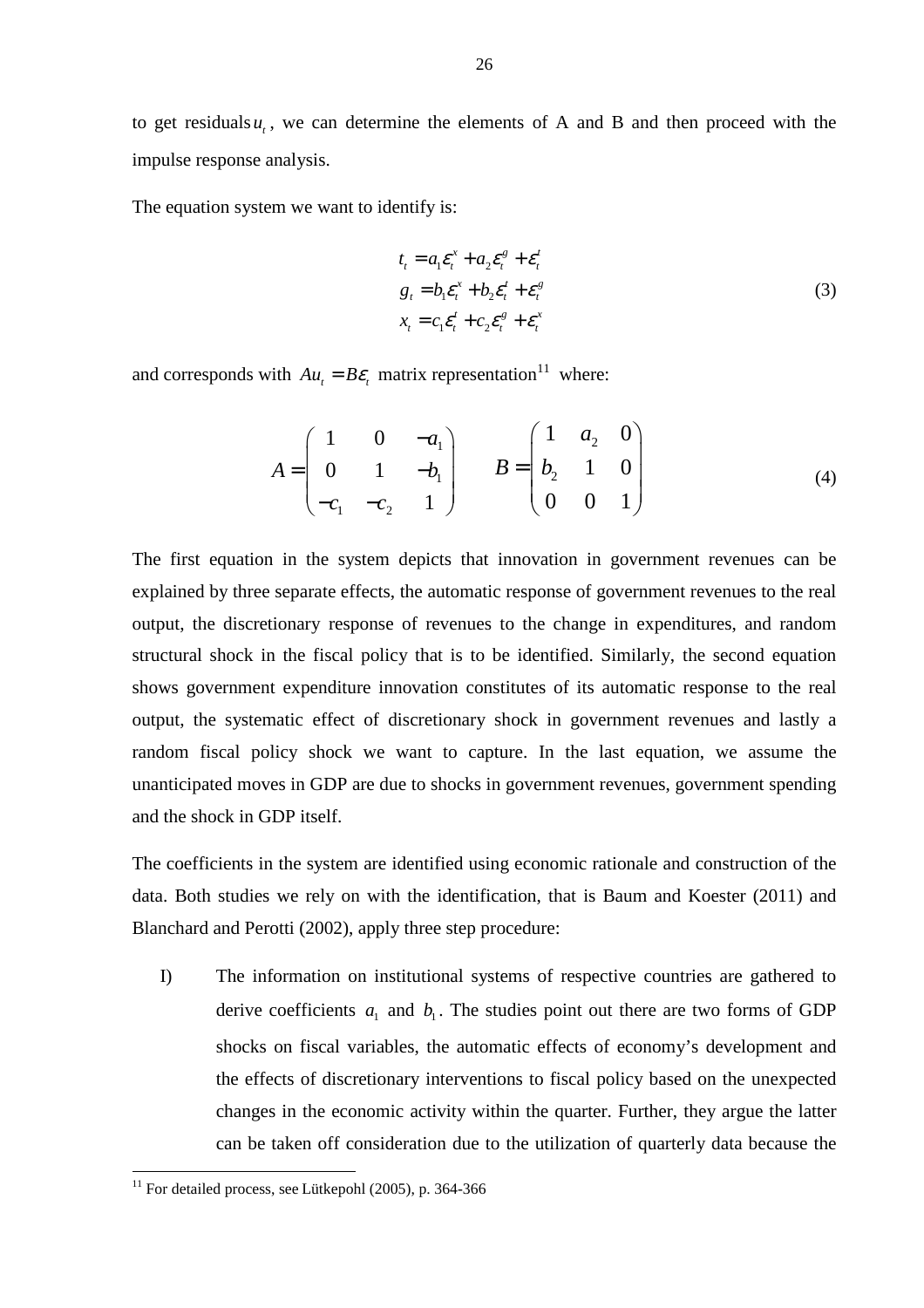lag between the realization of state of the economy and accepting adjustment measures is longer than three months due to legislative and bureaucratic settings. The shocks to fiscal variables are assumed to exclusively picture their automatic feedback to GDP. Additionally, as a result of including the social transfers, the largest component of government spending into net revenues,  $b<sub>1</sub>$  is considered to be zero (Baum and Koester, 2011). The identification of  $a_1$  is trickier and uses formula to compute the elasticity of tax revenues to GDP. However, we decided not to follow preceding articles in formal computation and in the interest of simplicity rather chose to use preset rates of 0,5, 1 and 1,5 for three different model estimates. We base the value 1 on the previous reports on revenue/GDP elasticitites by European Commission (2010) and OECD (Girouard and André, 2005), adding low and high variants to enhance robustness of the analysis<sup>12</sup>. We elect to take up this approach because of ambiguity of measured elasticities in the focus countries. Moreover, the elasticity of tax revenue to GDP is indeed timevariant $13$ , thus using preset instead of mean values does not fundamentally weaken our procedure.

II) In the second step we compute the contemporaneous influence of government revenues and expenditures on GDP  $c_1$ ,  $c_2$ . With the previous estimates of  $a_1$  and  $b_1$ , we can derive fiscal policy shocks as  $t_t^{ins} = t_t - a_1 x_t$  and  $g_t^{ins} = g_t - b_1 x_t = g_t$ . These variables can be used as instruments in the third equation of the system since they are no longer correlated with  $\varepsilon_t^x$ . The coefficients in the equation can then be consistently estimated using ordinary least squares.

| Country        | c <sub>1</sub>    | C <sub>2</sub>     |
|----------------|-------------------|--------------------|
| Czech Republic | $0,0065$ (p=0,59) | $-0,0222$ (p=0,07) |
| Lithuania      | $0,0785$ (p=0,26) | $-0,0247$ (p=0,70) |
| Poland         | $0,0043$ (p=0,83) | $-0,0137$ (p=0,50) |
| Slovenia       | $0,1209$ (p=0,06) | $-0,0052$ (p=0,91) |
| Slovakia       | $0,0045$ (p=0,90) | $-0,0158$ (p=0,70) |

**Table 8: Coefficients of government revenues and expenditures (c<sup>1</sup> , c<sup>2</sup> ), p-values in parentheses** 

III) Finally, there are parameters  $a_2, b_2$  left to be estimated. Their identification revolves around choosing whether taxation follows spending or if spending is

 $13$  See e.g., EC (2010)

 $\overline{a}$ 

Ë

<sup>&</sup>lt;sup>12</sup> Baum and Koester (2011) choose to explore models with alternating  $a_1$  values too, arguing with time-varying revenue/GDP elasticity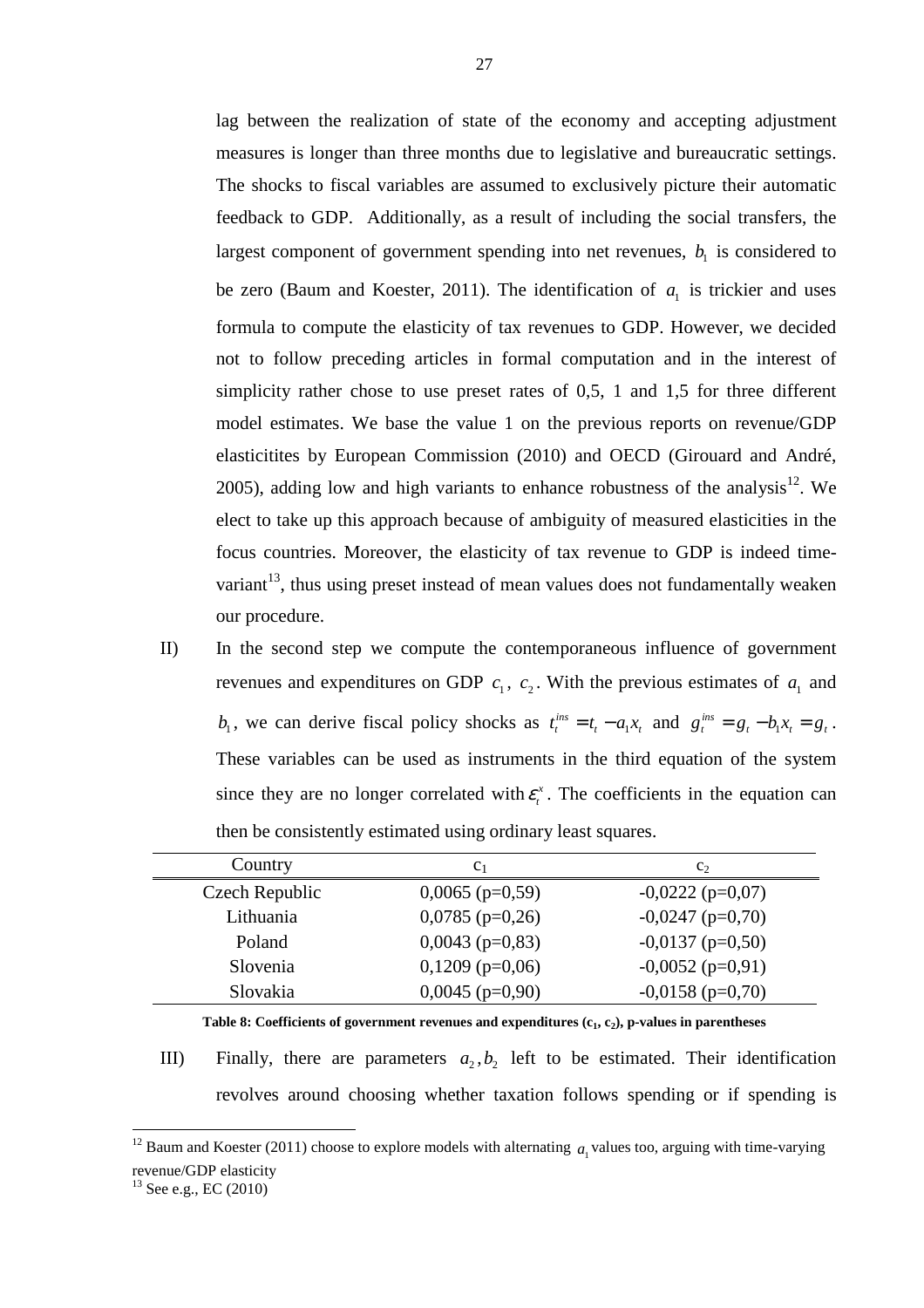subsequent to taxation. Kollias and Paleologou (2006), Payne (2003), Anderson, Wallace and Warner (1986) provide insight into the government tax-spend relationship, which tends to be unclear. Spending adjustments preceding taxation would imply  $b_2 = 0$ , while spending following taxation would result in  $a_2 = 0$ . We follow Baum and Koester (2011) identification and assume the adjustments in taxation come first and estimate  $b_2$ .

| Country        | $b_2$              |
|----------------|--------------------|
| Czech Republic | $-0,2598*(p=0,07)$ |
| Lithuania      | $-0,0690$ (p=0,63) |
| Poland         | $0,4142*(p=0,003)$ |
| Slovenia       | $-0,2074$ (p=0,14) |
| Slovakia       | $-0,0059$ (p=0,96) |

**Table 9: Coefficients b<sup>2</sup> , elasticity of spending to taxation, \* marks significant coefficients, p-values in parentheses**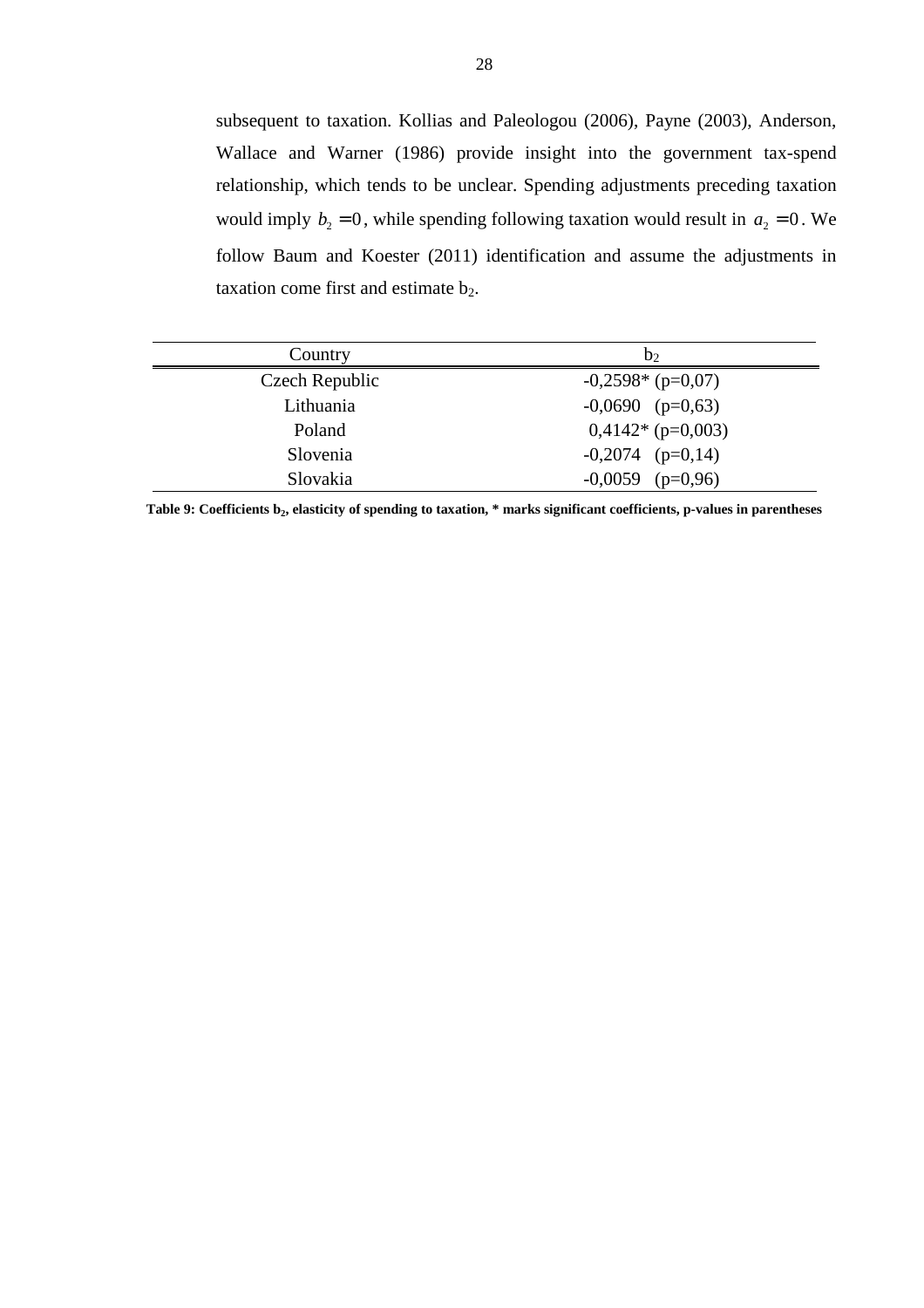### Chapter 4: Outcomes of the structural model

### 4.1 Impulse response analysis

This block presents the impulse response function for five countries, whose data were valid for the analysis. We utilize the structural impulse response functions available in Stata. These IRFs picture the effect of one standard deviation shock of the impulse variable on the response variable over eight quarters following the shock. We show the responses of revenue shock on government spending, government spending on revenues, but mainly focus on the shocks of revenue and spending on GDP. For the record, we also display the self-shock responses of the variables. Additionally, we compute the fiscal multipliers of government revenues and expenditures which we define as a ratio between accumulated change in the GDP four quarters and the initial shock of the variable that is standard deviation of revenue or expenditures.

#### 4.1.1 Czech Republic

l

After identification, we find no significant influence of shocks in government expenditures and revenues on growth of domestic product. With respective p-values of 0,07 and 0,59, we cannot reject the hypothesis of the variables not being able to explain the shocks in GDP and the model itself appears to provide bad fit for the data (see Table 8 for p-values of all the countries). As we proceed with computing the impulse responses, we discover negative shortrun effect of government spending shock on the GDP and positive short-run effect of shock in government revenues on GDP. The contemporary effect of revenues is 1,23% and in following four quarters it slowly drops to give the cumulative effect on the GDP after four quarters is 2,57%. The influence of government expenditures is negative with immediate effect -2,23%. It stays negative for the whole observation period following the impulse and leaves us with the accumulated effect of -4,93% over four quarters. It is important to look at these influences with respect to the shock they account for. As previously mentioned, the shock in Stata is predefined as one standard deviation of the impulse variable. If we want to derive the fiscal multipliers<sup>14</sup> we get the values 0,23 and -0,25 for revenues and expenditures respectively. That is 1% increase in revenues causes a GDP growth of 0,23% and 1% raise of

<sup>14</sup> Defined as  $g_m = \frac{\Delta X}{\Delta G}$ *G*  $=\frac{\Delta}{4}$  $\frac{1}{\Delta G}$ <sup>, t</sup><sub>m</sub>  $t_m = \frac{\Delta X}{\Delta t}$ *T*  $=\frac{\Delta}{4}$  $\frac{1}{\Delta T}$ , see e.g. Spilimbergo, Symansky, Schindler (2009)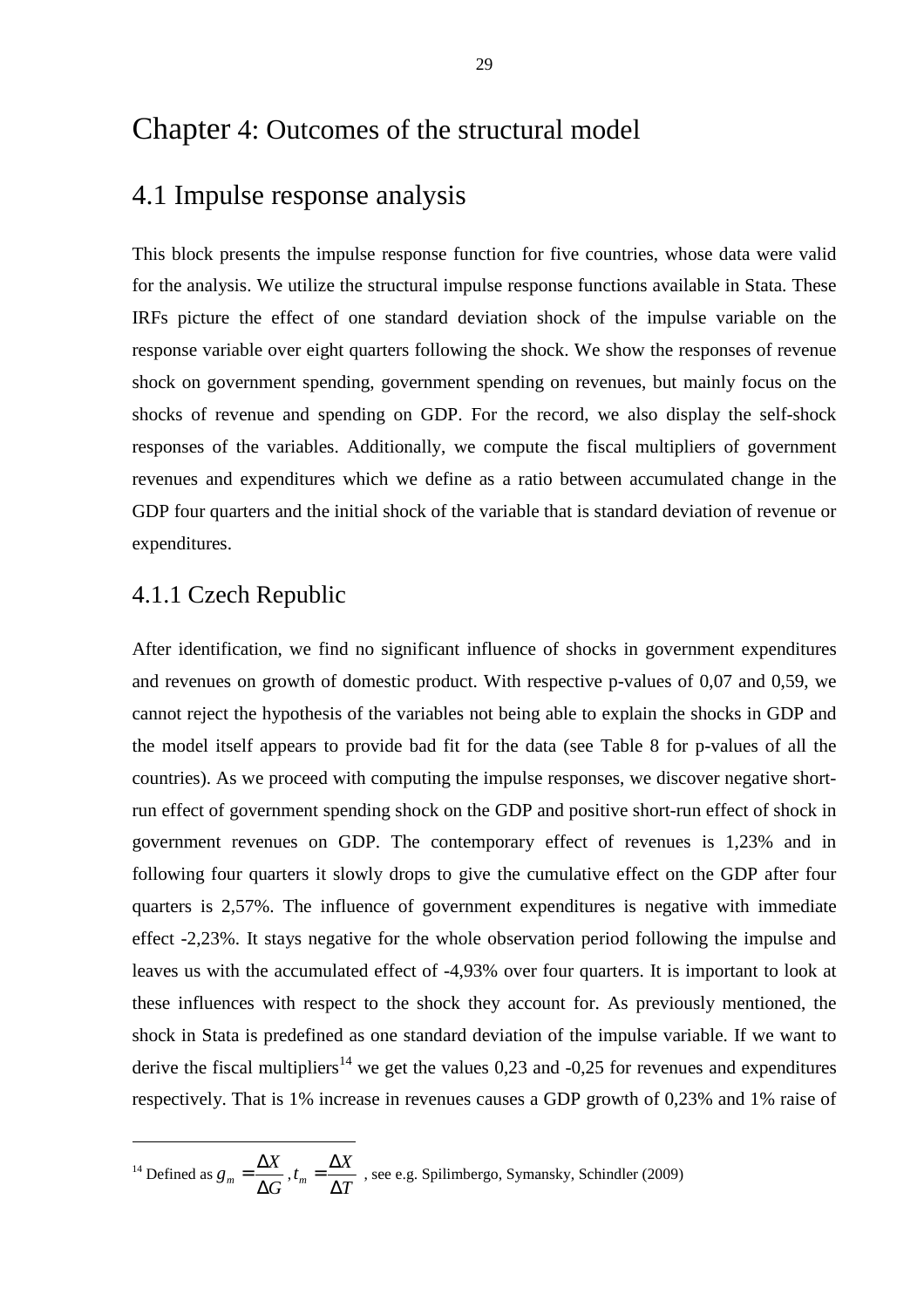expenditures leads to 0,25% decrease in the GDP. This would imply very small influence of any fiscal adjustments on GDP. Although the influence of fiscal variables could not be statistically verified, these results are unexpected, as expenditures are presumed to promote economic activity and higher revenues are suspected to hinder it. Similarly surprising but indistinct results are also found for remaining countries in question.



**Figure 12: IRFs Czech Republic**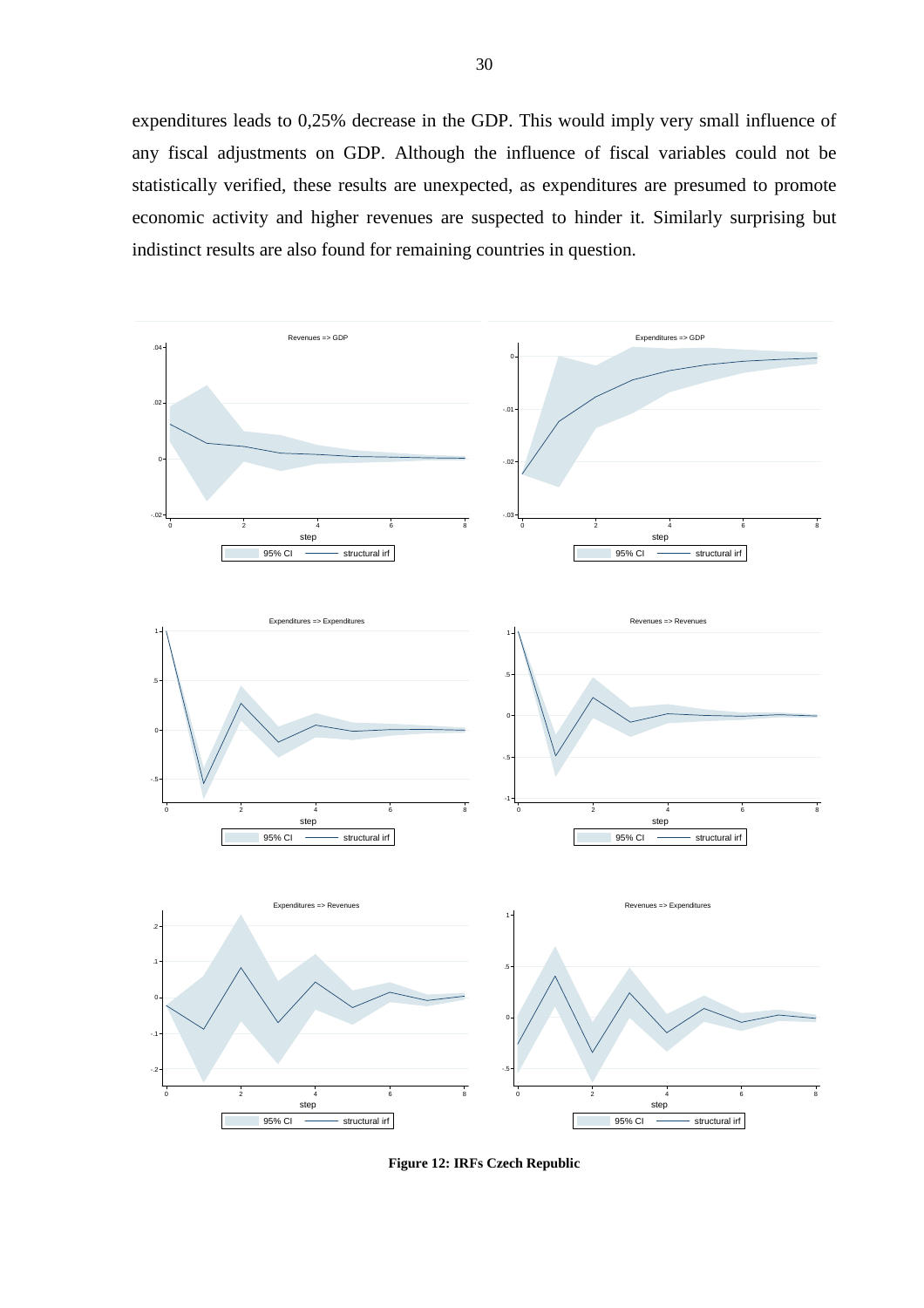#### 4.1.2 Lithuania

Lithuania was the only country where we used SVAR with four lags and the effects appear to be lasting for a longer time. Neither revenue nor expenditure shocks are detected to have statistically significant impact on GDP in Lithuania. Computed IRF shows the immediate impact of expenditure shock to be -2,68%, it becomes even stronger and remains negative at -8,41% in period two and then diminishes with accrued value of -20,23% over four quarters. Revenue shock reflects in 8,33% within quarter increase of GDP and remains positive over the following four quarters, with an accumulated effect of 34%. Given these values we derive potential fiscal multipliers to be -1,57 for government expenditures and 3,53 for government revenues.



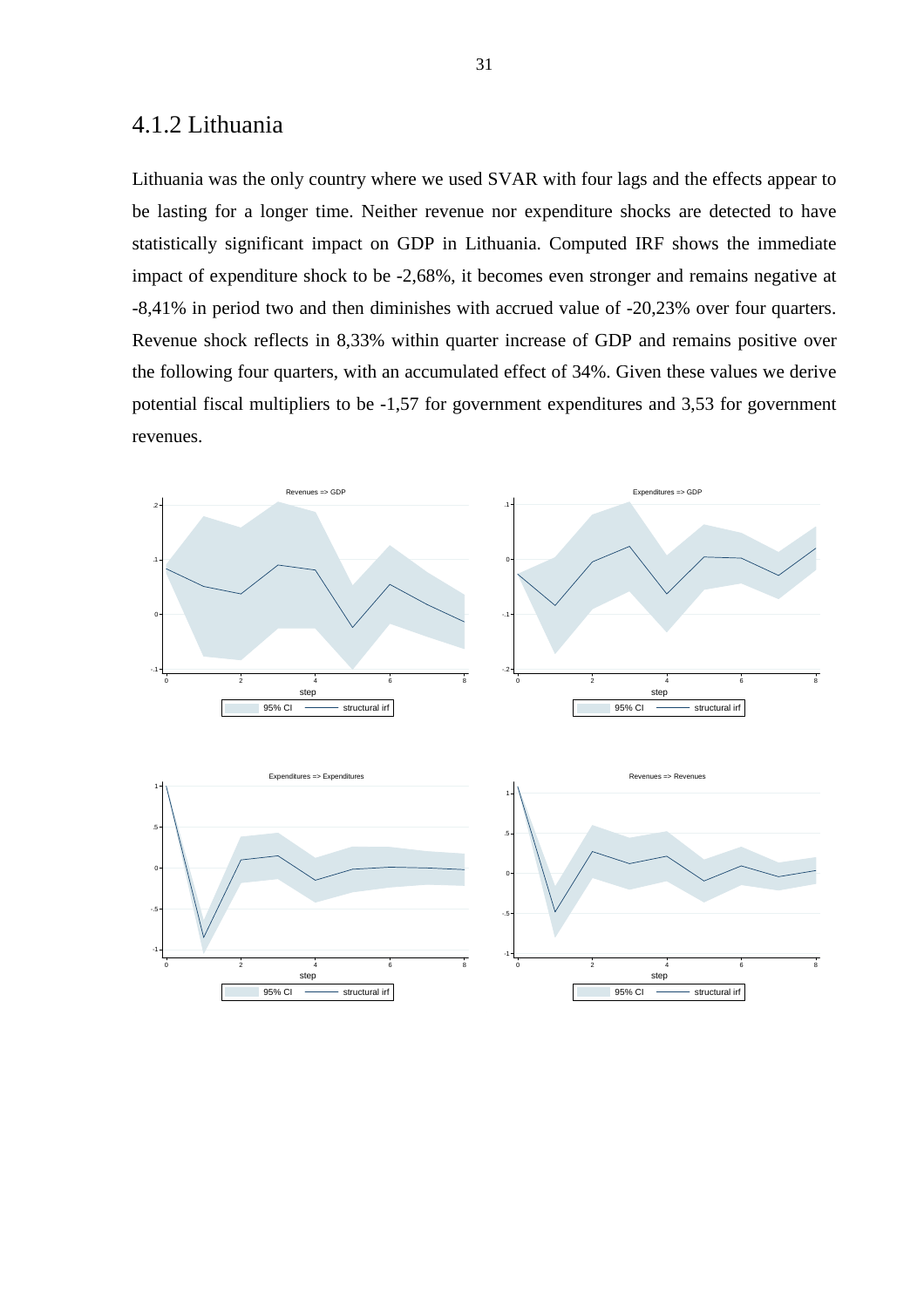

#### **Figure 13: IRFs Lithuania**

#### 4.1.3 Poland

Spending and revenue multipliers are not significant in the case of Poland. The statistics for rejection are exceptionally weak and there is no evidence of possible relationship between fiscal variables and GDP. IRF analysis depicts the immediate effect of revenue shock as very small at -0,14%. The peak impact is present in the second period at 2,06% and then it recedes to an overall reaction of 1,91% after four quarters. Expenditures show almost exclusively negative impact and the four period effect is totaled to -2,1%. The corresponding multipliers are computed to be 0,31 in the case of government revenues and -0,33 for government expenditures.

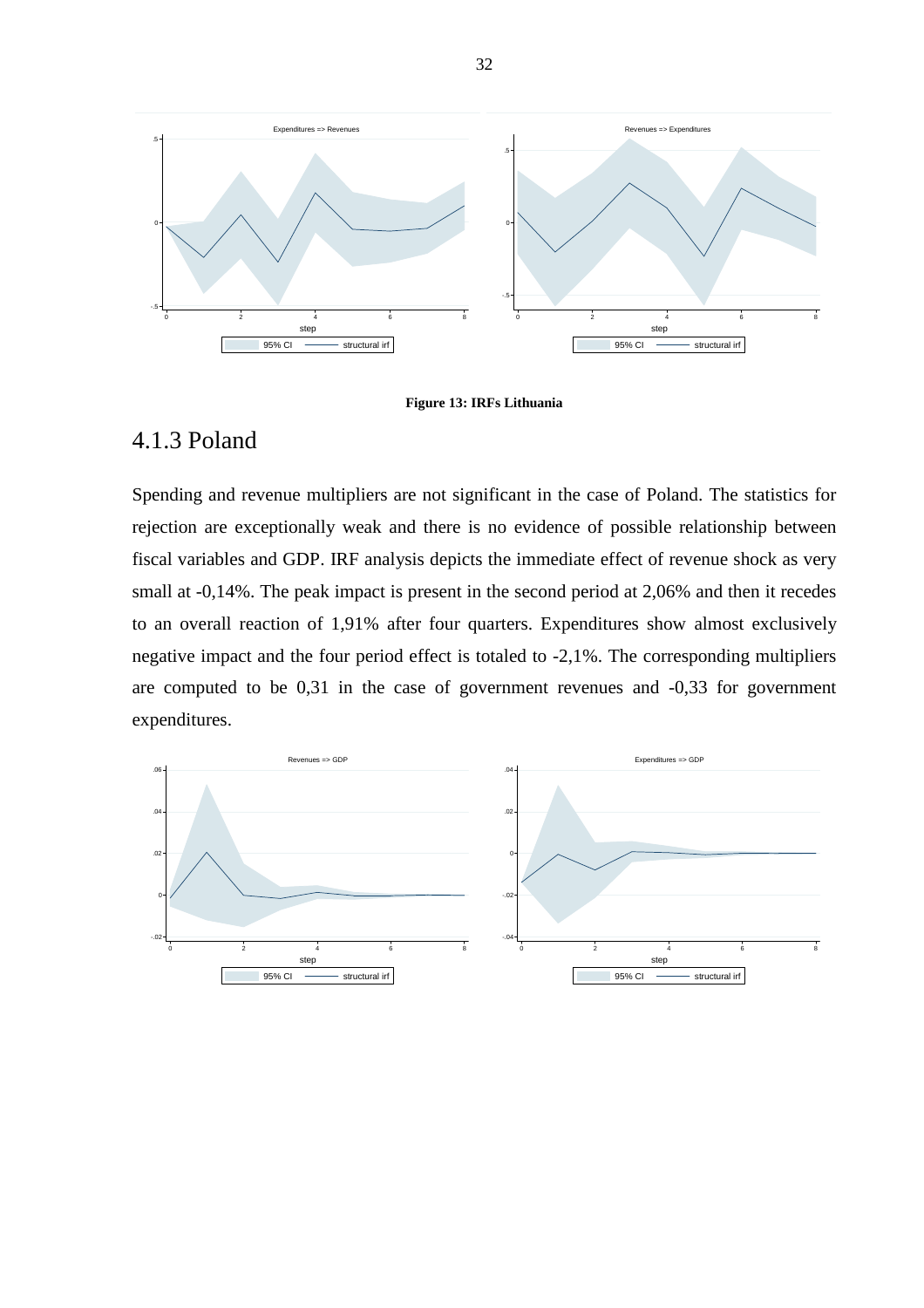

**Figure 14: IRFs Poland** 

#### 4.1.4 Slovenia

l

The results for Slovenia are exceptionally puzzling<sup>15</sup>. The effects of shocks to GDP is calculated to be as high as 13,88% within quarter and 27,96% in the second period for revenues. The effect slowly fades out, but the overall influence according to the model still adds up to almost 58%. Given the underlying shock to revenues is 3,05%, the consequent multiplier of 18,97 is highly unlikely to be true. The value of a spending multiplier of -1,45 implied by GDP shock of -7,7% given 5,28% shock to spending also sticks out from the finding or all other countries. However, as in the case of other CEE countries, the fit to the model is far from perfect and the relationships are statistically insignificant.

<sup>&</sup>lt;sup>15</sup> We discuss potential cause in the summary and methodology sections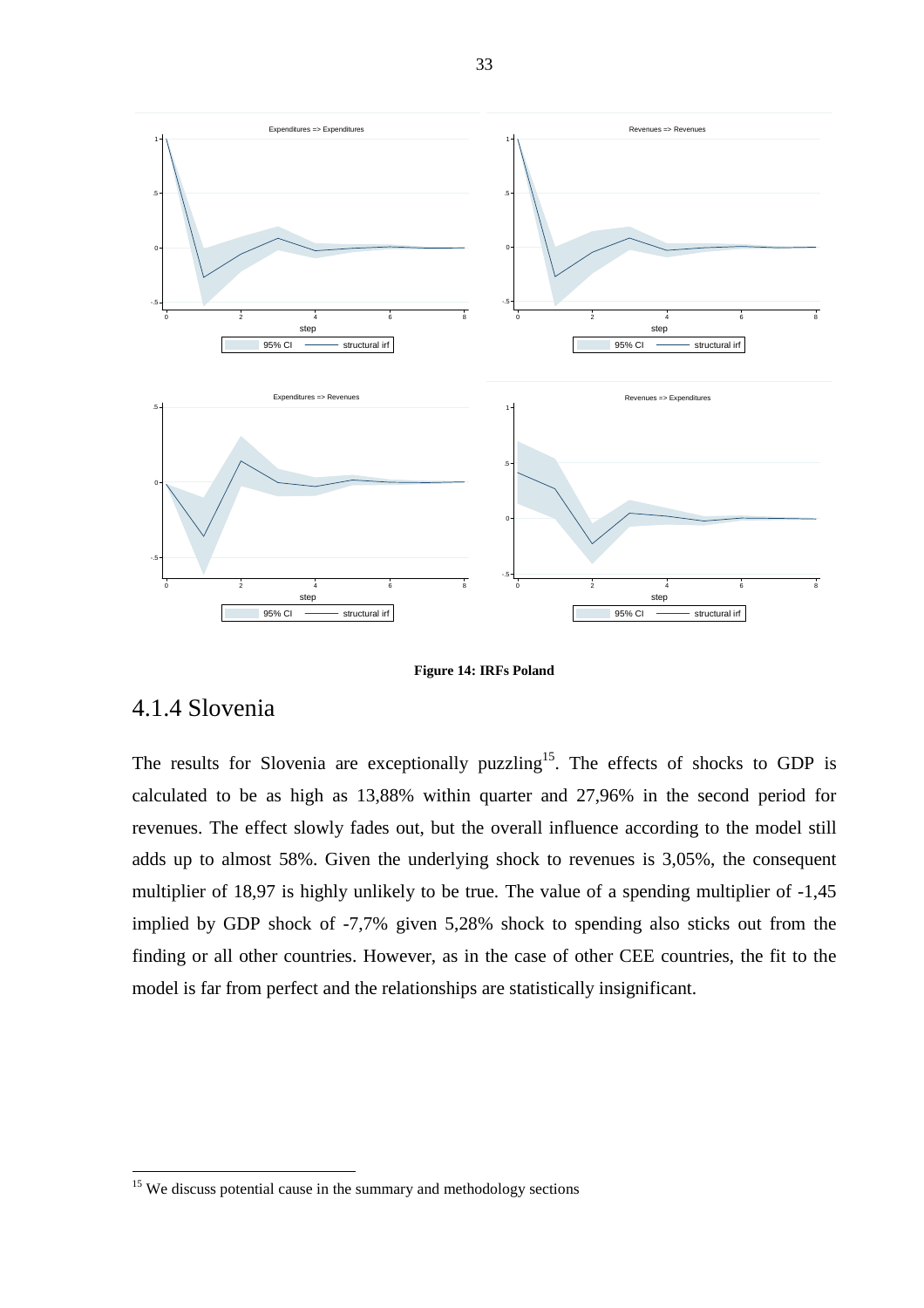



### 4.1.5 Slovakia

Slovakia is subject to similar weak explanatory power like that of Poland. We did not get any close to reject the null hypotheses of no relationship between government spending and revenues. The IRF gives the contemporary effect of government revenue shock on GDP of 0,46% but then it turns negative for later periods. Over four quarters, we capture the cumulative effect of 0,13%. The expenditure shock generates response of -1,59% within the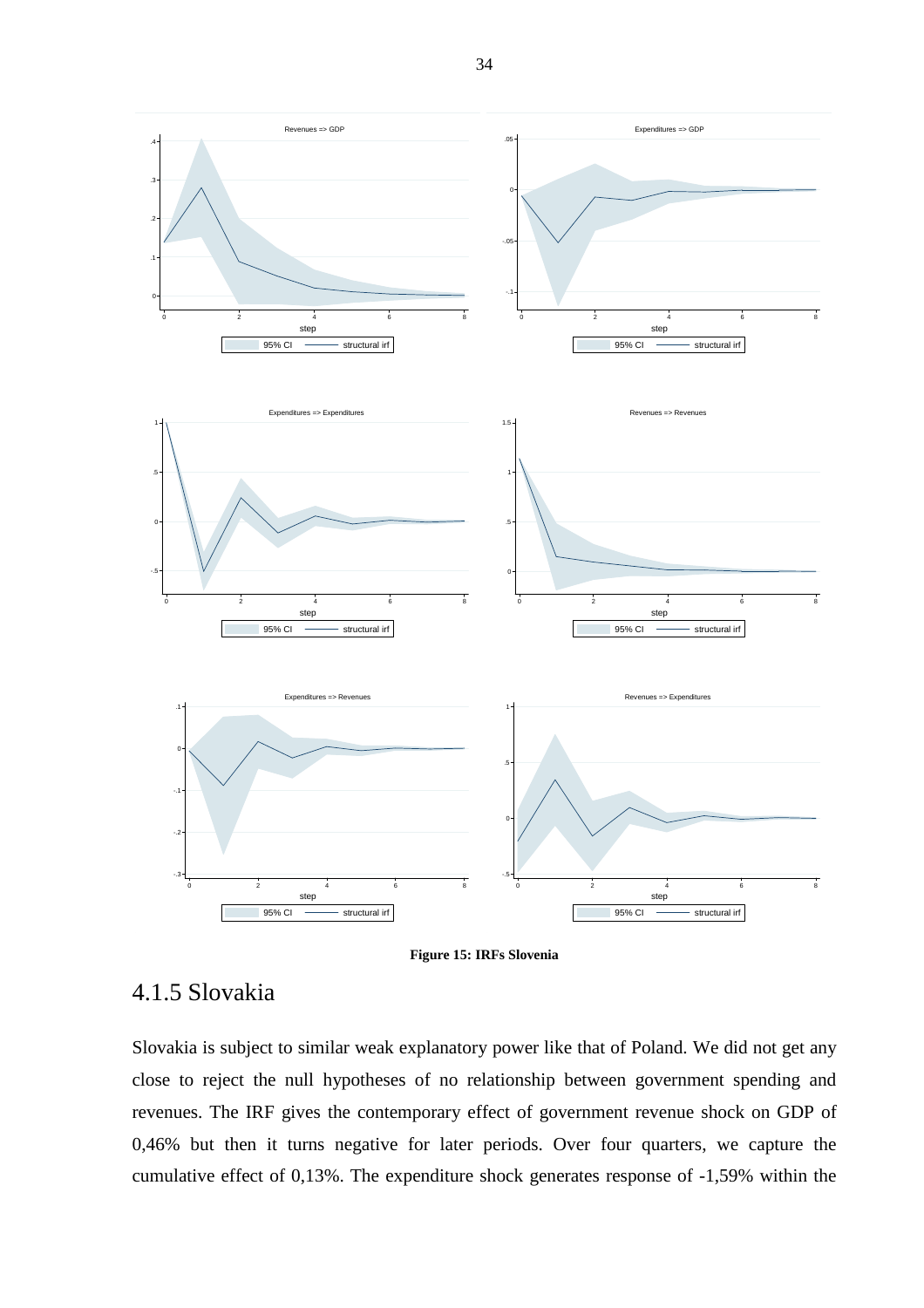$-0.6$ 0  $.0$ 0 2 4 6 8 Revenues => GDP 95% CI structural in step -.1 -.05 0 .05 0 2 4 6 8 Expenditures => GDP 95% CI structural irf ster -.5 0 .5 1 0 2 4 6 8 Expenditures => Expenditures 95% CI structural irf step -.5 .5 1 0 2 4 6 8 Revenues => Revenues 95% CI structural irf step -.2 -.1 0 .1 .2 0 2 4 6 8 Expenditures => Revenues 95% CI structural irf step -.4 -.2 0 .2 .4 0 2 4 6 8 Revenues => Expenditures 95% CI structural irf step

quarter and in the aggregate it accounts for -2,79% change in GDP. We use these values to arrive at the values of expenditure multiplier -0,25 and revenue multiplier 0,02.

**Figure 16: IRFs Slovakia** 

### 4.1.6 Alternative tax elasticity regimes

We identified the equation system (3) with alternative tax elasticities 0,5 and 1,5 re-estimating the coefficients for fiscal shocks in the third equation of the system. Under  $a_1=0,5$  regime, we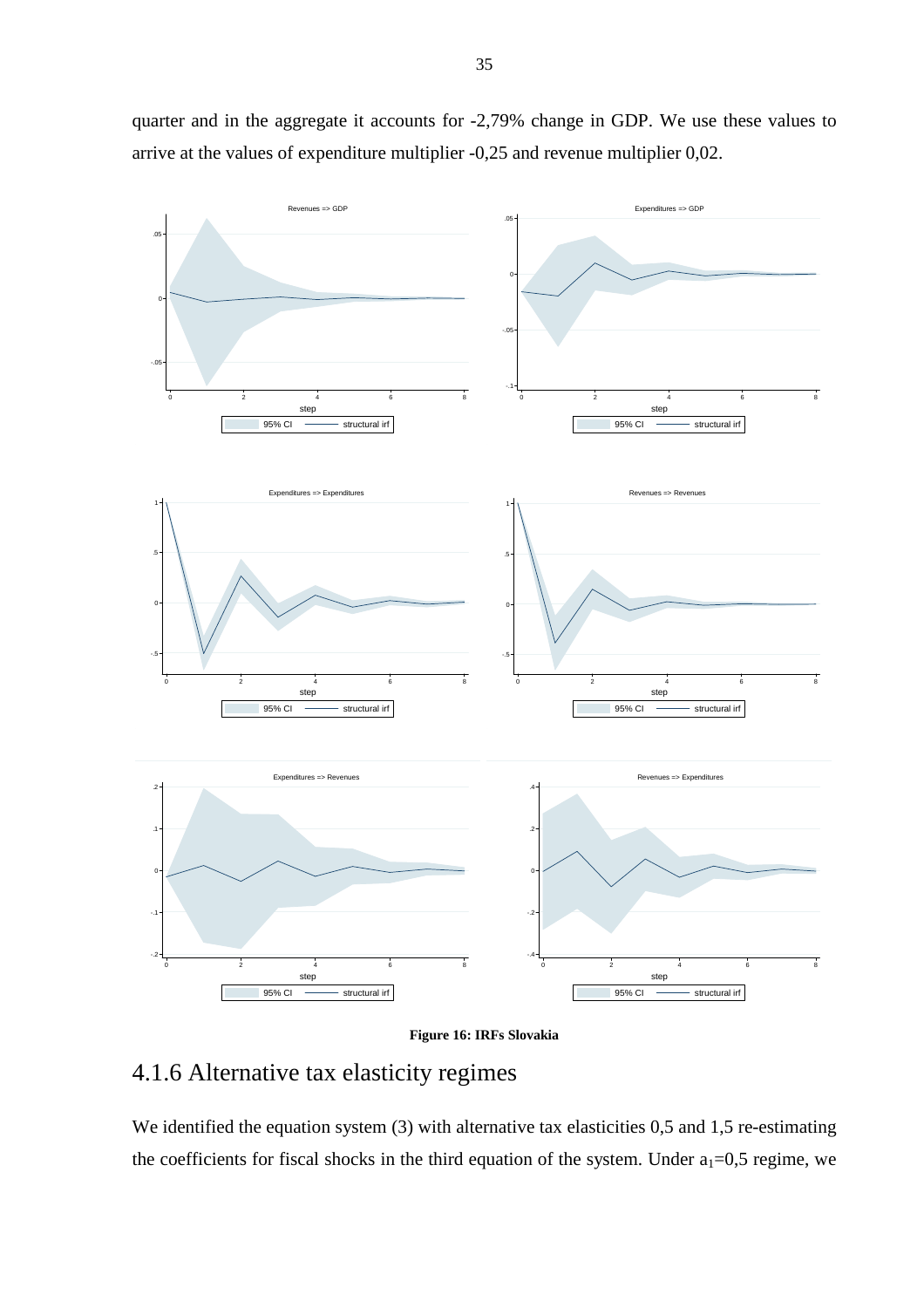observe a change of higher significance of shock revenues in Slovenia. The impact of revenue shock in Slovenia also rises in magnitude and results in revenue multiplier of 22,11. However, Slovenia is the country for which the hypothesis of serial correlation in the residuals could not be rejected, so we have to be prudent with the inference. Additionally, the coefficients for revenue shocks of Lithuania and Poland are larger. In case of Poland they are still statistically insignificant, but shock in Lithuanian revenues under this regime becomes significant and yield multiplier 1,79. Otherwise, the response coefficients we get are mildly different in size, but share the signs of the coefficients from the original regime and thus the IRFs give similar effects.

We find more diversity in the higher tax elasticity regime with  $a_1=1,5$ . Coefficient for revenue shock in Lithuania becomes negative, -0,030 compared to original 0,079. The aggregate four quarter impact however, remains positive as high as 14,75% and the resulting multiplier is 1,52. Another difference can be found in the revenue shock coefficient for Poland, which is - 0,0057. The IRF then pictures the effect of 0,78% over four quarter period and the multiplier looks even weaker than originally at 0,13. Lastly, revenue coefficient for Slovakia is negative, -0.027, and corresponding IRF generates response of GDP to shock in revenues of -2,94% over four quarters. Resulting revenue multiplier is then -0.37. However, the individual parameters for all the countries remain insignificant on usual levels of significance.

The different identification procedures did not provide us with a better model for the data, but with the exception of Lithuania showed that our results of insignificant statistical relationships between government expenditure or revenue shocks to GDP in CEE countries are quite robust to their the particular tax yield elasticities.

### 4.2 Summary of empirical part

Tables 10 and 11 below summarize the outcomes of our analysis. Table 10 portrays magnitudes of the shocks to revenues and expenditures. Due to software limitations, we were not able to model the 1% shocks' impact on GDP directly, but that did not prevent us to compute the multipliers  $g_m$ ,  $t_m$  of government expenditures and government revenues respectively. They are constructed show a percentage change in the GDP four quarters after the shock in impulse variables. Table 11 displays the resulting multipliers for the base identification regime with  $a_1=1$ . Additionally, we show coefficients for expenditures and revenues in alternative identification regimes with  $a_1=0.5/a_1=1.5$  to account for potential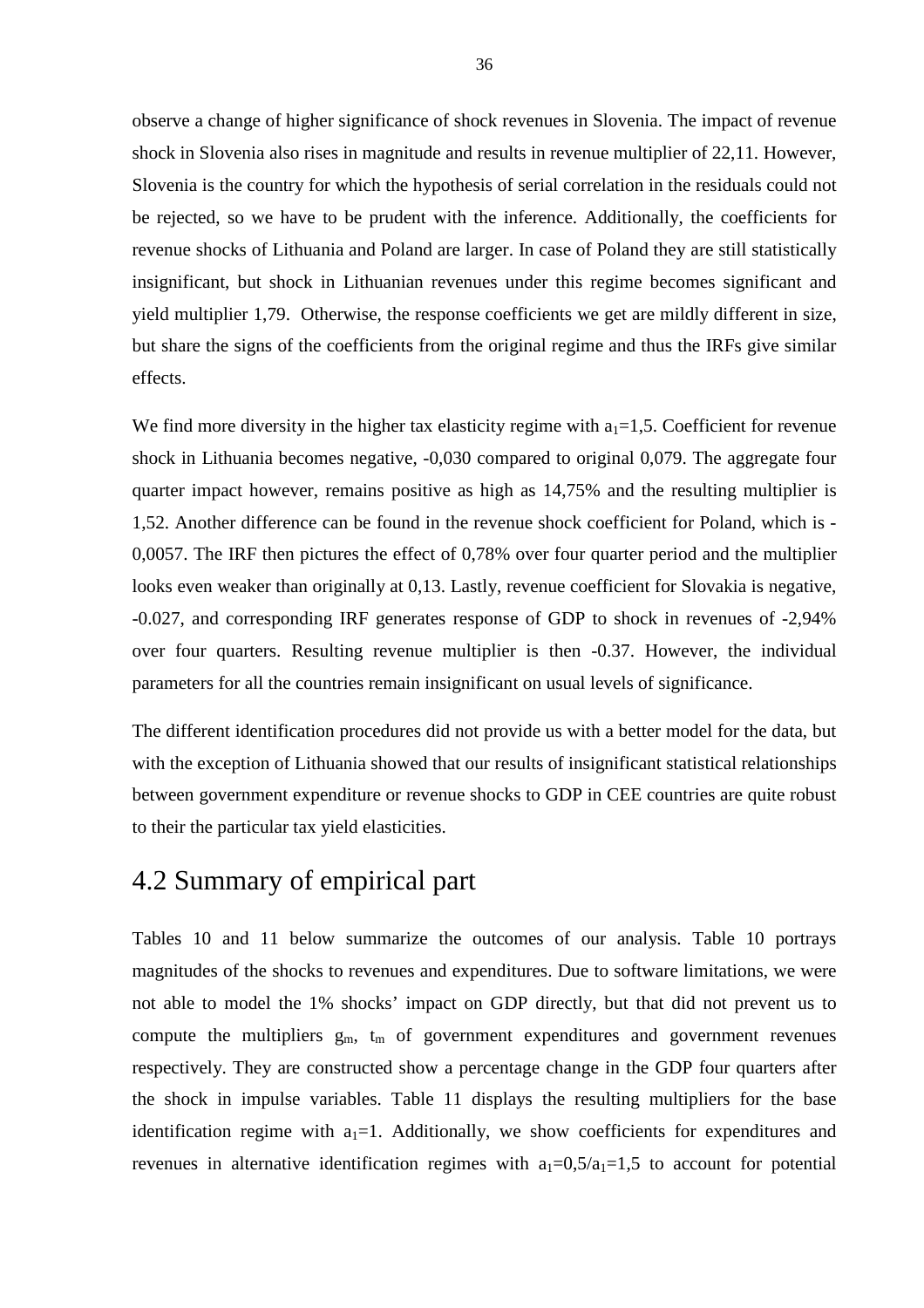dependence of the statistical significance on different tax yield elasticities. The changes can be observed only in Lithuania and Slovenia. However, the series for these countries suffer from high correlations between modeled variables and we have found evidence of possible serial correlation in regression residuals, so the results are not particularly powerful. The significance is marked with asterisks for both the multipliers and coefficients.

| Country   | Revenue shock | Expenditure shock |
|-----------|---------------|-------------------|
| CZ.       | 11,4%         | 19,9%             |
| LI        | 9,7%          | 12,9%             |
| PO        | 6,1%          | 6,3%              |
| <b>SL</b> | 3,1%          | 5,3%              |
| SК        | 8%            | 11,1%             |

**Table 10: Magnitudes of modeled shocks (standard deviations of the variables)** 

| Country   |         | Tax elasticity regime |                |             |                |                |  |
|-----------|---------|-----------------------|----------------|-------------|----------------|----------------|--|
|           |         | $a_1 = 1$             |                | $a_1 = 0.5$ |                | $a_1=1,5$      |  |
|           | $g_{m}$ | $t_{\rm m}$           | C <sub>1</sub> | $C_2$       | C <sub>1</sub> | C <sub>2</sub> |  |
| CZ        | $-0,25$ | 0,23                  | 0,0098         | $-0,0212$   | 0,0030         | $-0,0231$      |  |
| LI        | $-1,57$ | 3,52                  | $0,0165*$      | $-0.0268$   | $-0,0303$      | $-0,0196$      |  |
| PO        | $-0.33$ | 0,31                  | 0,0142         | $-0.0174$   | $-0,0057$      | $-0,0097$      |  |
| <b>SL</b> | 18,98   | $-1,46$               | $0,1903*$      | 0,0044      | 0,0202         | $-0,0169$      |  |
| <b>SK</b> | $-0,25$ | 0,02                  | 0,0360         | $-0,0153$   | $-0,0274$      | $-0.0157$      |  |

**Table 11: Summary table of the results, \* marks significant coefficients/multipliers**

The main result of our analysis is the insignificance of revenue and expenditure shocks on GDP in selected countries of Central and Eastern Europe. Even though we portrayed the Impulse Response Functions of fiscal shocks on GDP, they have to be regarded as illustrative, because we were not able to statistically prove the relationships between the shocks in fiscal variables and GDP. We originally started with analysis of eight countries, but the data of Estonia, Latvia and Hungary turned out not to be applicable for the study when we could not reject the presence of potential unit roots in their time series. The data of Czech Republic, Lithuania, Poland, Slovenia and Slovakia were found valid for vector autoregression. After running the test for serial correlation in the residuals, we applied Granger causality tests on reduced-form VAR. The null hypotheses of no causal relationship among the variables could not be rejected and thus we further apply structural vector autoregression with identification restrictions. The identification procedure was successfully utilized to find significant influences of fiscal shocks on GDP in USA (Blanchard and Perotti, 2002), Germany (Baum and Koester, 2011) or Japan (Baum, Poplawski-Ribeiro, Weber, 2012) arriving at fiscal multipliers ranging from 0 up to 2,1. The latter papers also utilize the threshold vector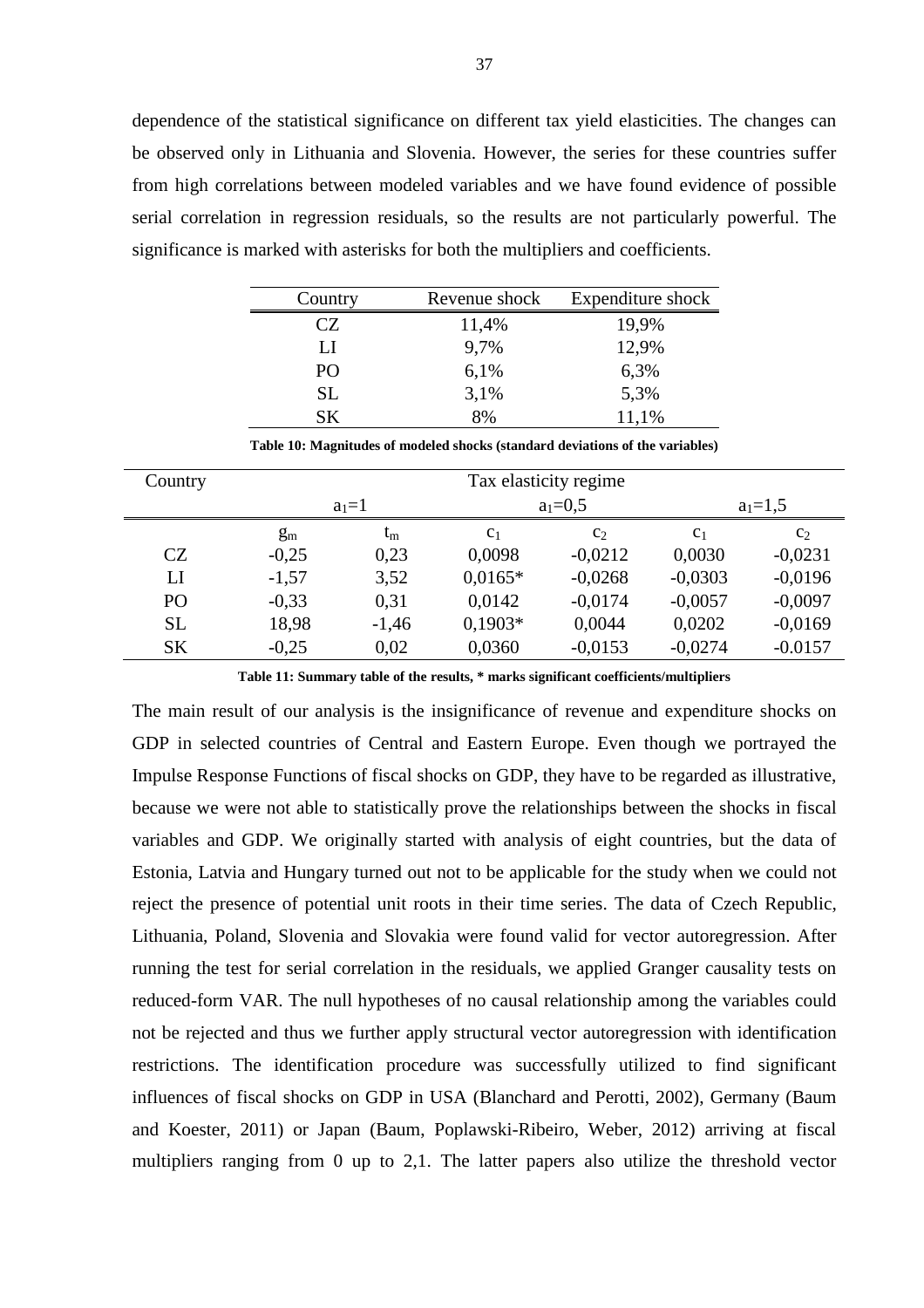autoregressions to find the difference between the multipliers at times with negative and positive output gaps. They provide evidence that the impact of fiscal policies is substantially higher during economic downturn.

In our study we could not prove any such relationships, not even under our restricted model. Although we found the links insignificant, we used the Impulse Response Functions to calculate the fiscal multipliers and found that in the majority of countries they are typically lower than 0,5 (see  $g_m$  and  $t_m$  in table 11). The potential influence of the shocks is ambiguous and depends from the identification of the model, but the insignificance of shocks remains present across different regimes with exception of revenues in Lithuania and Slovenia<sup>16</sup>. The reasoning behind insignificance most likely lies with the lack of the data variety, since we are restrained to work with a limited time span from the first quarter of 1999 to the fourth quarter of 2011. Not only does this time frame maximally accounts for two business cycles in the majority of the countries, but also the discretionary adjustments of revenues and expenditures are not as frequent and therefore its identification is problematic. Aforementioned studies usually work with time series three or four times longer which likely increases the explanatory scope of the data.

l

<sup>&</sup>lt;sup>16</sup> VAR model for these countries, however, may suffer from serial correlation in residuals, see methodology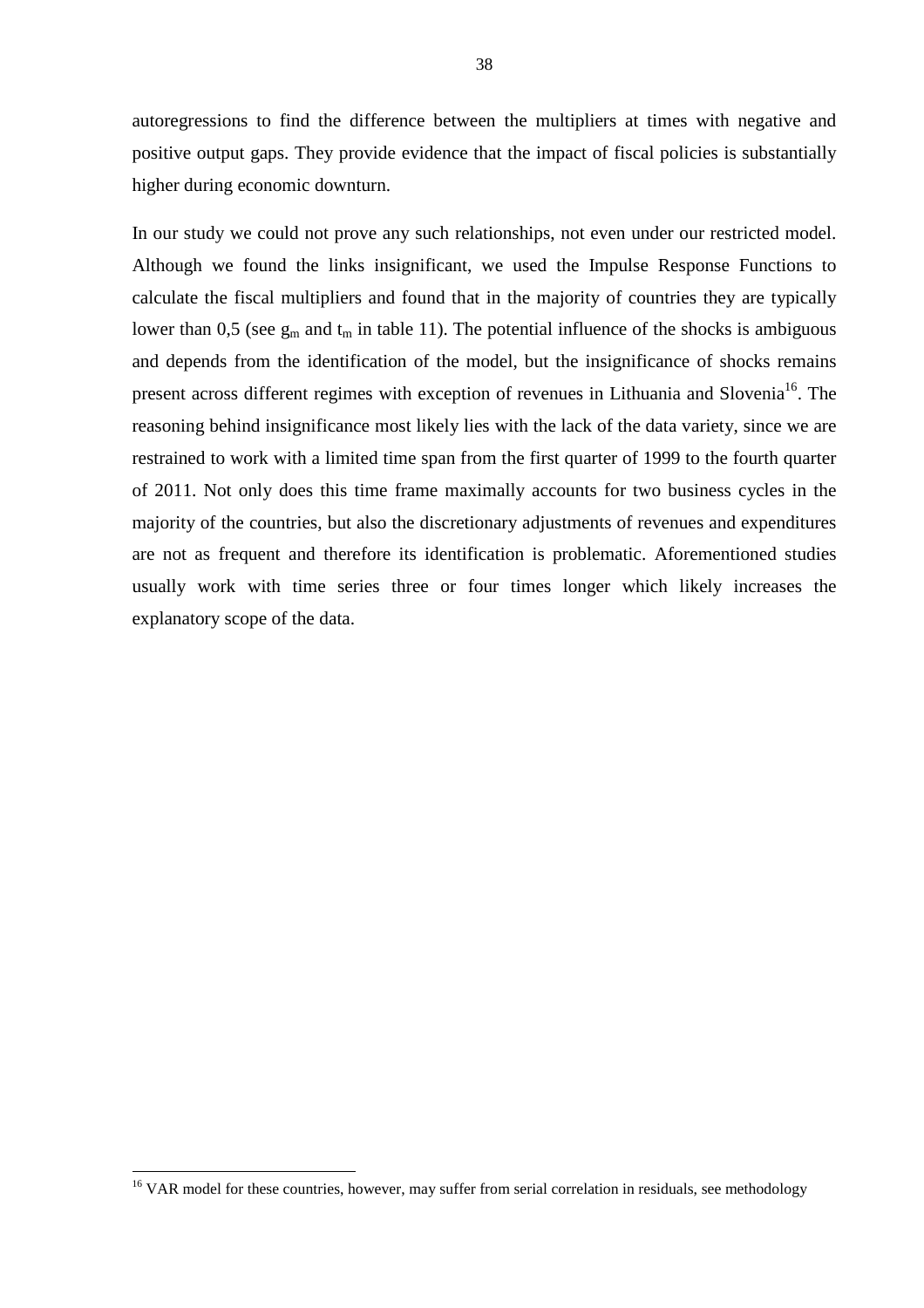# Conclusion

In the first part of the thesis we described the adjustments the governments in Central and Eastern Europe adopted to tackle the financial and economic downturn from 2008 onwards.

Firstly, we discovered the magnitude of measures was quite diverse depending on the depth of problems the countries were facing. While the economies of the Baltic countries suffered from serious overheating of their economies mainly through financial sector and overly high expectations about the future development, their immediate actions and reforms were far more reaching than the ones adopted in the countries of Central Europe, Czech Republic, Poland, Slovenia and Slovakia. In case of Baltics, the expenditures on public sector were severely cut, education and healthcare policies were reviewed and restructured to improve their efficiency. Most of these measures were to some extent also adopted in other countries of the CEE region but the structural reforms proved to be much slower with less pressure on the governments. On the revenues side, the focus was on taxing the consumption though value added and excise taxes. So far, the income taxes have been kept low even though the reintroduction of progressive tax has been discussed recently. The clarity of the tax systems was emphasized.

We also provided an overview of academic research on the fiscal adjustments from which we drew two main important conclusions. The evidence shows that successful fiscal adjustments are usually achieved by stressing expenditure cuts to tax increases. Moreover, the larger the adjustments the better chances they have to bring the desired impact of stabilizing budget balance and stimulating the economy. Far-reaching changes have been found to neither lower reelection chances for the government nor were the expenditure cuts found to cause lasting recessions. Changes in the Baltics and their outcomes might serve as a backing for countries in fiscal difficulties such as Spain of Italy which fear to adopt radical adjustments. This can be further supported by the data of CEE countries in this thesis where we could not find evidence of fiscal adjustments to have impact on economic growth.

Secondly, we reviewed the fiscal rules and institutions which are utilized in CEE countries. The literature on the impact of fiscal rules and institution on budgetary discipline does not give clear-cut evidence on their influence. The effect is claimed to be higher in less mature democracies, where the electorate is not able to realize irresponsible government policy and punish it during elections.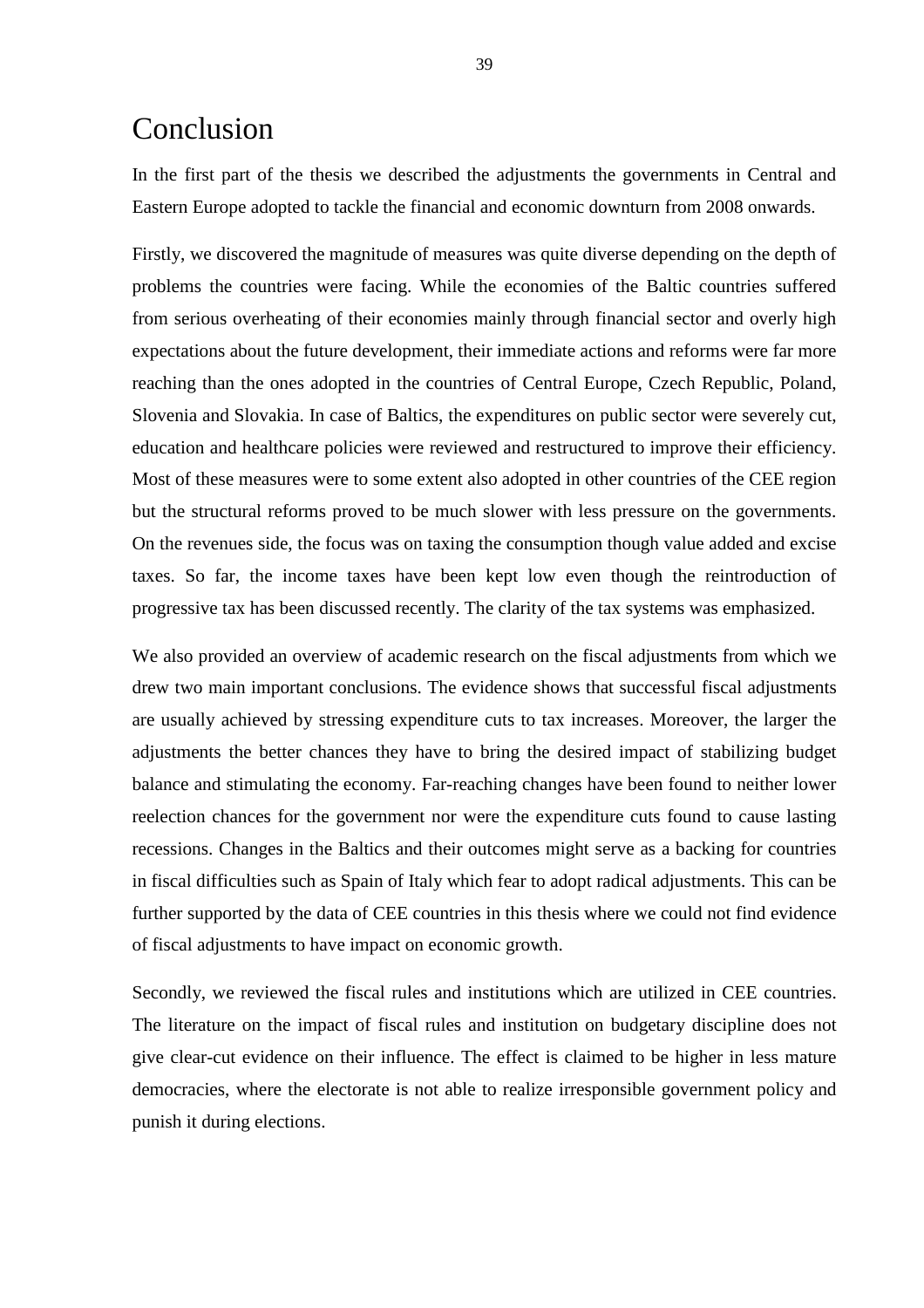Finally, we explored the application of SVAR method on the data of CEE countries. Time series of Estonia, Latvia and Hungary were found unsuitable for the analysis, because we could not reject the possibility of unit roots in their series. Using Granger causality test on reduced-form VAR, we could not find significant relationships between government expenditures, revenues and GDP. Thus we expanded our analysis with identification procedure developed by Blanchard and Perotti (2002) and followed with structural vector autoregressions. Using impulse response functions, we computed multipliers of government spending and government revenues. Their values were in general found to be close to zero and their effect insignificant with exception of Lithuania and Slovenia. However, their analysis and underlying regression is likely to suffer from serial correlation in residuals, so the outcomes cannot be regarded as particularly reliable.

To conclude, we were not able to provide the evidence of government expenditures and revenues having influence on economic growth. The reasoning for this outcome might be that we mainly studied smaller and opened economies, where the effects of adjustments might be 'exported' abroad. Moreover, the share of shadow economies in CEE countries can possibly cause insignificant fiscal multipliers as the citizens have alternative sources of income which is not taxed and does not enter government revenues. Last cause we propose are the remittances in economies with the high rate of labor mobility (mainly Latvia, Poland). Additional income coming from abroad might have influence on the GDP, but is not reflected in the government accounts we used for the analysis.

Another, far more technical, reason to justify our results is the limited data available for the analysis compared to the earlier studies of other countries which used much richer datasets. We suggest that additional research, perhaps utilizing different econometric methods might be desirable to enlighten the relationships better.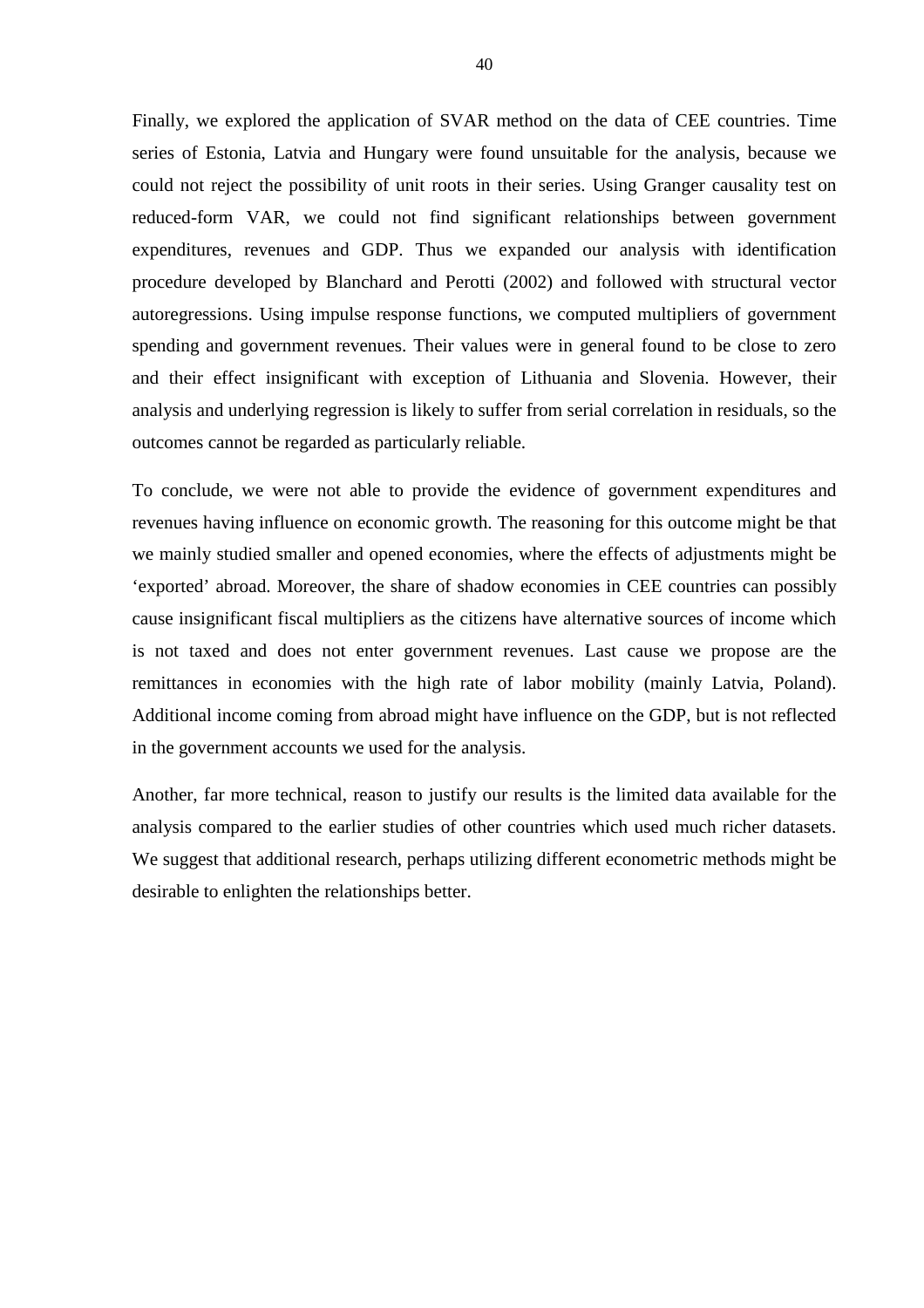# Bibliography

Alesina, A. (2010): *Fiscal adjustments: lessons from recent history*, Madrid, Spain 15 April 2010, ECOFIN meeting.

Alesina, A./ Ardagna, S. (2009): *Large Changes in Fiscal Policy: Taxes Versus Spending*, Working Paper 15438, National Bureau of Economic Research.

Anderson, W./ Wallace, M. S./ Warner, J. T. (1986): Government Spending and Taxation: What Causes What?, *Southern Economic Association*, 52(3), p. 630-639.

Åslund, A. (2012): *Lessons from Reforms in Central and Eastern Europe in the Wake of the Global Financial Crisis*, Working Paper Series WP12-7, Washington: Peterson Institute for International Economics.

Åslund, A./ Dombrovskis, V. (2011): *How Latvia Came Through the Financial Crisis,* Washington D.C.: Peterson Institute for International Economics.

Baum, A./ Koester, G.B (2011): *The impact of fiscal policy on economic activity over the business cycle – evidence from a threshold VAR analysis*, Deutsche Bundesbank Discussion Paper, Series 1: Economic Studies, No. 03/2011.

Baum, A./ Poplawski-Ribeiro, M./ Weber, A. (2012): Fiscal Multipliers and the State of the Economy, IMF Working Paper (forthcoming, Washington D.C.: International Monetary Fund).

Beetsma, R./ Giuliodori, M. (2009): Fiscal adjustment to cyclical developments in the OECD: an empirical analysis based on real-time data, *Oxford Economic Papers*, 62, p.419-441.

Berglöf, E./ Korniyenko, Y./ Plekhanov, A./ Zettelmeyer, J. (2010): Understanding the Crisis in Emerging Europe, *Public Policy Review*, 6(6), p. 985-1008.

Blanchard, O./ Perotti, R. (2002): An Empirical Characterization of the Dynamic Effects of Changes in Government Spending and Taxes on Output, *Quarterly Journal of Economics*, 117(4), p. 1329- 1368.

Brender, A./ Drazen, A. (2005): Political Budget Cycles in New Versus Established Democracies*, Journal of Monetary Economics*, 52, p.1271-1295.

Cacares, C./ Corbacho, A./ Medina, L. (2010): *Structural Breaks in Fiscal Performance: Did Fiscal Responsibility Laws Have Anything to Do with Them?*, IMF Working Paper WP 10/248, Washington D.C.: International Monetary Fund.

Darvas, Z. (2010a): The Impact of the Crisis on Budget Policy in Central and Eastern Europe, in: *OECD Journal on Budgeting*, 10(1), p. 45-86.

Darvas, Z. (2010b): *Beyond the Crisis: Prospects for Emerging Europe*, Working Paper 2010/06, Brussels: Bruegel.

Darvas, Z. / Kostyleva, V. (2011): *The Fiscal and Monetary Institutions of CESEE Countries*, Working Paper 2011/02, Brussels: Bruegel

Debrun, X./ Kumar, M.S. (2007): *The Discipline-Enhancing Role of Fiscal Institutions: Theory and Empirical Evidence*, IMF Working Paper WP07/171, Washington D.C.: International Monetary Fund.

Epstein, N./Velculescu, D. (2011): *Republic of Poland: Selected Issues*, IMF Country Report 11/167, Washington D.C.: International Monetary Fund.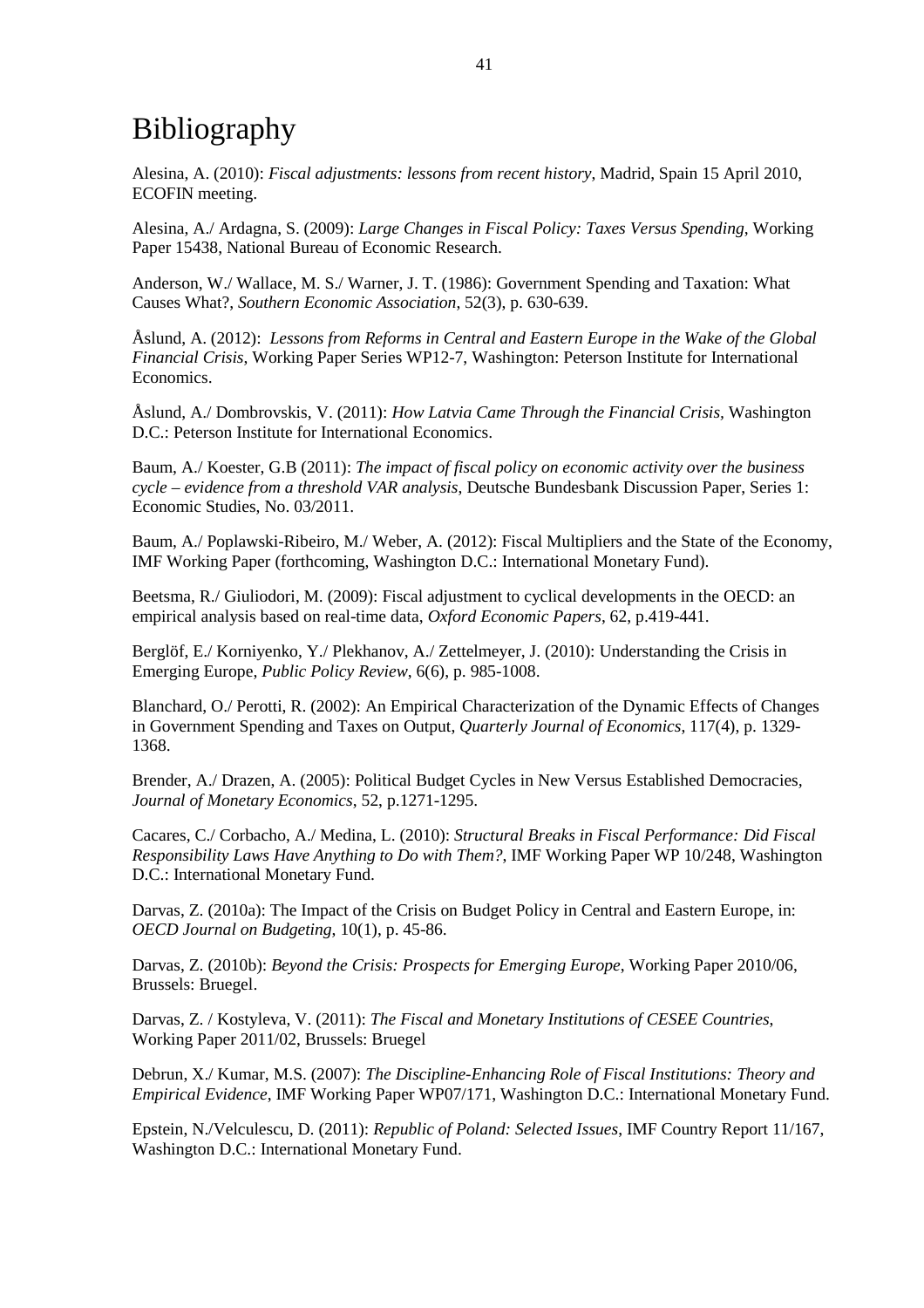European Commission (2009): *Five years of an enlarged European Union: economic achievements and challenges*, European Commission, Brussels: Directorate General for Economic and Financial Affairs.

European Commission (2010): *Public Finances in EMU*, European Commission, Brussels: Directorate General for Economic and Financial Affairs.

European Commission (2012a): *Fiscal frameworks across Member States: Commission services country fiches from the 2011 EPC peer review*, European Commission, Brussels: Directorate General for Economic and Financial Affairs.

European Commission (2012b): *An Agenda for Adequate, Safe and Sustainable Pensions*, White Paper COM (2012) 55 final, Brussels: European Commission.

European Commision (2012c): *Národní sociální zpráva 2012 Česká Republika* [pdf], Brussels: European Comission, available at: http://ec.europa.eu/social/BlobServlet?docId=7685&langId=cs, [accessed:14/7/2012].

Gale, W./ Orszag, P.R. (2004): Budget Deficits, National Saving, and Interest Rates., *Brookings Papers on Economic Activity*, 2, p.101-210.

Giavazzi, F./ Jappelli, T./ Pagano, M. (2000): Searching for non-linear effects of fiscal policy: Evidence from industrial and developing countries, *European Economic Review*, 44(7), p. 1259-1289.

Girouard, N./ André, C. (2005): Measuring Cyclically-Adjusted Budget Balances for OECD Countries, *OECD Economics Department Working Paper*, No.3372.

Grech, A.G. (2010): *Assessing the Sustainability of Pension Reforms in Europe*, London: Centre for the Analysis of Social Exclusion.

Guichard, S./ Kennedy, M./ Wurzel, E./ André, C. (2007): *What Promises Fiscal Consolidation: OECD Country Experiences*, OECD Working Paper, ECO/WKP(2007)13.

Heppke-Falk, K.H./ Tenhofen, J./ Wolf, G.B. (2010): The Macroeconomic Effects of Exogenous Fiscal Policy Shocks in Germany: A Disaggregated SVAR Analysis, *Journal of Economics and Statistics*, 230(3), p. 328-355.

IMF (2009): *Fiscal Rules Anchoring Expectations for Sustainable Public Finances*, Washington D.C.

IMF (2012a): *Fiscal Monitor: Balancing Fiscal Policy Risks*, Washington D.C.

IMF (2012b): *Transcript of a Press Briefing by Gerry Rice, Director, External Relations Department* [online], available at: http://www.imf.org/external/np/tr/2012/tr071212.htm, accessed 14/7/2012.

Kaminsky, G.L./ Reinhart, C.M. / Végh, C.A. (2004): When It Rains, It Pours: Procyclical Capital Flows and Macroeconomic Policies, *NBER Macroeconomics Annual 2004*, 19, p.11-53.

K.M. (2012): Vague, but probably austere, *The Economist* [online], available at: http://www.economist.com/blogs/easternapproaches/2012/05/slovakias-new-government, accessed 14/7/2012.

Kollias, C./ Paleologou, S.-M. (2006): Fiscal policy in the European Union: Tax and spend, spend and tax, fiscal synchronization or institutional separation?, *Journal of Economics Studies*, 33(2), p.108- 120.

Kopits, G. (2008): The Political Economy of Fiscal Reform in Central and Eastern Europe, *OECD Journal on Budgeting*, 3, p. 1-11.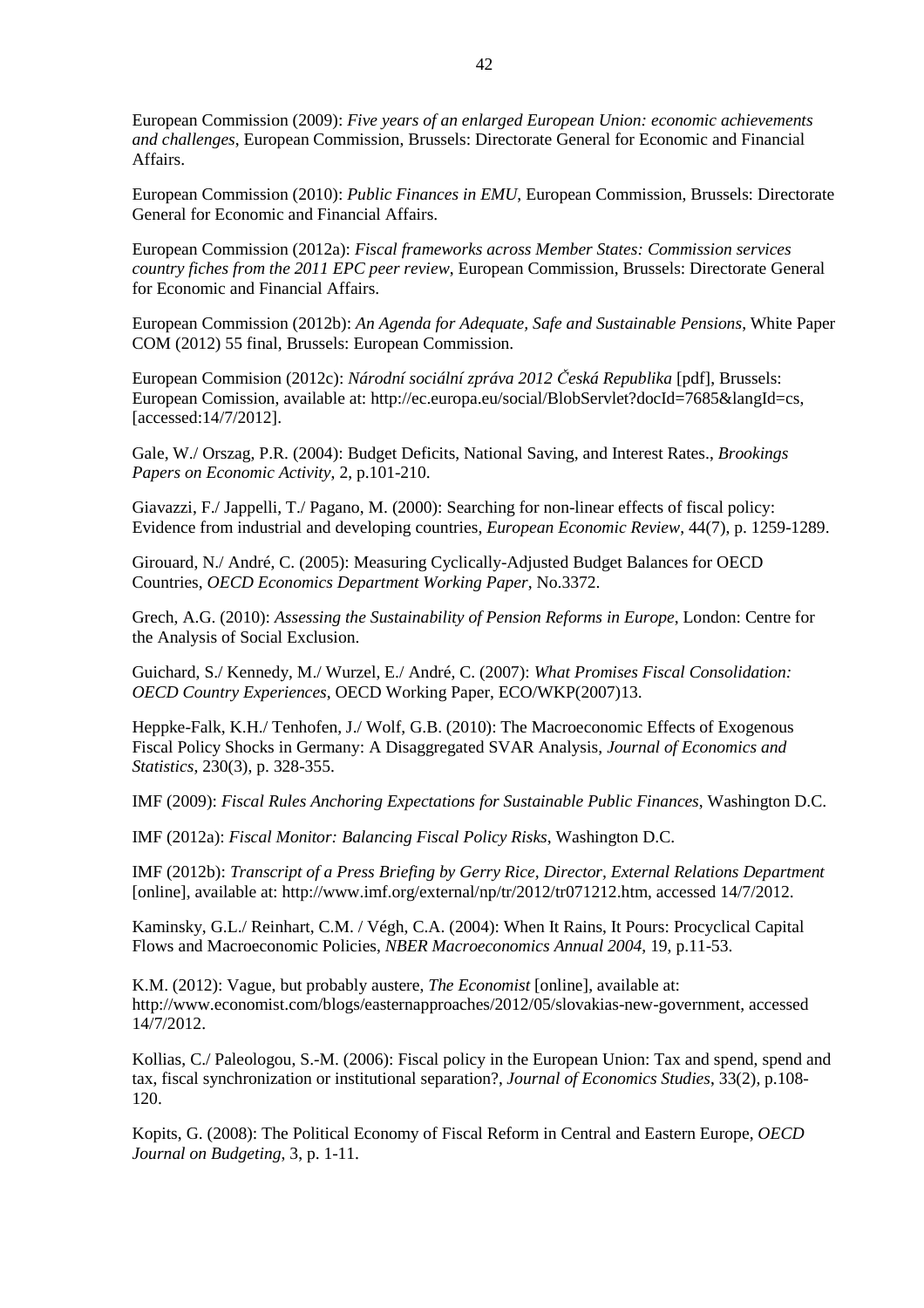Ladiray, D./ Quenneville, B. (2001): *Seasonal Adjustment with the X-11 Method*, New York: Springer, Lecture Notes in Statistics, 158.

Larch, M./ Turrini, A. (2011): Received Wisdom and Beyond: Lessons from Fiscal Consolidation in the EU, *National Institute Economic Review*, 217(1), p. 1-18.

Laven, Z./ Santi, F (2012): EU Austerity and Reform: A Country by Country Table [online], available at: http://www.europeaninstitute.org/April-2012/eu-austerity-and-reform-a-country-by-country-tableupdated-may-3.html, updated 3/5/2012, accessed 14/7/2012.

Lütkepohl, H. (2005): *New Introduction to Multiple Time Series Analysis*, Springer, Berlin Heidelberg New York.

MFSR (2012): *Ozdravný balíček 2012-2013* [doc], available at: http://i.sme.sk/cdata/2/64/6424032/Ficov\_balicek.doc, accessed 14/7/2012.

MPSV (2011): *Důchodová reforma - základní fakta* [online], available at: http://duchodovareforma.mpsv.cz/72, accessed 15/7/2012.

MZCR (2012): *Memorandum zdravotních pojišťoven o restrukturalizaci lůžkového fondu za účelem jeho optimalizace* [pdf], available at:

http://www.mzcr.cz/Soubor.ashx?souborID=15023&typ=application/pdf&nazev=Memorandum%20Z P%2020.6.2012.pdf, accessed 15/7/2012.

National Audit Office of Estonia (2009): *What is the National Audit Office?* [online], available at: http://www.riigikontroll.ee/Riigikontrollkuiasutus/tabid/106/language/en-US/Default.aspx, updated 16/5/2012, accessed 18/7/2012.

Payne, J.E. (2003): A Survey of the International Empirical Evidence on the Tax-Spend Debate, *Public Finance Review*, 31(3), p. 302-324.

Perotti, R. (2004): Estimating the Effects of Fiscal Policy in OECD Countries, *CEPR Discussion Paper Series*, No. 4842.

Purfield, C./ Rosenberg, C. (2010): *Adjustment under a Currency Peg: Estonia, Latvia and Lithuania during the Global Financial Crisis 2008–09*, IMF Working Paper WP 10/213, Washington D.C.: International Monetary Fund.

Republic of Slovenia - A Fiscal Council (2012): *Fiscal Council* [online], available at: http://www.fiskalnisvet.si/fs/fs-eng.nsf, accessed 18/7/2012.

Romer, C.D./ Romer, D.H. (2007): The Macroeconomic Effects of Tax Changes: Estimates Based on a New Measure of Fiscal Shocks, *American Economic Review*, 100(3), p. 763-801.

Rosenberg, C./ Sierhej, R. (2007): *Interpreting EU Funds Data for Macroeconomic Analysis in the New Member States*, IMF Working Paper WP/07/77, Washington D.C.: International Monetary Fund.

Sims, C.A. (1980): Macroeconomics and Reality, *Econometrica*, 48(1), p. 1-48.

Garrat, A./ Lee, K./ Pesaran, M.H./ Shin, Y. (1998): *A structural cointegrating VAR approach to macroeconomic modelling* [pdf], available at: http://www.econ.ed.ac.uk/papers/ni98.pdf, accessed 7/6/2012.

Spilimbergo, A./ Symansky, S./ Schindler, M. (2009): *Fiscal Multipliers*, IMF staff position note SPN/09/11, Washington D.C.: International Monetary Fund.

StataCorp (2009): *Stata: Release 11*, Statistical Software, College Station, TX: StataCorp LP.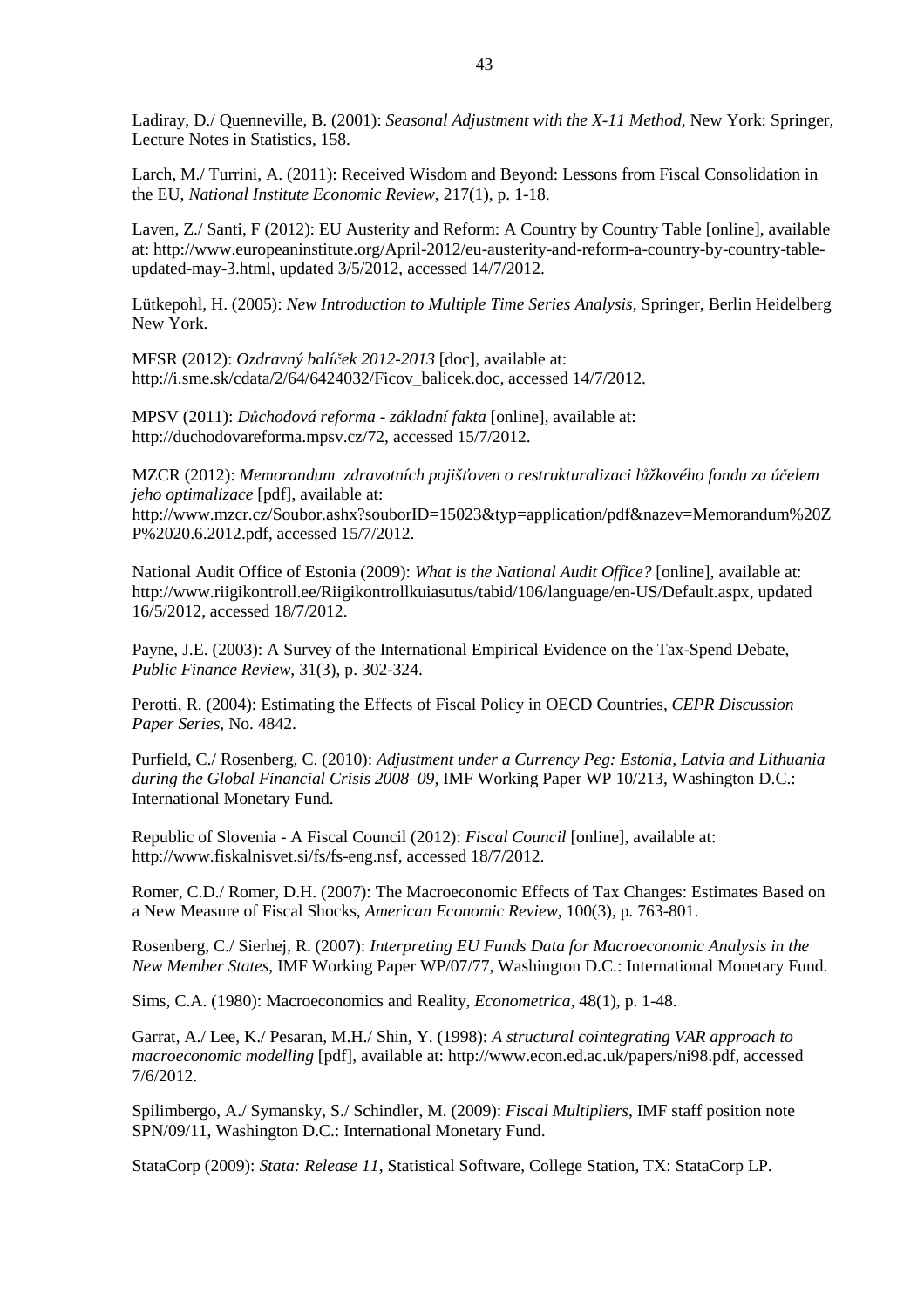Švejnar, J./ Dušek, L./ Semerák, V. (2010): *An Intelligent Reform of Public Finance*, Prague: Institute for Democracy and Economic Analysis.

Szekély I./ Roeger, W./ in't Veld, J. (2011): *Fiscal Policy in the EU in the crisis: a model-based approach*, CASE Network Studies & Analyses No.423.

The European Institute (2011): *EU Austerity: Country-by-Country* [online], available at: http://www.europeaninstitute.org/April-2011/eu-austerity-country-by-country-updated-421.html, updated 26/4/2012, accessed 15/7/2012.

von Hagen, J./ Hallet, A.H./ Strauch, R. (2002): Budgetary Consolidation in Europe: Quality, Economic Conditions and Persistence, *Journal of the Japanese and International Economies*, 16, p.512-535.

Wooldridge, J. M. (2003): *Introductory Econometrics: A Modern Approach* Vol. 2e, Mason, Ohio: South-Western College Publ.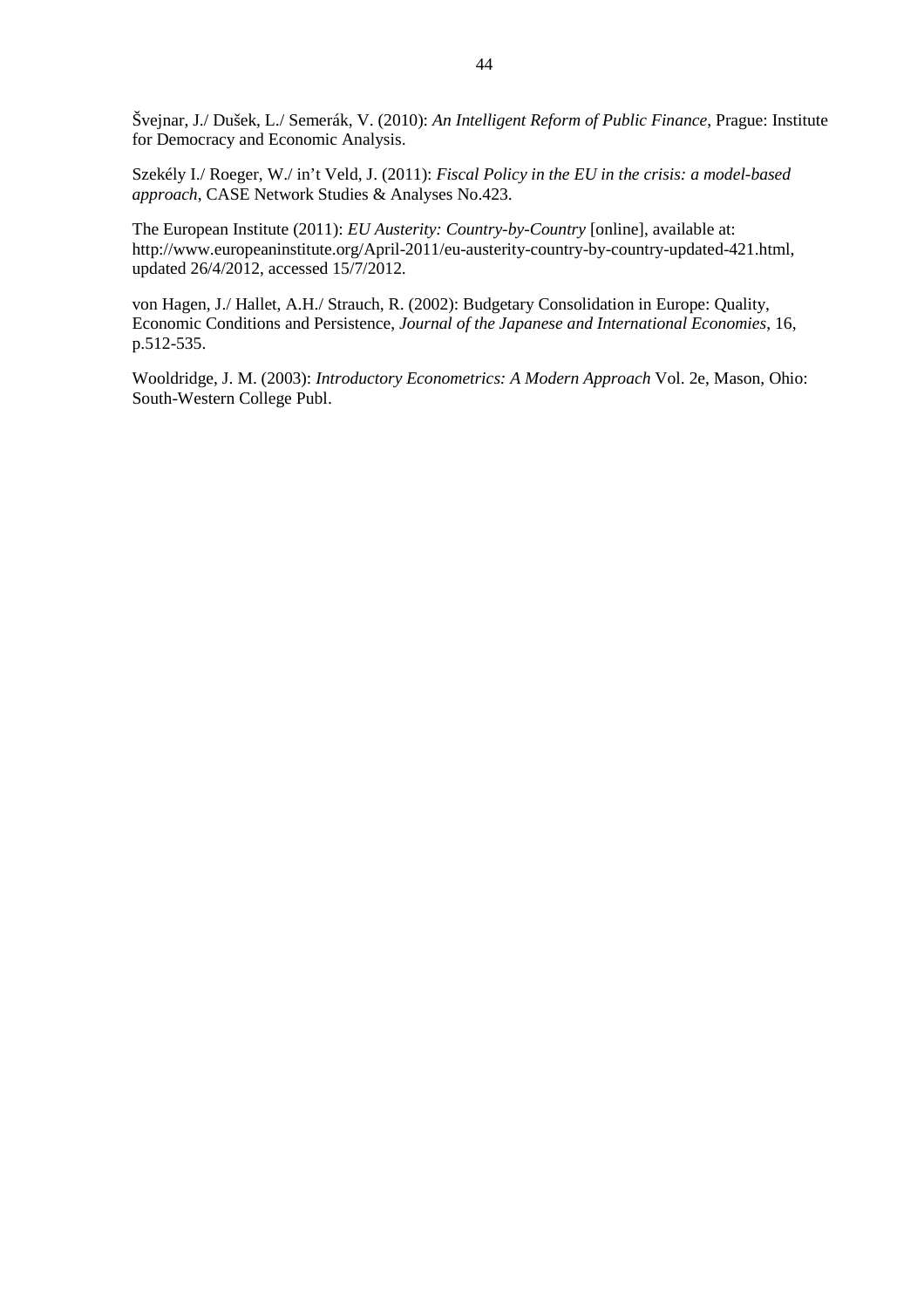# Appendix



Time series' plots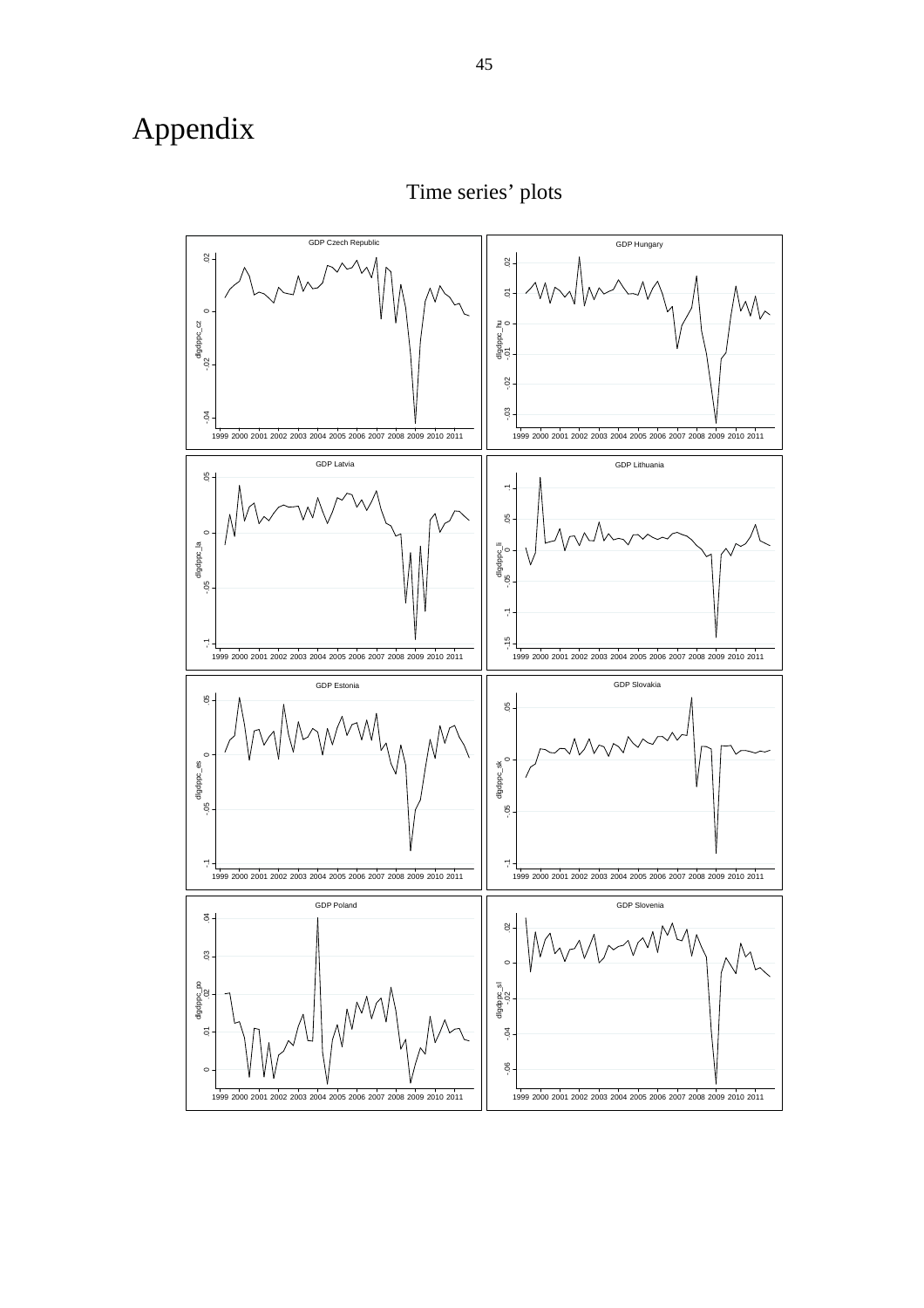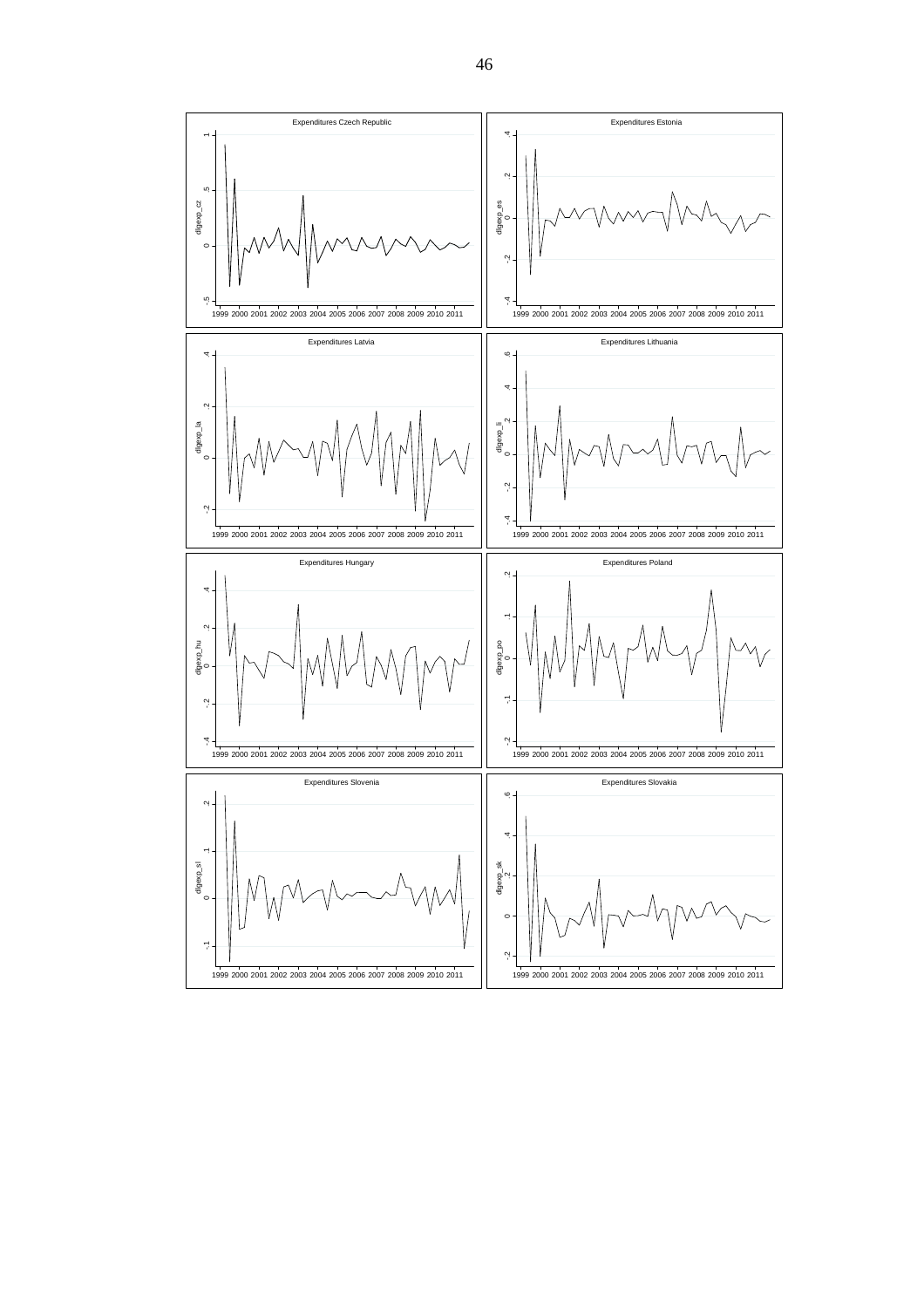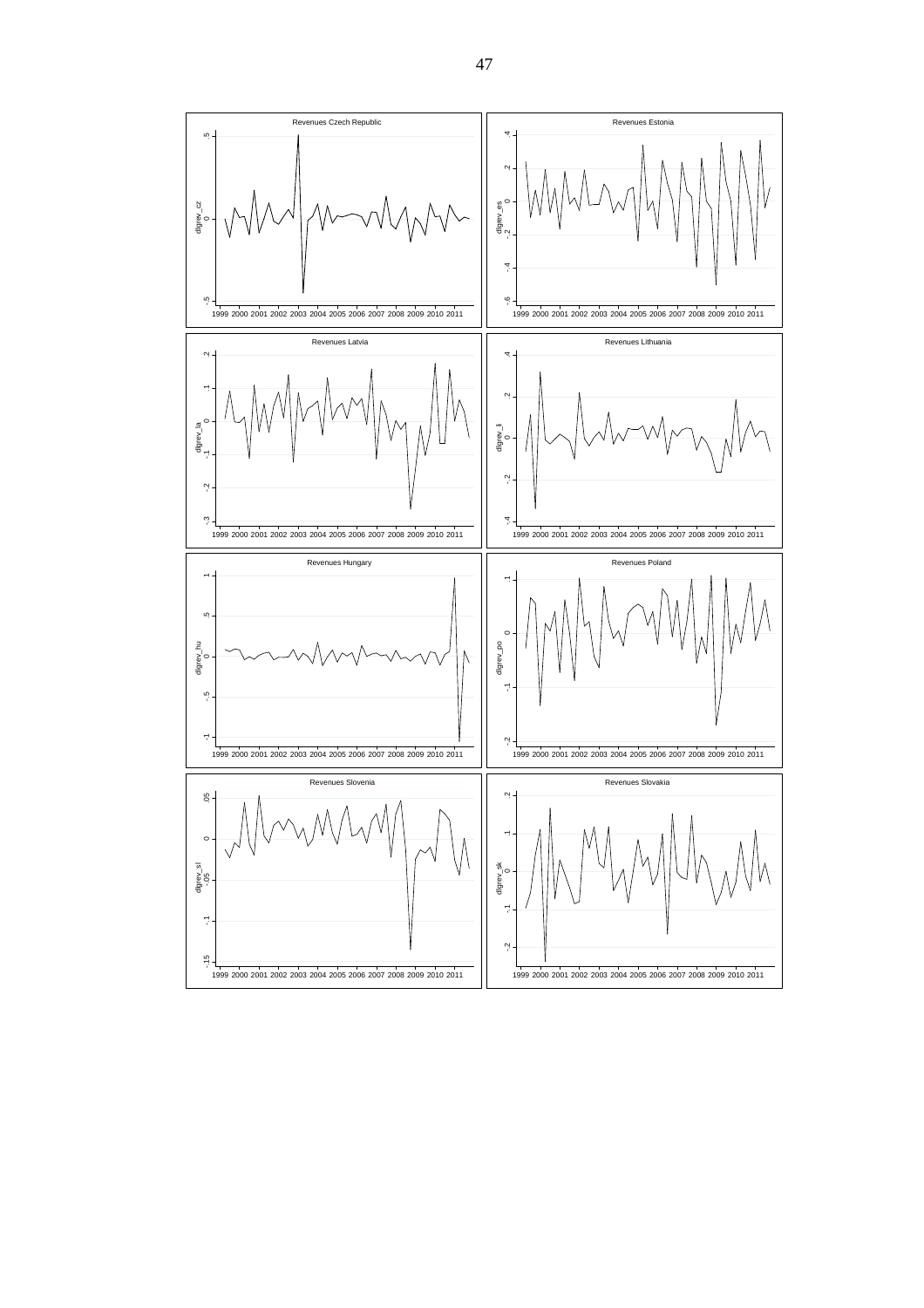Breush-Godfrey LM tests for serial correlation of residuals

| lag | chi2                                  | df               | Prob > chi2                              |
|-----|---------------------------------------|------------------|------------------------------------------|
|     | 6.1534<br>14.2488<br>2.0657<br>4.8443 | 9<br>9<br>9<br>٩ | 0.72447<br>0.11375<br>0.99038<br>0.84767 |

Lithuania (4 lag VAR) Poland

| laq | chi2    | df      | Prob > chi2        |
|-----|---------|---------|--------------------|
|     | 10.6003 | 9       | 0.30411<br>0.33568 |
|     | 3.4917  | 9       | 0.94158            |
|     | 8.1105  | q       | 0.52305            |
|     |         | 10.1854 | 9                  |

Slovenia Slovakia Slovakia

| laq | chi2    | df | Prob > chi2 |
|-----|---------|----|-------------|
|     | 6.1945  | q  | 0.72030     |
|     | 18.9358 |    | 0.02574     |
|     | 4.9617  |    | 0.83763     |
|     | 8.1830  |    | 0.51581     |
|     |         |    |             |

| Czech Republic | Lithuania (1 lag VAR) |
|----------------|-----------------------|
|----------------|-----------------------|

| laq | chi2                                    | df               | Prob > chi2                              |
|-----|-----------------------------------------|------------------|------------------------------------------|
|     | 25.0700<br>10.1913<br>8.6792<br>21.1952 | q<br>٩<br>q<br>q | 0.00289<br>0.33522<br>0.46740<br>0.01181 |
|     |                                         |                  |                                          |

| laq | chi2                                  | df | Prob > chi2                              |
|-----|---------------------------------------|----|------------------------------------------|
|     | 5.0692<br>4.9385<br>11.4134<br>6.1431 |    | 0.82824<br>0.83964<br>0.24843<br>0.72552 |

| laq | chi2             | df     | Prob > chi2        |
|-----|------------------|--------|--------------------|
|     | 9.3420<br>2.7521 | 9<br>9 | 0.40632<br>0.97332 |
|     | 3.2933<br>7.5396 | ٩<br>q | 0.95152<br>0.58113 |

#### Structural impulse response tables

| Czech Republic |                                                    |                                                                 |                                                     |      |                                                                    |                                                                    |                                                          |
|----------------|----------------------------------------------------|-----------------------------------------------------------------|-----------------------------------------------------|------|--------------------------------------------------------------------|--------------------------------------------------------------------|----------------------------------------------------------|
|                | Revenues $\Rightarrow$ GDP                         |                                                                 |                                                     |      | Expenditures $\Rightarrow$ GDP                                     |                                                                    |                                                          |
| step           | (1)<br>sirf                                        | (1)<br>Lower                                                    | (1)<br>Upper                                        | step | sirf                                                               | (1)<br>Lower                                                       | (1)<br>Upper                                             |
| 0              | .012348<br>.005498<br>.00439<br>.001964<br>.001502 | .006154<br>$-.015146$<br>$-.000891$<br>$-.004357$<br>$-.001725$ | .018542<br>.026143<br>.009671<br>.008286<br>.004729 | 4    | $-.022345$<br>$-.012368$<br>$-.007682$<br>$-.004461$<br>$-.002646$ | $-.022345$<br>$-.024794$<br>$-.013565$<br>$-.010711$<br>$-.006743$ | $-.022345$<br>.000057<br>$-.001798$<br>.00179<br>.001451 |

Lithuania<br>Revenues => GDP

| step                                                     | (1)                                                                                                   | (1)                                                                                                                    | (1)                                                                                          |
|----------------------------------------------------------|-------------------------------------------------------------------------------------------------------|------------------------------------------------------------------------------------------------------------------------|----------------------------------------------------------------------------------------------|
|                                                          | sirf                                                                                                  | Lower                                                                                                                  | Upper                                                                                        |
| 0<br>$\frac{1}{2}$<br>4<br>5<br>$\overline{6}$<br>7<br>8 | .083339<br>.050935<br>.037362<br>.090229<br>.080914<br>$-.023996$<br>.054724<br>.018166<br>$-.013638$ | .075676<br>$-.076643$<br>$-.083208$<br>$-.024828$<br>$-.024654$<br>$-.100162$<br>$-.016353$<br>$-.040315$<br>$-.06277$ | .091002<br>.178513<br>.157933<br>.205286<br>.186482<br>.05217<br>.1258<br>.076647<br>.035494 |

| step        | (1)                                                                | (1)                                                                | (1)                                                    |
|-------------|--------------------------------------------------------------------|--------------------------------------------------------------------|--------------------------------------------------------|
|             | sirf                                                               | Lower                                                              | Upper                                                  |
| 0<br>っ<br>ξ | $-.022345$<br>$-.012368$<br>$-.007682$<br>$-.004461$<br>$-.002646$ | $-.022345$<br>$-.024794$<br>$-.013565$<br>$-.010711$<br>$-.006743$ | $-.022345$<br>.000057<br>-.001798<br>.00179<br>.001451 |

 $Expenditures => GDP$ 

| step                                         | (1)<br>sirf                                                                                             | (1)<br>Lower                                                                                                              | (1)<br>Upper                                                                                     |
|----------------------------------------------|---------------------------------------------------------------------------------------------------------|---------------------------------------------------------------------------------------------------------------------------|--------------------------------------------------------------------------------------------------|
| $\overline{c}$<br>3<br>4<br>5<br>6<br>7<br>8 | -.026804<br>$-.084143$<br>$-.00496$<br>.023293<br>$-063063$<br>.004054<br>.002086<br>-.029515<br>.01985 | $-.026804$<br>$-.171422$<br>$-.09037$<br>$-.057524$<br>$-.132256$<br>$-.054634$<br>$-.043284$<br>$-.071847$<br>$-.018975$ | $-.026804$<br>.003137<br>.080451<br>.10411<br>.00613<br>.062741<br>.047456<br>.012818<br>.058675 |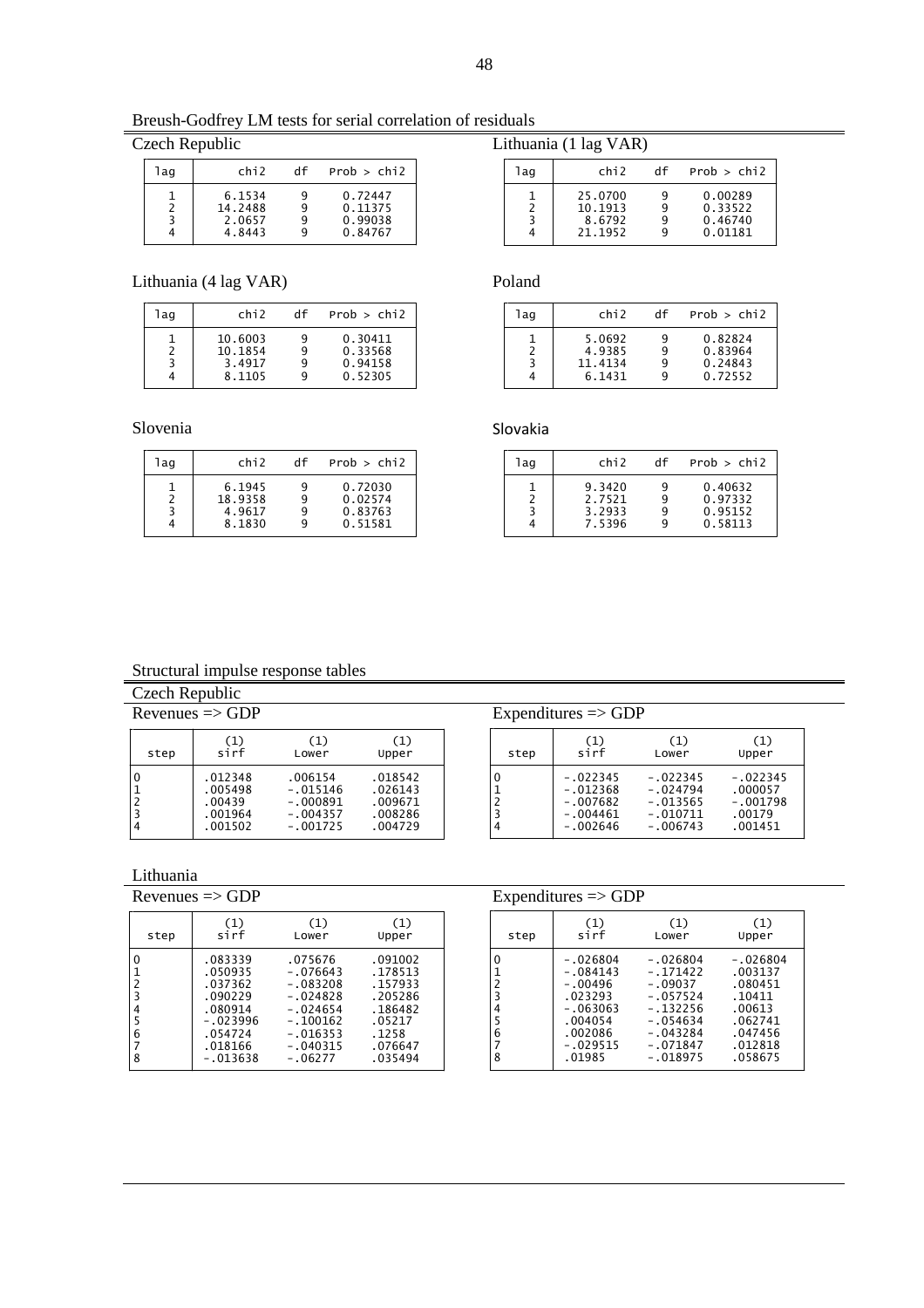#### Poland

 $REV = -GDP$ </u>

| step | (1)        | (1)        | (1)     |
|------|------------|------------|---------|
|      | sirf       | Lower      | Upper   |
| 3    | $-.00138$  | $-.005194$ | .002434 |
|      | .020551    | $-.011832$ | .052934 |
|      | $-.000031$ | $-.015147$ | .015085 |
|      | $-.001559$ | $-.006914$ | .003796 |
|      | .001466    | $-.00168$  | .004613 |

| Expenditures $\Rightarrow$ GDP |                                                             |                                                                    |                                                        |  |  |
|--------------------------------|-------------------------------------------------------------|--------------------------------------------------------------------|--------------------------------------------------------|--|--|
| step                           | (1)<br>sirf                                                 | (1)<br>Lower                                                       | (1)<br>Upper                                           |  |  |
| $\frac{1}{2}$<br>4             | $-.013759$<br>$-.000381$<br>$-.007963$<br>.00084<br>.000388 | $-.013759$<br>$-.033313$<br>$-.021068$<br>$-.004027$<br>$-.002642$ | $-.013759$<br>.032551<br>.005141<br>.005707<br>.003417 |  |  |

Slovenia<br>Revenues => GDP

 $Expenditures = > GDP$ 

| step | (1)     | (1)        | (1)     |
|------|---------|------------|---------|
|      | sirf    | Lower      | Upper   |
| 3    | .138754 | .137114    | .140393 |
|      | .2796   | .153053    | .406146 |
|      | .088614 | $-.021416$ | .198645 |
|      | .051343 | $-.020952$ | .123637 |
|      | .020684 | $-.025936$ | .067304 |

| step | (1)        | (1)        | (1)        |
|------|------------|------------|------------|
|      | sirf       | Lower      | Upper      |
|      | $-.005915$ | $-.005915$ | $-.005915$ |
|      | $-.051747$ | $-.113656$ | .010162    |
|      | $-.007175$ | $-.039802$ | .025452    |
|      | $-.01039$  | $-.02868$  | .0079      |
|      | $-.001639$ | $-.013196$ | .009918    |

#### Slovakia

| step | (1)        | (1)        | (1)     |
|------|------------|------------|---------|
|      | sirf       | Lower      | Upper   |
| 3    | .004615    | .000215    | .009014 |
|      | $-.002891$ | $-.0682$   | .062419 |
|      | $-.000614$ | $-.02615$  | .024923 |
|      | .001118    | $-.009985$ | .012221 |
|      | $-.000891$ | $-.006356$ | .004574 |

| $Re$ venues $\Rightarrow$ GDP | Expenditures $\Rightarrow$ GDP |
|-------------------------------|--------------------------------|
|                               |                                |

| step        | (1)                                                          | (1)                                                              | (1)                                                    |
|-------------|--------------------------------------------------------------|------------------------------------------------------------------|--------------------------------------------------------|
|             | sirf                                                         | Lower                                                            | Upper                                                  |
| 2<br>3<br>4 | $-.015871$<br>$-.019486$<br>.009995<br>$-.005234$<br>.002784 | $-.015871$<br>$-.064755$<br>$-.014269$<br>$-.01853$<br>$-.00473$ | $-.015871$<br>.025782<br>.034259<br>.008061<br>.010299 |

#### Granger causality tests

Czech Republic:

| Equation                                     | Excluded                                 | chi2                       |                    | $df$ Prob $>$ chi2      |
|----------------------------------------------|------------------------------------------|----------------------------|--------------------|-------------------------|
| dlgrev_cz<br>dlgrev_cz<br>dlgrev_cz          | dlgexp_cz<br>$dlqdppc_{c}$<br><b>ALL</b> | 1.5522<br>.11087<br>1.7879 | $\mathcal{P}$      | 0.213<br>0.739<br>0.409 |
| dlgexp_cz<br>dlgexp_cz<br>dlgexp_cz          | dlgrev_cz<br>dlgdppc_cz<br><b>ALL</b>    | 4.2837<br>.07413<br>4.2847 | 1<br>$\mathcal{P}$ | 0.038<br>0.785<br>0.117 |
| dlgdppc_cz<br>$dlqdppc_{c}$<br>$dlqdppc_{c}$ | dlgrev_cz<br>dlgexp_cz<br><b>ALL</b>     | .0245<br>.01832<br>.03768  | 1<br>2             | 0.876<br>0.892<br>0.981 |

#### Lithuania:

| Equation   | Excluded   | chi2   |   | $df$ Prob $>$ chi2 |
|------------|------------|--------|---|--------------------|
| dlgrev_li  | dlgexp_li  | 6.2407 | 4 | 0.182              |
| dlgrev_li  | dlgdppc_li | 24.952 | 4 | 0.000              |
| dlgrev_li  | <b>ALL</b> | 35.382 | 8 | 0.000              |
| dlgexp_li  | dlgrev_li  | 6.5696 | 4 | 0.160              |
| dlgexp_li  | dlgdppc_li | 16.686 | 4 | 0.002              |
| dlgexp_li  | <b>ALL</b> | 63.83  | 8 | 0.000              |
| dlgdppc_li | dlgrev_li  | 6.1802 | 4 | 0.186              |
| dlgdppc_li | dlgexp_li  | 4.1494 | 4 | 0.386              |
| dlgdppc_li | <b>ALL</b> | 12.764 | 8 | 0.120              |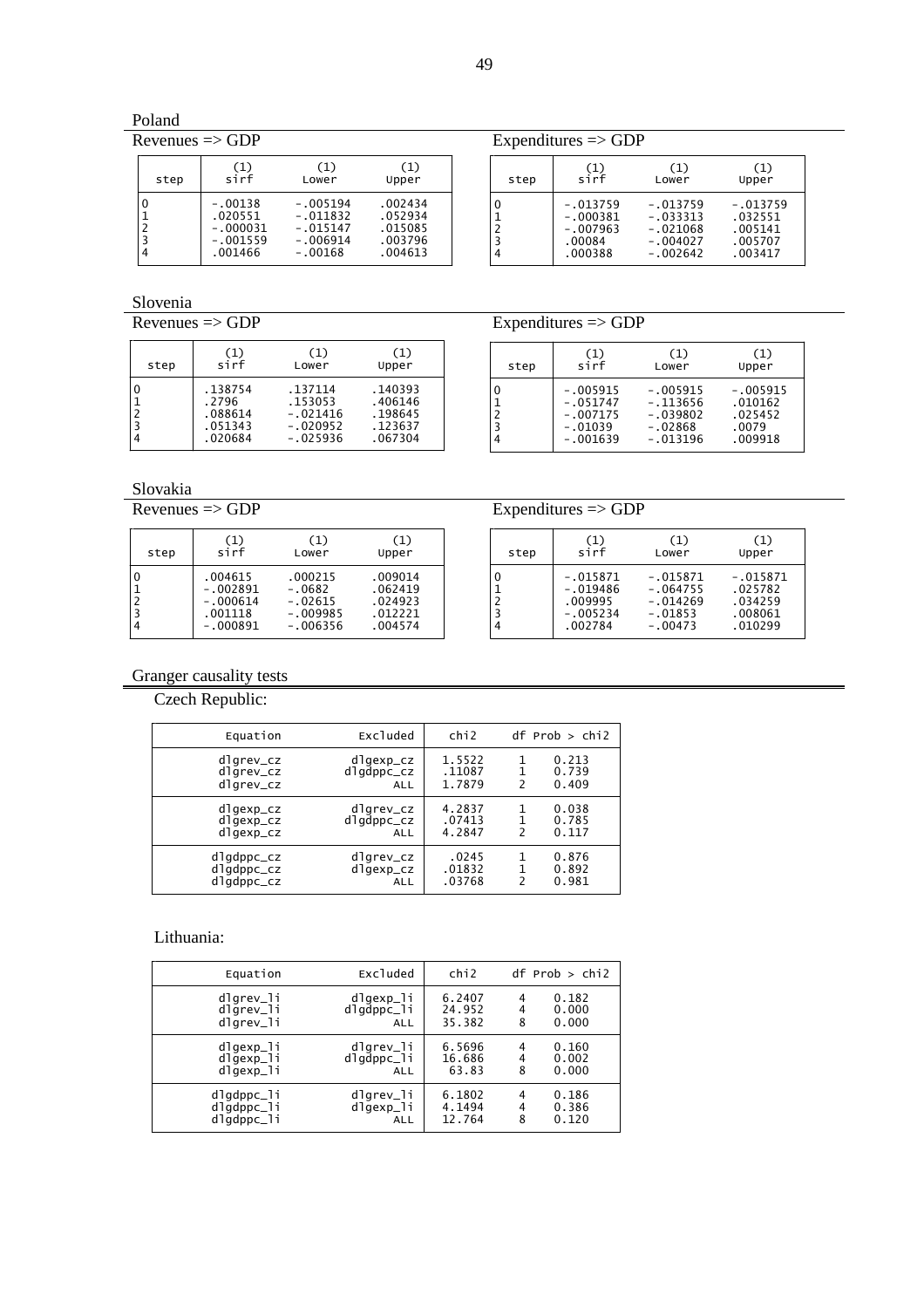#### Poland:

| Equation                               | Excluded                             | chi2                       |   | $df$ Prob $>$ chi2      |
|----------------------------------------|--------------------------------------|----------------------------|---|-------------------------|
| dlgrev_po<br>dlgrev_po<br>dlgrev_po    | dlgexp_po<br>dlgdppc_po<br>ALL       | 7.3146<br>.50807<br>8.2005 | 2 | 0.007<br>0.476<br>0.017 |
| dlgexp_po<br>dlgexp_po<br>dlgexp_po    | dlgrev_po<br>dlgdppc_po<br>ALL       | 8.0344<br>3.4165<br>10.655 | 2 | 0.005<br>0.065<br>0.005 |
| dlgdppc_po<br>dlgdppc_po<br>dlgdppc_po | dlgrev_po<br>dlgexp_po<br><b>ALL</b> | 1.2446<br>.03292<br>1.5542 | 2 | 0.265<br>0.856<br>0.460 |

#### Slovenia:

| Equation                               | Excluded                             | chi2                       |                    | $df$ Prob $>$ chi2      |
|----------------------------------------|--------------------------------------|----------------------------|--------------------|-------------------------|
| dlgrev_sl                              | dlgexp_sl                            | 1.2009                     | $\mathcal{P}$      | 0.273                   |
| dlgrev_sl                              | dlgdppc_sl                           | .58809                     |                    | 0.443                   |
| dlgrev_sl                              | <b>ALL</b>                           | 1.4156                     |                    | 0.493                   |
| dlgexp_sl                              | dlgrev_sl                            | 1.2104                     | 1                  | 0.271                   |
| dlgexp_sl                              | $dlqdppc$ _sl                        | .07549                     | 1                  | 0.784                   |
| dlgexp_sl                              | ALL                                  | 1.4262                     | $\mathcal{P}$      | 0.490                   |
| dlgdppc_sl<br>dlgdppc_sl<br>dlgdppc_sl | dlgrev_sl<br>dlgexp_sl<br><b>ALL</b> | 10.419<br>2.7912<br>16.885 | 1<br>$\mathcal{P}$ | 0.001<br>0.095<br>0.000 |

#### Slovakia:

| Equation                               | Excluded                       | chi <sub>2</sub>           |                    | $df$ Prob > chi2        |
|----------------------------------------|--------------------------------|----------------------------|--------------------|-------------------------|
| dlgrev_sk<br>dlgrev_sk<br>dlgrev_sk    | dlgexp_sk<br>dlgdppc_sk<br>ALL | .02905<br>1.5115<br>1.5217 | 1<br>$\mathcal{P}$ | 0.865<br>0.219<br>0.467 |
| dlgexp_sk<br>dlgexp_sk<br>dlgexp_sk    | dlgrev_sk<br>dlgdppc_sk<br>ALL | .55142<br>.83872<br>1.1208 | 1<br>2             | 0.458<br>0.360<br>0.571 |
| dlgdppc_sk<br>dlgdppc_sk<br>dlgdppc_sk | dlgrev_sk<br>dlgexp_sk<br>ALL  | .00698<br>.75988<br>.76391 | 1<br>1<br>2        | 0.933<br>0.383<br>0.683 |